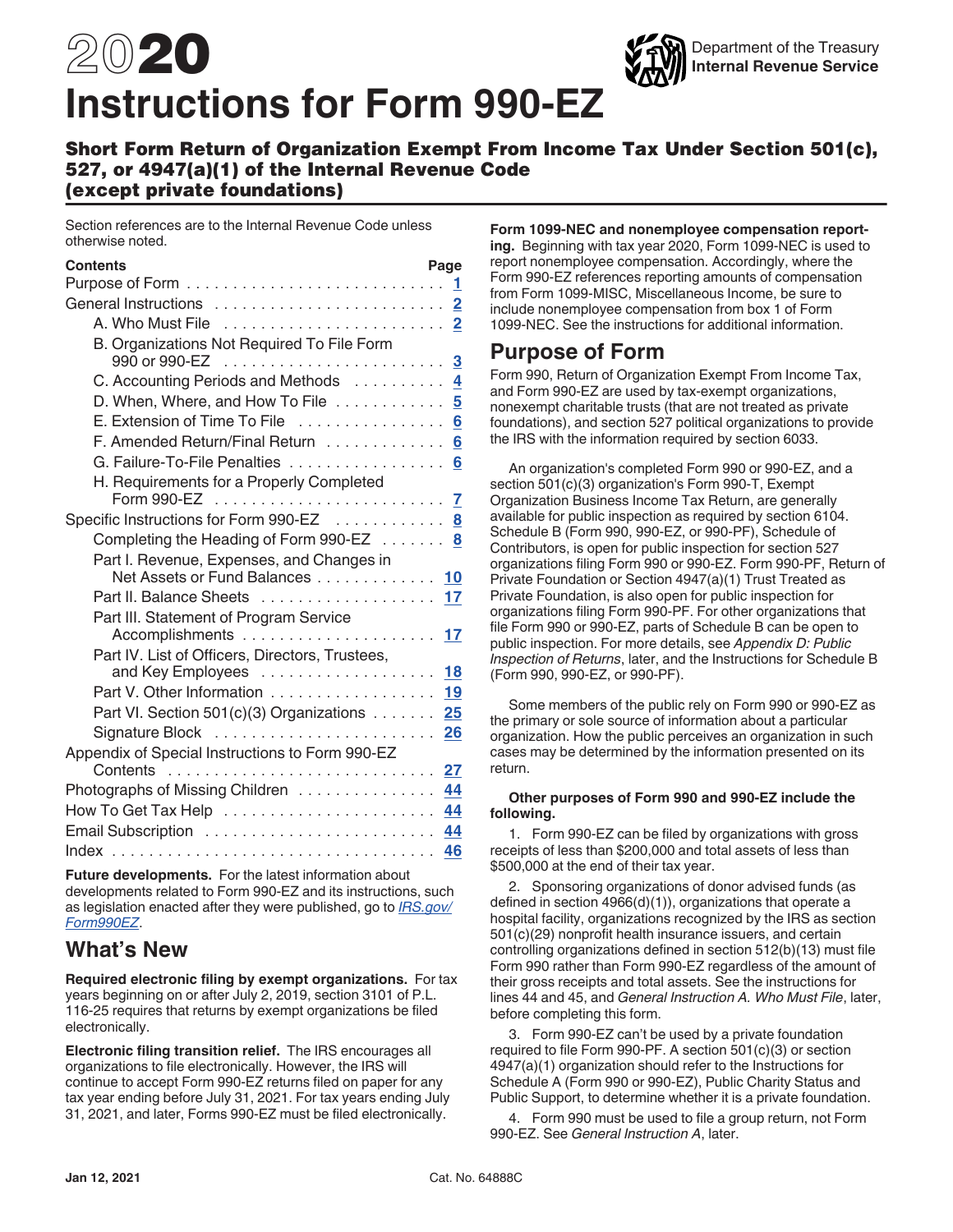# <span id="page-1-0"></span>**General Instructions**

**Overview of Form 990-EZ.** Form 990-EZ is an annual information return required to be filed with the IRS by many organizations exempt from income tax under section 501(a), and certain political organizations and nonexempt charitable trusts. Parts I through V of the form must be completed by all filing organizations (Part VI must be completed by section 501(c)(3) organizations and section 4947(a)(1) nonexempt charitable trusts), and require reporting on the organization's exempt and other activities, finances, compliance with certain federal tax filings and requirements, and compensation paid to certain persons. Additional schedules are required to be completed depending on the activities and type of organization. The completed Form 990-EZ filed with the IRS, except for certain contributor information on Schedule B (Form 990, 990-EZ, or 990-PF), is required to be made available to the public by the IRS and the filing organization (see *Appendix D*, later). Also, the organization may be required to file the completed Form 990-EZ with state governments to satisfy state reporting requirements. See *Appendix G: Use of Form 990 or 990-EZ To Satisfy State Reporting Requirements*, later.

# **Reminder: Do Not Include Social Security Number on Publicly Disclosed Forms**

Because the filing organization and the IRS are required to publicly disclose the organization's annual information returns, social security numbers shouldn't be included on this form. Documents subject to disclosure include schedules and attachments filed with the form. For more information, see *Appendix D*, later.

**CAUTION !**

*Organizations that have total gross income from unrelated trades or businesses of at least \$1,000 are also required to file Form 990-T in addition to any required Form 990, 990-EZ, or 990-N.*

**Helpful hints.** The following hints may help you more efficiently review these instructions and complete the form.

1. Throughout these instructions, "the organization" and the "filing organization" both refer to the organization filing Form 990-EZ.

2. The examples appearing throughout these instructions are illustrative only and for the purpose of completing Form 990-EZ, but aren't all-inclusive.

3. Instructions for the Form 990-EZ schedules are published separately from these instructions.

4. Unless otherwise specified, information should be provided for the organization's tax year. For instance, an organization should answer "Yes" to a question asking whether it conducted a certain type of activity only if it conducted that activity during the tax year.

# **A. Who Must File**

Most organizations exempt from income tax under section 501(a) must file an annual information return (Form 990 or 990-EZ) or submit an annual electronic notice (Form 990-N, Electronic Notice (e-Postcard) for Tax-Exempt Organizations Not Required to File Form 990 or Form 990-EZ), depending upon the organization's gross receipts and total assets.

If an organization has gross receipts less than \$200,000 and total assets at the end of the year less than \$500,000, it can file Form 990-EZ, instead of Form 990. But see the special rules later for *Sponsoring organizations of donor advised funds*, *Organizations that operate one or more hospital facilities*,

*Section 501(c)(29) nonprofit health insurance issuers*, and *Controlling organizations described in section 512(b)(13)*.

Form 990 (not 990-EZ or 990-N) must be filed by an organization exempt from income tax under section 501(a) (including an organization that hasn't applied for recognition of exemption or whose application for recognition of exemption is pending) if it has either gross receipts greater than or equal to \$200,000 or total assets greater than or equal to \$500,000 at the end of the tax year (with exceptions described below for organizations eligible to submit Form 990-N and for certain organizations described in *General Instruction B. Organizations Not Required To File Form 990 or 990-EZ*, later). Organizations that must file include the following.

• Organizations described in section 501(c)(3) (other than private foundations).

• Organizations described in other section 501(c) subsections (other than black lung benefit trusts).

**Gross receipts.** Gross receipts are the total amounts the organization received from all sources during its annual accounting period, without subtracting any costs or expenses. See *Appendix B: How To Determine Whether an Organization's Gross Receipts Are Normally \$50,000 (or \$5,000) or Less*, later, for a discussion of gross receipts. Total assets is the amount reported by the organization on its balance sheet (Form 990-EZ, Part II, line 25, column (B)) as of the end of the year, without reduction for liabilities.

For purposes of Form 990 or Form 990-EZ reporting, the term "section 501(c)(3)" includes organizations exempt under sections 501(e) and (f) (cooperative service organizations), 501(j) (amateur sports organizations), 501(k) (childcare organizations), and 501(n) (charitable risk pools). In addition, any organization described in one of these sections is also subject to section 4958 if it obtains a determination letter from the IRS stating that it is described in section 501(c)(3).

**Form 990-N.** If an organization normally has annual gross receipts of \$50,000 or less, it must submit Form 990-N if it doesn't file Form 990 or Form 990-EZ (with exceptions described later for certain section 509(a)(3) supporting organizations and for certain organizations described in *General Instruction B*, later). If the organization chooses to file Form 990-EZ, be sure to file a complete return. See *Appendix B*, later, for a discussion of gross receipts and *General Instruction H. Requirements for a Properly Completed Form 990-EZ*, later, for a discussion of a complete return.

**Electronic filing.** Organizations can file Form 990-EZ electronically. See *General Instruction D. When, Where, and How To File*, later, for who must file electronically.

**Foreign and U.S. possession organizations.** Foreign organizations and U.S. possession organizations, as well as domestic organizations described above, must file Form 990 or 990-EZ unless specifically excepted under *General Instruction B*, later. Report amounts in U.S. dollars, and state what conversion rate the organization uses. Combine amounts from within and outside the United States and report the total for each item. All information must be written in English.

**Sponsoring organizations of donor advised funds.**

Sponsoring organizations of donor advised funds (as defined in section 4966(d)(1)) must file Form 990 and not Form 990-EZ. See line 44a and the related instructions.

**Organizations that operate one or more hospital facilities.**  Organizations that operated one or more hospital facilities during the tax year must file Form 990, and not Form 990-EZ, and complete Schedule H (Form 990), Hospitals. A *hospital facility* is a facility that is required to be licensed, registered, or similarly recognized by a state as a hospital. See line 44b and the related instructions.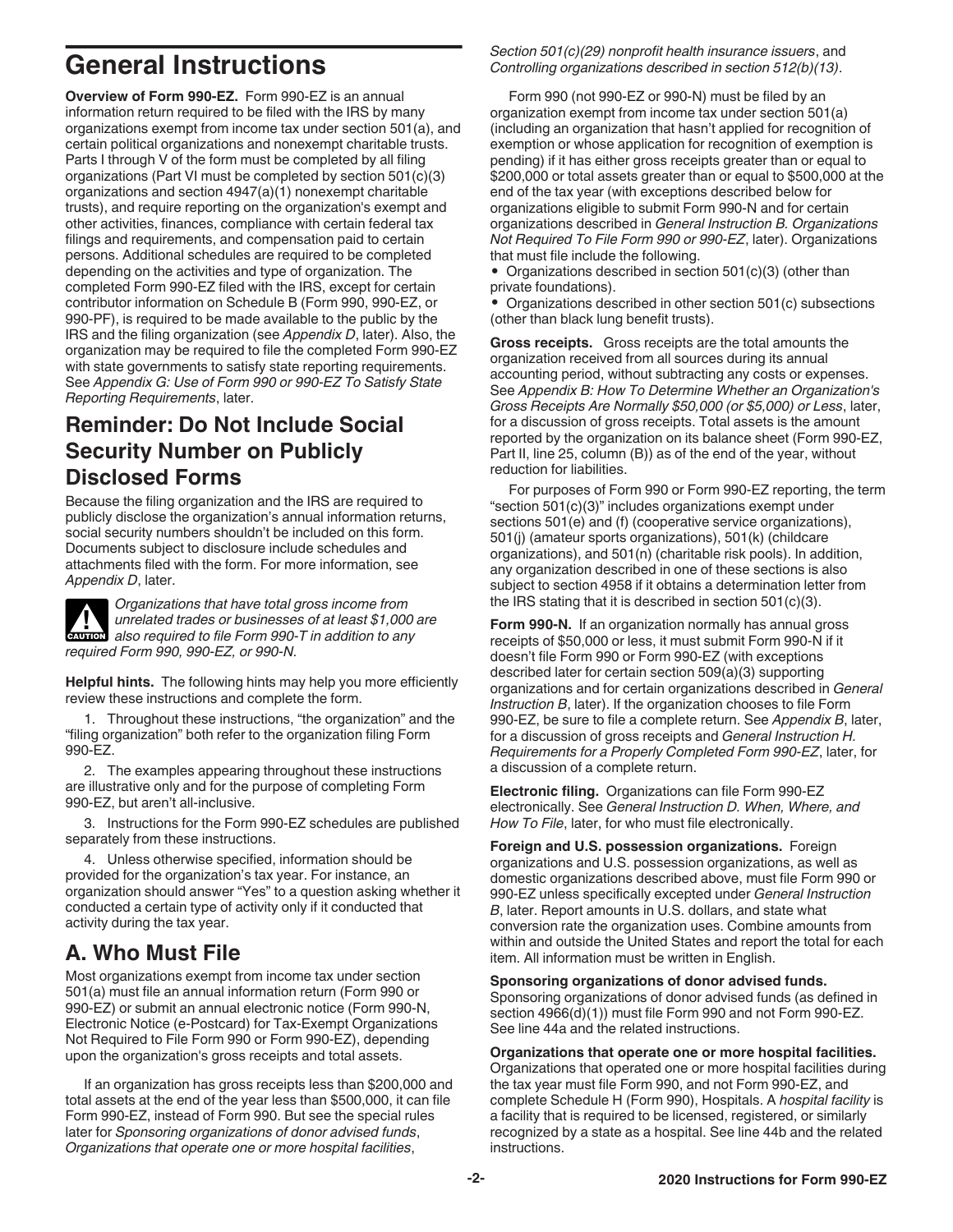<span id="page-2-0"></span>**Section 501(c)(29) nonprofit health insurance issuers.**  Nonprofit health insurance issuers described in section 501(c) (29) must file Form 990 and not Form 990-EZ.

**Controlling organizations described in section 512(b)(13).** A controlling organization of one or more controlled entities, as described in section 512(b)(13), must file Form 990 and not Form 990-EZ if it is required to file an annual information return for the year and if there was a certain type of transfer of funds between the controlling organization and any controlled entity during the year. See line 45 and the related instructions.

**Section 509(a)(3) supporting organizations.** A section 509(a)(3) supporting organization must file Form 990 or 990-EZ, even if its gross receipts are normally \$50,000 or less, and even if it is described in Rev. Proc. 96-10, 1996-1 C.B. 577, or is an affiliate of a governmental unit described in Rev. Proc. 95-48, 1995-2 C.B. 418, unless it qualifies as one of the following.

1. An integrated auxiliary of a church, as described in Regulations section 1.6033-2(h).

2. The exclusively religious activities of a religious order.

3. An organization whose gross receipts are normally not more than \$5,000 that supports a section 501(c)(3) religious organization.

If the organization is described in (3), then it must submit Form 990-N unless it voluntarily files Form 990 or 990-EZ.

**Section 501(c)(7) and 501(c)(15) organizations.** Section 501(c)(7) and 501(c)(15) organizations apply the same gross receipts test as other organizations to determine whether they must file a Form 990 or 990-EZ, but use a different definition of gross receipts to determine whether they qualify as tax exempt for the tax year. See *Appendix C: Special Gross Receipts Tests for Determining Exempt Status of Section 501(c)(7) and Section 501(c)(15) Organizations*, later, for more information.

**Section 527 political organizations.** Tax-exempt political organizations must file Form 990 or 990-EZ unless their annual gross receipts are less than \$25,000 during the tax year or they are otherwise excepted under *General Instruction B*, later. A section 527 political organization that is a qualified state or local political organization must file Form 990 or 990-EZ only if it has gross receipts of \$100,000 or more. Political organizations aren't required to submit Form 990-N.

**Section 4947(a)(1) nonexempt charitable trusts.** A nonexempt charitable trust described under section 4947(a)(1) (if it isn't treated as a private foundation) is required to file Form 990 or 990-EZ unless excepted under *General Instruction B*, later. Such a trust is treated like an exempt section 501(c)(3) organization for purposes of completing the form. Section 4947(a)(1) trusts must complete all sections of the Form 990-EZ and schedules that 501(c)(3) organizations must complete. All references to a section 501(c)(3) organization in Form 990-EZ, schedules, and instructions include a section 4947(a)(1) trust (for instance, such a trust must complete Schedule A (Form 990 or 990-EZ)), unless otherwise specified. If such a trust doesn't have any taxable income under subtitle A of the Code, it can file Form 990 or Form 990-EZ to meet its section 6012 filing requirement and doesn't have to file Form 1041, U.S. Income Tax Return for Estates and Trusts.

**Group returns.** A group return filed by the central or parent organization on behalf of the subordinates in a group exemption must be filed using Form 990, not Form 990-EZ.

**Returns when exempt status not established.** An organization is required to file Form 990 or 990-EZ in accordance with these instructions if the organization claims exempt status under section 501(a) but hasn't established such exempt status by filing Form 1023, Application for Recognition of Exemption Under Section 501(c)(3) of the Internal Revenue Code; Form 1023-EZ, Streamlined Application for Recognition of Exemption Under Section 501(c)(3) of the Internal Revenue Code; Form 1024, Application for Recognition of Exemption Under Section 501(a); or Form 1024-A, Application for Recognition of Exemption Under Section 501(c)(4) of the Internal Revenue Code, and receiving an IRS determination letter recognizing exempt status. In such cases, the organization must check the "Application pending" checkbox in *Item B* of the Form 990 or 990-EZ header (whether or not a Form 1023, 1023-EZ, 1024, or 1024-A has been filed) to indicate that Form 990 or 990-EZ is being filed in the belief that the organization is exempt under section 501(a).

To qualify for recognition of tax exemption retroactive to its date of organization or formation, an organization claiming tax-exempt status must generally file Form 1023, 1023-EZ, 1024, or 1024-A within 27 months of the end of the month in which it was legally organized or formed.

# **B. Organizations Not Required To File Form 990 or 990-EZ**

An organization described below doesn't have to file Form 990 or 990-EZ even if it has at least \$200,000 of gross receipts or \$500,000 total assets at the end of the tax year (except for section 509(a)(3) supporting organizations described in *General Instruction A*). See *General Instruction A*, earlier, for determining whether the organization can file Form 990-EZ instead of Form 990. An organization described in item 10 or 11 under *Certain organizations with limited gross receipts*, or item 13 under *Certain organizations that file different kinds of annual information returns*, is required to submit Form 990-N unless it voluntarily files Form 990, 990-EZ, or 990-BL, Information and Initial Excise Tax Return for Black Lung Benefit Trusts and Certain Related Persons, as applicable.

#### **Certain religious organizations**

1. A church, an interchurch organization of local units of a church, a convention or association of churches, or an integrated auxiliary of a church as described in Regulations section 1.6033-2(h) (such as a men's or women's organization, religious school, mission society, or youth group).

2. A church-affiliated organization that is exclusively engaged in managing funds or maintaining retirement programs and is described in Rev. Proc. 96-10. But see the filing requirements for section 509(a)(3) supporting organizations in *General Instruction A*, earlier.

3. A school below college level affiliated with a church or operated by a religious order, as described in Regulations section 1.6033-2(g)(1)(vii).

4. A mission society sponsored by, or affiliated with, one or more churches or church denominations, if more than half of the society's activities are conducted in, or directed at, persons in foreign countries.

5. An exclusively religious activity of any religious order described in Rev. Proc. 91-20, 1991-1 C.B. 524.

#### **Certain governmental organizations**

6. A state institution whose income is excluded from gross income under section 115.

7. A governmental unit or affiliate of a governmental unit described in Rev. Proc. 95-48. But see the filing requirements for section 509(a)(3) supporting organizations in *General Instruction A*, earlier.

8. An organization described in section 501(c)(1). A section 501(c)(1) organization is a corporation organized under an act of Congress that is an instrumentality of the United States, and exempt from federal income taxes.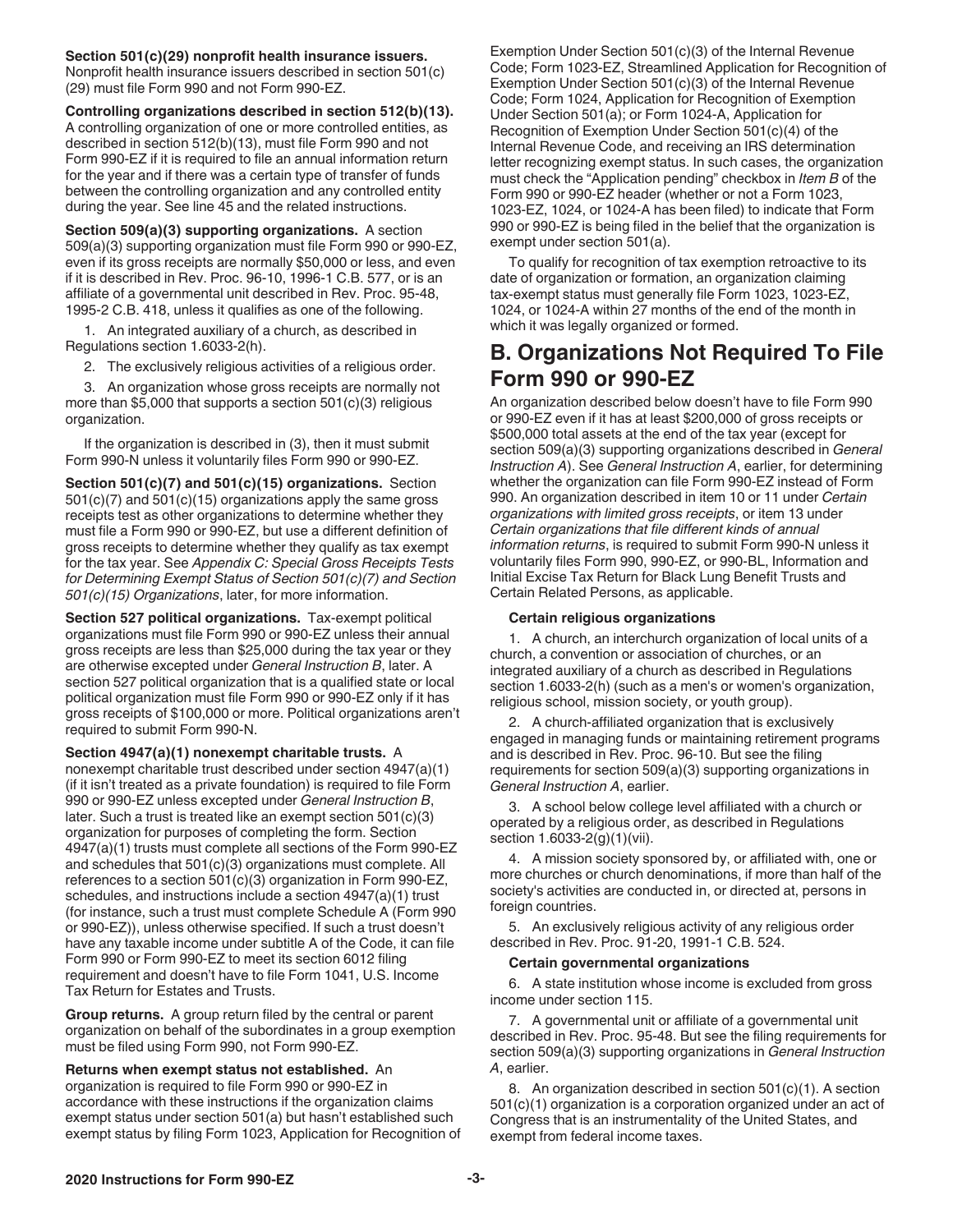#### <span id="page-3-0"></span>**Certain political organizations**

- 9. A political organization that is:
- A state or local committee of a political party,
- A political committee of a state or local candidate,
- A caucus or association of state or local officials, or
- Required to report under the Federal Election Campaign Act

of 1971 as a political committee (as defined in section 301(4) of such Act).

#### **Certain organizations with limited gross receipts**

10. An organization whose gross receipts are normally \$50,000 or less. Such organizations are generally required to submit Form 990-N if they choose not to file Form 990 or 990-EZ. To determine what an organization's gross receipts "normally" are, see *Appendix B*, later.

11. Foreign organizations and organizations located in U.S. possessions, whose gross receipts from sources within the United States are normally \$50,000 or less, and which didn't engage in significant activity in the United States (other than investment activity). Such organizations, if they claim U.S. tax exemption or are recognized by the IRS as tax exempt, are generally required to submit Form 990-N if they choose not to file Form 990 or 990-EZ.

If a foreign organization or organization located in a U.S. possession is required to file a Form 990 or 990-EZ, then its worldwide gross receipts, as well as assets, are taken into account in determining whether it qualifies to file Form 990-EZ. To determine what an organization's gross receipts normally are, see *Appendix B*, later.

#### **Certain organizations that file different kinds of annual information returns**

12. A private foundation (including a private operating foundation) exempt under section 501(c)(3) and described in section 509(a). Use Form 990-PF for a taxable private foundation, a section 4947(a)(1) nonexempt charitable trust treated as a private foundation, and a private foundation terminating its status by becoming a public charity under section 507(b)(1)(B) for tax years within its 60-month termination period. If the section 507(b)(1)(B) organization successfully terminates, then it files Form 990 or 990-EZ in its final year of termination.

13. A black lung benefit trust described in section 501(c)(21). Use Form 990-BL.

14. A religious or apostolic organization described in section 501(d). Use Form 1065, U.S. Return of Partnership Income.

15. A stock bonus, pension, or profit-sharing trust that qualifies under section 401. Use Form 5500, Annual Return/ Report of Employee Benefit Plan.



*990-EZ.*

*Subordinate organizations in a group exemption which are included in a group return filed for the tax year by the central organization shouldn't file a separate Form 990 or 990-EZ, or submit Form 990-N for the tax year.*

*A public charity described in section 170(b)(1)(A)(iv) or (vi) or 509(a)(2) that isn't within its initial 5 years of existence should first complete Part II or III of Schedule A (Form 990 or 990-EZ) to ensure that it continues to qualify as a public charity for the tax year. If it fails to qualify as a public charity, then it must file Form 990-PF rather than Form*  **TIP**

# **C. Accounting Periods and Methods**

### **Accounting Periods**

**Calendar year.** Use the 2020 Form 990-EZ to report on the 2020 calendar year accounting period. A calendar year

accounting period begins on January 1 and ends on December 31.

**Fiscal year.** If the organization has established a fiscal year accounting period, use the 2020 Form 990-EZ to report on the organization's fiscal year that began in 2020 and ended 12 months later. A fiscal year accounting period should normally coincide with the natural operating cycle of the organization. Be certain to indicate in the heading of Form 990-EZ the date the organization's fiscal year began in 2020 and the date the fiscal year ended in 2021.

**Short period.** A short accounting period is a period of less than 12 months, which exists when an organization first commences operations, changes its accounting period, or terminates. If the organization's short year began in 2020 and ended before December 31, 2020 (not on or after December 31, 2020), it may use either 2019 Form 990-EZ or 2020 Form 990-EZ or Form 990 to file for such short year. The 2020 form may also be used for a short period beginning in 2021 and ending before December 31, 2021 (not on or after December 31, 2021). When doing so, provide the information for designated years listed on the return, other than the tax year being reported, as if the years shown in the form text and headings were updated. For example, if filing a short period beginning in 2021 on the 2020 Form 990-EZ, provide the information in Schedule A (Form 990 or 990-EZ), Part II, for the tax years 2017 through 2021, rather than for tax years 2016 through 2020. A short-period return filed on the 2019 form can't be filed electronically unless it is an initial return for which the "Initial return" box is checked or is a final return for which the "Final return/terminated" box is checked in *Item B* of the Form 990-EZ heading.

**Accounting period change.** If the organization changes its accounting period, it must file a Form 990-EZ for the short period resulting from the change. Enter "Change of Accounting Period" at the top of this short-period return if it is being filed on the 2019 Form 990-EZ.

If the organization has previously changed its annual accounting period at any time within the 10-calendar-year period that includes the beginning of the **short period resulting from the current change in accounting period**, and it had a Form 990 series or income tax return filing requirement at any time during that 10-year period, it must also file a Form 1128, Application To Adopt, Change, or Retain a Tax Year, with the short-period return. See Rev. Proc. 85-58, 1985-2 C.B. 740.

If an organization that submits Form 990-N changes its accounting period, it must report this change on Form 990, 990-EZ, or 1128, or by sending a letter to:

Internal Revenue Service 1973 Rulon White Blvd. Ogden, UT 84201

### **Accounting Methods**

An "accounting method," for federal income tax purposes, is a practice a taxpayer follows to determine the year in which to report revenue and expenses for federal income tax purposes. An accounting method includes not only the overall plan of accounting for gross income or deductions (for example, an accrual method or the cash receipts and disbursement method), but also the treatment of an item used in such overall plan. However, a practice that does not affect the timing for reporting an item of income or deduction for purposes of determining taxable income is not an accounting method. A taxpayer, including a tax-exempt entity, generally adopts any permissible accounting method in the first year in which it uses the method in determining its taxable income. See Rev. Proc. 2015-13, 2015-5 I.R.B. 419.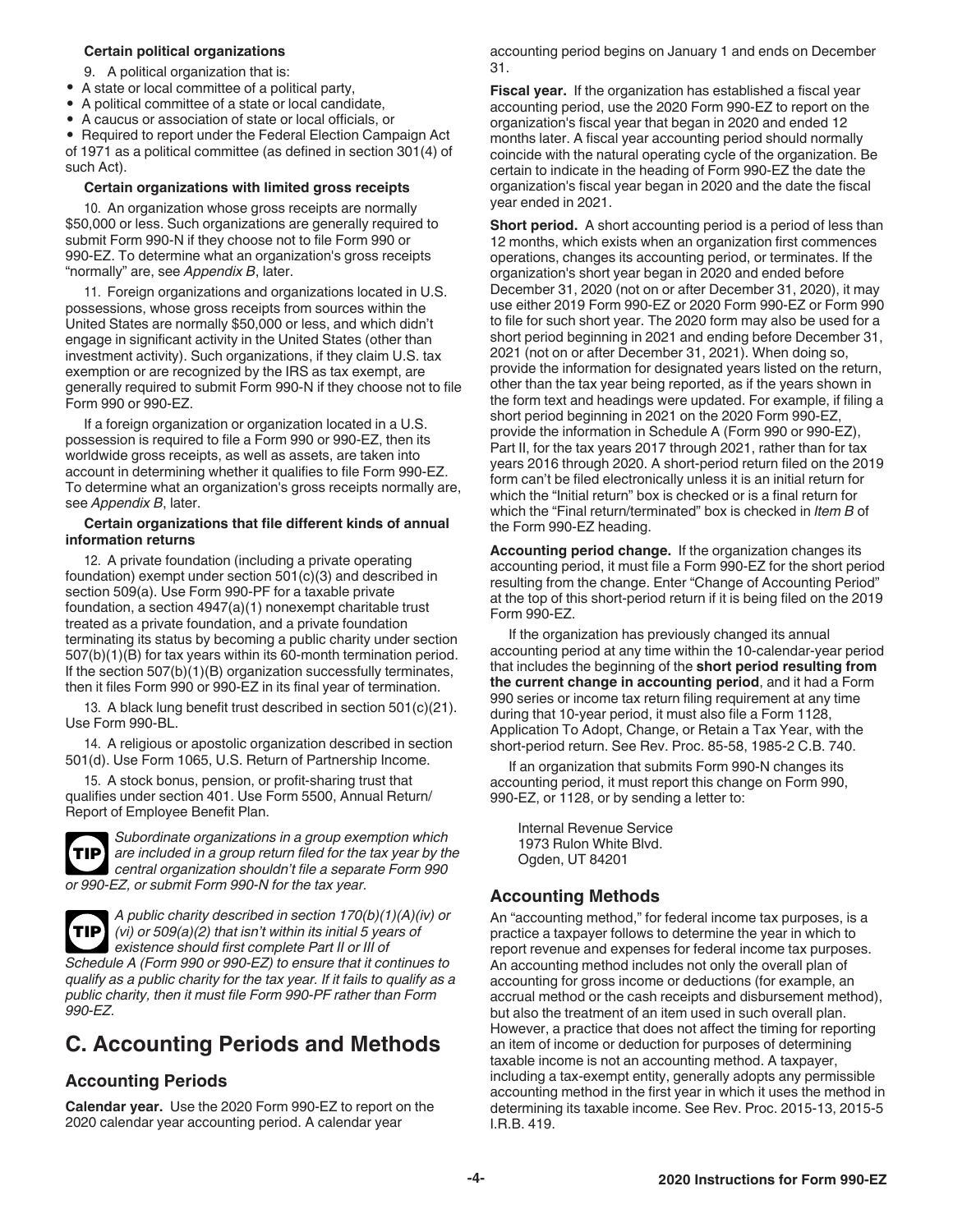<span id="page-4-0"></span>*An exempt organization may adopt an accounting method not only for purposes of calculating taxable income, but also for purposes of determining whether taxable income will be subject to federal income tax. For example, a tax-exempt entity may adopt an accounting method for an item of income from an unrelated trade or business activity even if the gross income from such activity is less than \$1,000 and is therefore not taxed for federal income tax purposes pursuant to Regulations section 1.6012-2(e).* **CAUTION !**

An accounting method for an item of income or deduction generally may be adopted separately for each of the taxpayer's trades or businesses. However, in order to be permissible, an accounting method must clearly reflect the taxpayer's income. Unless instructed otherwise, the organization generally should use the same accounting method on the return (including Form 990-EZ and all schedules) to report revenue and expenses that it regularly uses to keep its books and records.

**Accounting method change.** Once a taxpayer, including a tax-exempt entity, adopts an accounting method for federal income tax purposes, the taxpayer generally must request the IRS's consent before it can change its accounting method (even if the year in which the taxpayer seeks to make the change is a year in which it generates only tax-exempt income or is otherwise not taxed on its taxable income). In most cases a taxpayer requests consent to change an accounting method by filing Form 3115, Application for Change in Accounting Method. See Rev. Proc. 2015-13, or any successor, for general procedures for obtaining consent to change an accounting method.

*Depending on the specific accounting method change being requested, the taxpayer may be able to request "automatic" consent. This means that as long as the taxpayer follows the applicable procedures, the taxpayer does not have to wait for formal approval by the IRS before applying the new accounting method. See Rev. Proc. 2019-43, 2019-48 I.R.B. 1107, or its successor, for a list of accounting method changes that generally qualify for automatic consent.* **CAUTION !**

For example, a tax-exempt entity that has adopted an accounting method for an item of income from an unrelated trade or business generally must request consent before it can change its method of accounting for that item in any subsequent year. This is true regardless of whether gross income from the unrelated trade or business is greater than or equal to \$1,000 in such subsequent year.

Alternatively, if a taxpayer, including a tax-exempt entity, has not yet adopted an accounting method for an item of income or deduction, a change in how the entity reports the item is not a change in accounting method. In this case, the procedures applicable to requests for accounting method changes (for example, the requirement to file Form 3115) are not applicable. See Rev. Proc. 2015-13 for the definition of what constitutes an accounting method change.

Thus, a tax-exempt entity that has never taken into account an item of income or deduction in determining taxable income does not have to request consent to change its method of reporting that item on Form 990-EZ. Additionally, a tax-exempt entity that has never been subject to federal income tax on an item of income or deduction but that is required to file a Form 990-T solely due to owing a section 6033(e)(2) proxy tax does not have to request consent to change its method for reporting the item.

**Adjustments required when changing an accounting method.** A taxpayer, including a tax-exempt entity, that changes its accounting method generally must calculate and report an adjustment to ensure that no portion of the item being changed is permanently omitted or duplicated (see section 481(a)).

However, depending on the specific method change, the IRS may provide that an adjustment is not required or permitted. An organization must report any adjustment required by section 481(a) in Part I, line 20 (other changes in net assets or fund balances), as a net asset adjustment made during the tax year. The organization must explain in Schedule O (Form 990 or 990-EZ), Supplemental Information to Form 990 or 990-EZ, the change and net asset adjustment.

*Generally, a taxpayer, including a tax-exempt entity, will recognize a positive section 481(a) adjustment (that is, an increase to income) ratably over 4 tax years and will recognize a negative section 481(a) adjustment in full in the year of change. See Rev. Proc. 2015-13, or its successor.* **CAUTION !**

However, as discussed above, if a tax-exempt entity has not yet adopted an accounting method for an item, a change in how the entity reports the item for purposes of the Form 990-EZ is not a change in accounting method. In this case, an adjustment under section 481(a) is not required or permitted.

**State reporting.** Many states that accept Form 990-EZ in place of their own forms require that all amounts be reported based on the accrual method of accounting. If the organization prepares Form 990-EZ for state reporting purposes, it can file an identical return with the IRS even though the return doesn't agree with the books of account, unless the way one or more items are reported on the state return conflicts with the instructions for preparing Form 990-EZ for filing with the IRS.

**Example 1.** The organization maintains its books on the cash receipts and disbursements method of accounting but prepares a Form 990-EZ return for the state based on the accrual method. It could use that return for reporting to the IRS.

**Example 2.** A state reporting requirement requires the organization to report certain revenue, expense, or balance sheet items differently from the way it normally accounts for them on its books. A Form 990-EZ prepared for that state is acceptable for IRS reporting purposes if the state reporting requirement doesn't conflict with the Form 990-EZ instructions.

An organization should keep a reconciliation of any differences between its books of account and the Form 990-EZ that is filed.



*See Pub. 538, Accounting Periods and Methods, and the instructions for Forms 1128 and 3115, about reporting changes to accounting periods and methods.*

# **D. When, Where, and How To File**

File Form 990-EZ by the 15th day of the 5th month after the organization's accounting period ends (May 15 for a calendar-year filer). If the due date falls on a Saturday, Sunday, or legal holiday, file on the next business day. A business day is any day that isn't a Saturday, Sunday, or legal holiday.

If the organization is liquidated, dissolved, or terminated, file the return by the 15th day of the 5th month after liquidation, dissolution, or termination.

If the return isn't filed by the due date (including any extension granted), attach a statement giving the reason(s) for not filing on time.

Send the return to:

Department of the Treasury Internal Revenue Service Center Ogden, UT 84201-0027

**Foreign and U.S. possession organizations.** If the organization's principal business, office, or agency is located in a foreign country or U.S. possession, send the return to:

#### **2020 Instructions for Form 990-EZ -5-**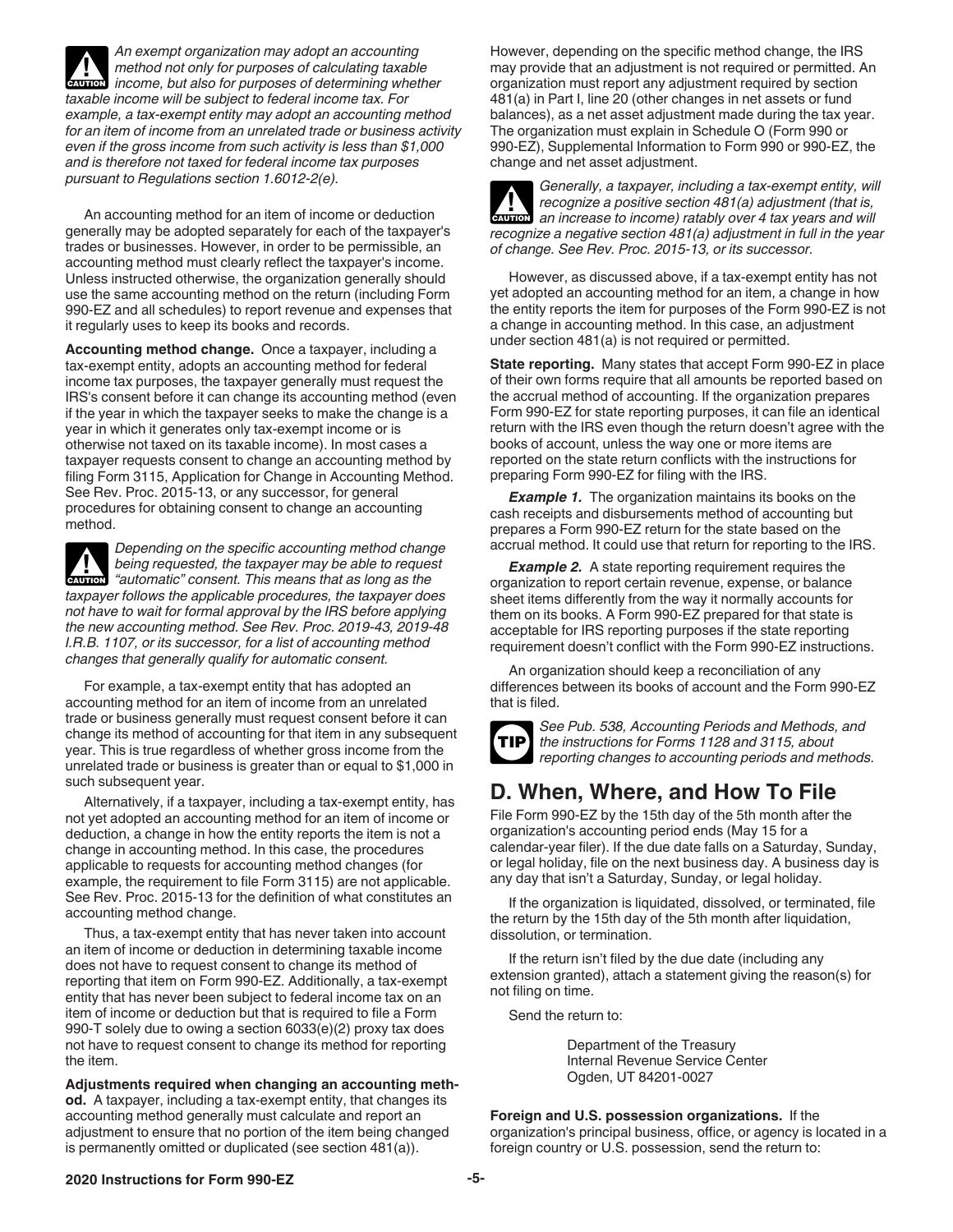Internal Revenue Service Center P.O. Box 409101 Ogden, UT 84409

<span id="page-5-0"></span>**Private delivery services.** Tax-exempt organizations can use certain private delivery services (PDS) designated by the IRS to meet the "timely mailing as timely filing" rule for tax returns. Go to *[IRS.gov/PDS](https://www.irs.gov/uac/private-delivery-services-pds)* for the current list of designated services.

The PDS can tell you how to get written proof of the mailing date.

For the IRS mailing address to use if you're using a PDS, go to *[IRS.gov/PDSstreetAddresses](https://www.irs.gov/filing/submission-processing-center-street-addresses-for-private-delivery-service-pds)*.



*A PDS can't deliver items to P.O. boxes. You must use the U.S. Postal Service to mail any item to an IRS P.O.*  **cAUTION** box address.

**Electronic filing for tax years ending before July 31, 2021.** In most situations, the organization can file Form 990-EZ and related forms, schedules, and attachments electronically. However, if an organization files at least 250 returns of any type during the calendar year ending with or within the organization's tax year and has total assets of \$10 million or more at the end of the tax year, it must file Form 990 electronically (and not Form 990-EZ). "Returns" for this purpose include information returns (for example, Forms W-2, Wage and Tax Statement; and Forms 1099), or income tax returns, employment tax returns (including quarterly Form 941, Employer's QUARTERLY Federal Tax Return), and excise tax returns.

For additional information on the electronic filing of Form 990, see the Instructions for Form 990. For general information about electronic filing, visit *[IRS.gov/Efile](https://www.irs.gov/efile)*, and see Pub. 4163, Modernized e-file Information for Authorized IRS *e-File* Providers for Business Returns.

**Electronic filing for tax years ending on or after July 31, 2021.** If you are filing a 2020 Form 990-EZ for a tax year ending on or after July 31, 2021, you are required to file electronically.

For additional information on the electronic filing requirement, visit *[IRS.gov/Filing](https://www.irs.gov/charities-non-profits/frequently-asked-questions-faqs-e-file-for-charities-and-nonprofits)*.

# **E. Extension of Time To File**

Use Form 8868, Application for Automatic Extension of Time To File an Exempt Organization Return, to request an automatic extension of time to file.

# **F. Amended Return/Final Return**

To amend the organization's return for any year, file a new return including any required schedules. Use the version of Form 990-EZ applicable to the year being amended. The amended return must provide all the information called for by the form and instructions, not just the new or corrected information. Check the "Amended return" box in *Item B* of the heading of the return. Also, list in Schedule O (Form 990 or 990-EZ) which parts and schedules of Form 990-EZ were amended and describe the amendments.

The organization can file an amended return at any time to change or add to the information reported on a previously filed return for the same period. It must make the amended return available for inspection for 3 years from the date of filing or 3 years from the date the original return was due, whichever is later.

If the organization needs a copy of its previously filed return, it can file Form 4506-A, Request for a Copy of Exempt or Political Organization IRS Form. Go to *[IRS.gov/Forms](https://www.irs.gov/forms)* for information on getting blank tax forms.

If the return is a final return, the organization must check the "Final return/terminated" box in *Item B* of the heading of the

return and complete Schedule N (Form 990 or 990-EZ), Liquidation, Termination, Dissolution, or Significant Disposition of Assets.

**Amended returns and state filing considerations.** State law can require that the organization send a copy of an amended Form 990-EZ return (or information provided to the IRS supplementing the return) to the state with which it filed a copy of Form 990-EZ originally to meet that state's filing requirement. A state can require an organization to file an amended Form 990-EZ to satisfy state reporting requirements, even if the original return was accepted by the IRS.

# **G. Failure-To-File Penalties**

**Against the organization.** Under section 6652(c)(1)(A), a penalty of \$20 a day, not to exceed the lesser of \$10,500 or 5% of the gross receipts of the organization for the year, can be charged when a return is filed late, unless the organization can show that the late filing was due to reasonable cause. Organizations with annual gross receipts exceeding \$1,084,000 are subject to a penalty of \$105 for each day failure continues (with a maximum penalty for any one return of \$54,000). The penalty applies on each day after the due date that the return isn't filed.

Tax-exempt organizations that are required to file electronically but don't are deemed to have failed to file the return.

The penalty can also be charged if the organization files an incomplete return, such as by failing to complete a required line item or a required part of a schedule. To avoid penalties and having to supply missing information later:

1. Complete all applicable line items;

2. Unless instructed to skip a line, answer each question on the return;

3. Make an entry (including a zero when appropriate) on all lines requiring an amount or other information to be reported; and

4. Provide required explanations as instructed.

Also, this penalty can be imposed if the organization's return contains incorrect information. For example, an organization that reports contributions net of related fundraising expenses may be subject to this penalty.

Use of a paid preparer doesn't relieve the organization of its responsibility to file a complete and accurate return.

**Against responsible person(s).** If the organization doesn't file a complete return or doesn't furnish correct information, the IRS will send the organization a letter that includes a fixed time to fulfill these requirements. After that period expires, the person failing to comply will be charged a penalty of \$10 a day. The maximum penalty on all persons for failures for any one return will not exceed \$5,000.

There are also penalties (fines and imprisonment) for willfully not filing returns and for filing fraudulent returns and statements with the IRS (sections 7203, 7206, and 7207). States can impose additional penalties for failure to meet their separate filing requirements.

**Automatic revocation for nonfiling for 3 consecutive years.**  The law requires most tax-exempt organizations, other than churches, to file an annual Form 990, 990-EZ, or 990-PF with the IRS, or to submit a Form 990-N to the IRS. If an organization fails to file an annual return or submit an annual notice as required for 3 consecutive years, its tax-exempt status is automatically revoked on and after the due date for filing its third annual return or notice. P.L. 116-25 requires the IRS to notify an organization after the organization's second consecutive failure to file their required return or notice with information about how to comply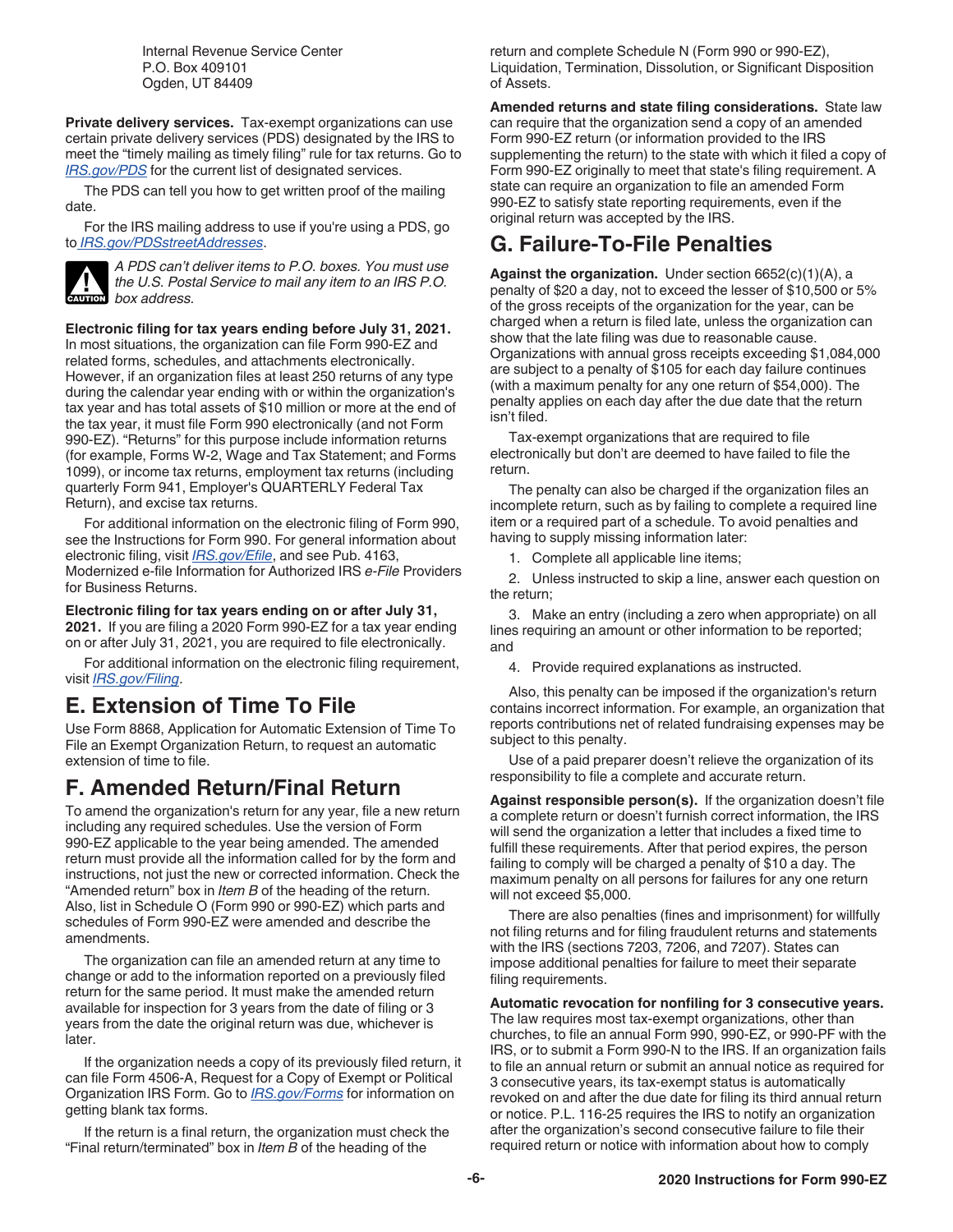<span id="page-6-0"></span>with the filing requirements. The Act applies to failures to file returns or notices for 2 consecutive years if the return or notice for the second year is required to be filed after December 31, 2019. Organizations that lose their exemption may need to file income tax returns and pay income tax, but may apply for reinstatement of exemption. For details, go to *[IRS.gov/EO](https://www.irs.gov/eo)*.

# **H. Requirements for a Properly Completed Form 990-EZ**

All organizations filing Form 990-EZ must complete Parts I through V of Form 990-EZ, and any required schedules and attachments. Section 501(c)(3) organizations must also complete Part VI. If an organization isn't required to file Form 990-EZ but chooses to do so, it must file a complete return and provide all of the information requested, including the required schedules.

**Public inspection.** In general, all information the organization reports on or with its Form 990-EZ, including schedules and attachments, will be available for public inspection. Note, however, the special rules for Schedule B (Form 990, 990-EZ, or 990-PF), a required schedule for certain organizations that file Form 990-EZ. Make sure the forms and schedules are clear enough to photocopy legibly. For more information on public inspection requirements, see *Appendix D*, later, and Pub. 557, Tax-Exempt Status for Your Organization.

**Signature.** A Form 990-EZ isn't complete without a proper signature. For details, see the instructions under *Signature Block*, later.

**Recordkeeping.** The organization's records should be kept as long as they can be needed for the administration of any provision of the Internal Revenue Code. Usually, records that support an item of income, deduction, or credit must be kept a minimum of 3 years from the date the return is due or filed, whichever is later. Keep records that verify the organization's basis in property as long as they are needed to figure the basis of the original or replacement property. Applicable law and an organization's policies can require that the organization retain records longer than 3 years.

The organization should also keep copies of any returns it has filed. They help in preparing future returns and making computations when filing an amended return.

**Rounding off to whole dollars.** The organization can round off cents to whole dollars on the returns and schedules. If the organization does round to whole dollars, the organization must round all amounts. To round, drop amounts under 50 cents and increase amounts from 50 to 99 cents to the next dollar. For example, \$1.49 becomes \$1 and \$2.50 becomes \$3. If the organization has to add two or more amounts to figure the amount to enter on a line, include cents when adding the amounts and round off only the total.

**Completing all lines.** Make an entry (including a zero ("-0-") when appropriate) on all lines requiring an amount or other information to be reported. Do not leave any applicable lines blank, unless expressly instructed to skip a line. If answering a line is predicated on a "Yes" answer to the preceding line, and if the organization's answer to the preceding line was "No," then leave the "If Yes" line blank.

In general, answers can be explained or supplemented in Schedule O (Form 990 or 990-EZ) if the allotted space in the form or other schedule is insufficient, or if a "Yes" or "No" answer is required but the organization wishes to explain its answer.

Missing or incomplete parts of the form and/or required schedules may result in the IRS contacting you to obtain the missing information. Failure to supply the information may result in a penalty being assessed to your account. For tips on filing complete returns, go to *[IRS.gov/Charities](https://www.irs.gov/charities)*.

**Reporting proper amounts.** Some lines request information reported on other forms filed by the organization, such as Forms W-2, 1099, and 990-T. If the organization is aware that the amount actually reported on the other form is incorrect, it must report on Form 990-EZ the information that should have been reported on the other form (in addition to filing an amended form with the proper amount).

In general, don't report negative numbers, but report zero ("-0-") in lieu of a negative number, unless the instructions provide otherwise. Report revenue and expenses separately and don't net related items, unless otherwise provided.

**Inclusion of activities and items of disregarded entities and joint ventures.** An organization must report in its Form 990-EZ all of the revenues, expenses, assets, liabilities, and net assets or funds of a disregarded entity of which it is the sole member, and must report in its Form 990-EZ its share of all such items of a joint venture or other investment or arrangement treated as a partnership for federal income tax purposes. This includes passive investments. In addition, the organization must generally report the activities of a disregarded entity or a joint venture as its own activities in the appropriate parts and schedules of Form 990-EZ.



*A disregarded entity generally must use the employer identification number (EIN) of its sole member. An exception applies to employment taxes. For wages paid to employees of a disregarded entity, the disregarded entity must file separate employment tax returns and use its own EIN on such returns. See Regulations sections 301.6109-1(h) and 301.7701-2(c)(2)(iv).*

**List of required schedules and attachments.** An

organization may be required to file one or more of Schedules A, B, C, E, G, L, N, or O, or various other attachments as described in the form or instructions. The following is a list of the Form 990-EZ schedules that the organization may have to complete.

• Schedule A, Public Charity Status and Public Support. See *Part V, Other Information*.

• Schedule B, Schedule of Contributors. See *Item H. Schedule B*, later.

• Schedule C, Political Campaign and Lobbying Activities, Part III. See *Line 35c. Section 6033(e) Tax for Lobbying Expenditures*.

• Schedule C, Part I. See *Line 46. Political Campaign Activities*.

- Schedule C, Part II. See *Line 47. Lobbying Activities*.
- Schedule E, Schools. See *Line 48. Schools*.
- Schedule G, Supplemental Information Regarding

Fundraising or Gaming Activities, Parts II and III. See lines 6a through 6d (gaming and fundraising events).

• Schedule L, Transactions With Interested Persons, Part I. See *Line 40b* (section 4958 excess benefit transactions).

• Schedule L, Part II. See *Line 38. Loans to or From Officers, Directors, Trustees, and Key Employees*.

• Schedule N, Liquidation, Termination, Dissolution, or Significant Disposition of Assets, Parts I (liquidation, termination, or dissolution) and II (significant disposition of net assets). See *Line 36. Liquidation, Dissolution, Termination, or Significant Disposition of Net Assets*.

• Schedule O, Supplemental Information to Form 990 or 990-EZ. See lines 8, 10, 16, 20, 24, 26, 31, 33, 34, 35, and 44.

**Assembling Form 990-EZ, schedules, and attachments.**  Before filing Form 990-EZ, assemble the package of forms, schedules, and attachments in the following order.

1. Core form with all parts completed (Parts I–V, Part VI by section 501(c)(3) organizations, *Signature Block*).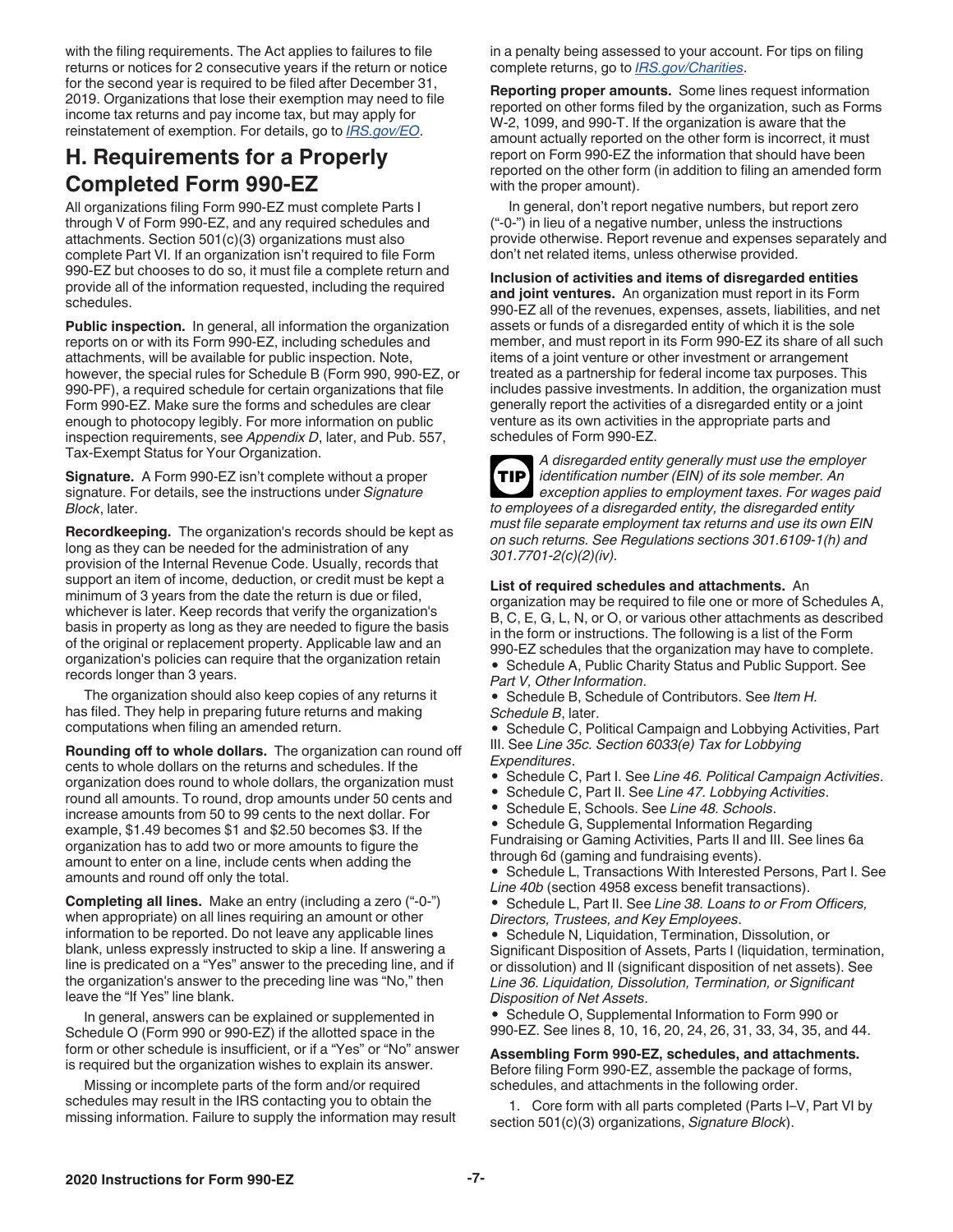<span id="page-7-0"></span>2. Schedules A, B, C, E, G, L, N, and/or O, completed as applicable, filed in alphabetical order.

3. Attachments, completed as applicable. These include (a) name change amendment to organizing document required by *Item B* of the heading on page 1 of the return; (b) reasonable cause explanation for a late-filed return; and (c) articles of merger or dissolution, resolutions, and plans of liquidation or merger required by Schedule N (Form 990 or 990-EZ).

Do not attach materials not authorized in the instructions, or not otherwise authorized by the IRS.

*To facilitate the processing of your return, don't password protect or encrypt PDF attachments.*  **Password protect or encrypt PDF attachments.**<br> **EAUTION** Password protecting or encrypting a PDF file that is *attached to an e-filed return prevents the IRS from opening the attachment.*

# **Specific Instructions for Form 990-EZ**

# **Completing the Heading of Form 990-EZ**

### **Item A. Accounting Period**

File the 2020 return for calendar year 2020 and fiscal years that began in 2020 and ended in 2021. For a fiscal year return, fill in the tax year space at the top of page 1 of the return. See *General Instruction C. Accounting Periods and Methods*, earlier, for additional information about accounting periods.

#### **Item B. Checkboxes**

*Address change.* Check this box if the organization changed its address and hasn't reported such a change on its most recently filed Form 990, 990-EZ, or 990-N, or in correspondence to the IRS.

*Name change.* Check this box if the organization changed its legal name (not its "doing business as" name) and hasn't reported such change on its most recently filed Form 990 or 990-EZ or in correspondence to the IRS. For tax years ending before July 31, 2021, if the organization changed its name, file Form 990-EZ by paper and attach the following documents. (See the line 34 instructions.)

| IF the organization is        | THEN attach                                                                                                                                                                                                                    |
|-------------------------------|--------------------------------------------------------------------------------------------------------------------------------------------------------------------------------------------------------------------------------|
| a corporation                 | a copy of the amendment to the<br>articles of incorporation, and proof of<br>filing with the appropriate state<br>authority.                                                                                                   |
| a trust                       | a copy of the amendment to the trust<br>instrument, or a resolution to amend<br>the trust instrument, showing the<br>effective date of the change of name<br>and signed by at least one trustee.                               |
| an unincorporated association | a copy of the amendment to the<br>articles of association, constitution, or<br>other organizing document, showing<br>the effective date of the change of<br>name and signed by at least two<br>officers, trustees, or members. |

*Initial return.* Check this box if this is the first time the organization is filing a Form 990-EZ and it hasn't previously filed a Form 990, 990-PF, 990-T, or 990-N.

*Final return/terminated.* Check this box if the organization has terminated its existence or ceased to be a section 501(a) or section 527 organization and is filing its final return as an exempt organization or section 4947(a)(1) trust. See the instructions for line 36 that discuss liquidations, dissolutions, terminations, or significant disposition of net assets. An organization that checks this box because it has liquidated, terminated, ceased operations, dissolved, merged into another organization, or has had its exemption revoked during the tax year must also attach Schedule N (Form 990 or 990-EZ).



*An organization must support any claim to have liquidated, terminated, dissolved, or merged by attaching a certified copy of its articles of dissolution or merger approved by the appropriate state authority. If a certified copy of its articles of dissolution or merger isn't available, the organization may submit a copy of a resolution(s) of its governing body approving plans of liquidation, termination, dissolution, or merger.* **CAUTION !**

*Amended return.* Check this box if the organization previously filed a return with the IRS for the same tax year and is now filing another return for the same tax year to amend the previously filed return. Explain in Schedule O (Form 990 or 990-EZ) which parts, schedules, or attachments of Form 990-EZ were amended and describe the amendments. See *General Instruction F. Amended Return/Final Return*, earlier, for more information.

*Application pending.* Check this box if the organization either has filed a Form 1023, 1023-EZ, 1024, or 1024-A with the IRS and is awaiting a response, or claims tax-exempt status under section 501(a) but hasn't filed Form 1023, 1023-EZ, 1024, or 1024-A to be recognized as tax exempt by the IRS. If this box is checked, the organization must complete all parts of Form 990-EZ and any required schedules. An organization that is required to file an annual information return (Form 990 or 990-EZ) or submit an annual electronic notice (Form 990-N) for a given tax year (see *General Instruction A*, earlier) must do so even if it hasn't filed a Form 1023, 1023-EZ, 1024, or 1024-A with the IRS if it claims tax-exempt status.

To qualify for recognition of tax exemption retroactive to the date of its organization or formation, an organization claiming tax-exempt status must generally file Form 1023, 1023-EZ, 1024, or 1024-A within 27 months of the end of the month in which it was legally organized or formed.

#### **Item C. Name and Address**

Enter the organization's legal name in the "Name of organization" box. If the organization operates under a name different from its legal name, identify its alternate name, after the legal name, by writing "a.k.a." (also known as) and the alternate name of the organization. If multiple a.k.a. names won't fit in the box, list them in Schedule O (Form 990 or 990-EZ). However, if the organization has changed its legal name, follow the instructions in *Item B* for reporting the name change.

Include the suite, room, or other unit number after the street address. If the Post Office doesn't deliver mail to the street address and the organization has a P.O. box, enter the box number instead of the street address.

If the organization receives its mail in care of a third party (such as an accountant or an attorney), enter "C/O" on the street address line, followed by the third party's name and street address or P.O. box.

For foreign addresses, enter information in the following order: city or town, state or province, the name of the country, and the postal code. Please don't abbreviate the country name.

If a change of address occurs after the return is filed, use Form 8822-B, Change of Address or Responsible Party -Business, to notify the IRS of the new address.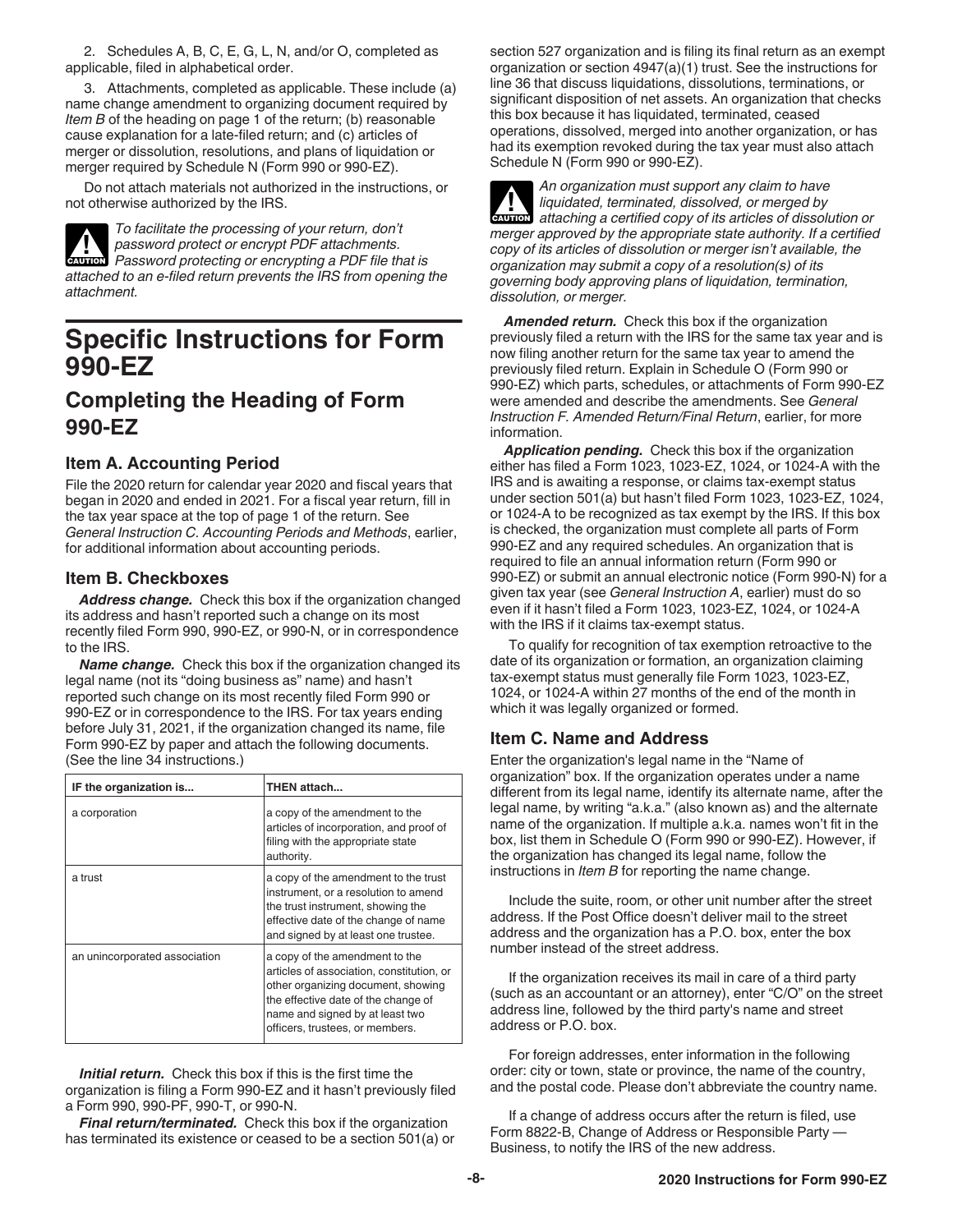## <span id="page-8-0"></span>**Item D. Employer Identification Number (EIN)**

Use the EIN provided to the organization for filing its Form 990-EZ and federal tax returns. The organization must have only one EIN. If the organization has more than one EIN and hasn't been advised which to use, send notice to:

> Department of the Treasury Internal Revenue Service Center Ogden, UT 84201-0027

State what EINs the organization has, the name and address to which each number was assigned, and the address of the organization's principal office. The IRS will advise the organization which number to use.



*return.*

*A subordinate organization in a group exemption that is filing an individual Form 990-EZ return must use its own EIN, not that of the central organization or of the group* 



*A section 501(c)(9) voluntary employees' beneficiary association must use its own EIN and not the EIN of its sponsor.*

### **Item E. Telephone Number**

Enter a telephone number of the organization that members of the public and government personnel can use during normal business hours to obtain information about the organization's finances and activities. If the organization doesn't have a telephone number, enter the telephone number of an organization official who can provide such information.

# **Item F. Group Exemption Number**

Enter the four-digit group exemption number if the organization is included in a group exemption. The group exemption number (GEN) is a number assigned by the IRS to the central/parent organization of a group that has a group exemption letter. Contact the central/parent organization to ascertain the GEN assigned.



*If the organization is covered by a group exemption letter as a subordinate organization, the organization should file Form 990-EZ only if the organization should* $\frac{1}{2}$ *file Form 990-EZ only if the organization isn't included in a group return filed by the central/parent organization for the tax year.*



*The central/parent organization of a group ruling can't file a group return with Form 990-EZ but must use Form* 

# **Item G. Accounting Method**

Indicate the method of accounting used in preparing this return. See *General Instruction C*, earlier.

# **Item H. Schedule B**

Whether or not the organization enters any amount on line 1 of Form 990-EZ, the organization must either check the box in *Item H* or attach Schedule B (Form 990, 990-EZ, or 990-PF). Failure to either check the box in *Item H* or file Schedule B will result in a determination that the return is incomplete. Complete and file Schedule B if the organization met any of the following conditions during the tax year.

• It is a section  $501(c)(3)$  organization and met the  $33<sup>1</sup>/3%$ support test of the regulations under sections 509(a)(1) and 170(b)(1)(A)(vi); checks the box on Schedule A (Form 990 or 990-EZ), Part II, line 13, 16a, or 16b; and received from any one contributor, during the tax year, contributions of the greater of \$5,000 (in money or property) or 2% of the amount on Form

990-EZ, Part I, line 1 (contributions, gifts, grants, and similar amounts received). An organization filing Schedule B (Form 990, 990-EZ, or 990-PF) can limit the contributors it reports on Schedule B using this greater than \$5,000 or 2% threshold only if it checks the box on Schedule A (Form 990 or 990-EZ), Part II, line 13, 16a, or 16b.

• It is a section 501(c)(3) organization that didn't meet the 331/3% support test of the regulations under sections 509(a)(1) and 170(b)(1)(A)(vi), and received during the tax year contributions of \$5,000 or more from any one contributor.

• It is a section  $501(c)(7)$ ,  $501(c)(8)$ , or  $501(c)(10)$  organization that received, during the tax year, (a) contributions of any amount for use exclusively for religious, charitable, scientific, literary, or educational purposes; or (b) contributions of \$5,000 or more not exclusively for such purposes from any one contributor.

• It isn't a section  $501(c)(3)$ ,  $501(c)(7)$ ,  $501(c)(8)$ , or  $501(c)(10)$ organization and it received during the tax year contributions of \$5,000 or more from any one contributor. See the Instructions for Schedule B (Form 990, 990-EZ, or 990-PF) for more information.

*Do not attach substitutes for Schedule B (Form 990, 990-EZ, or 990-PF). Parts I, II, and III of Schedule B may*  **b**e photocopied as needed to provide adequate space **caution** be photocopied as needed to provide adequate space *for listing all contributors.*



*For purposes of Schedule B (Form 990, 990-EZ, or 990-PF), contributors include individuals, fiduciaries, partnerships, corporations, associations, trusts, and exempt organizations. For organizations described in section 170(b)(1)(A)(iv) or (vi) or section 509(a)(2), contributors also include governmental units.*

# **Guidelines for Meeting the Requirements of Schedule B**

### **Section 501(c)(3) Organization Meeting the 331/3% Support Test of Section 170(b)(1)(A)(vi)**

| lf               | a section $501(c)(3)$ organization that met the $331/3\%$<br>support test of the regulations under section 509(a)(1) and<br>section 170(b)(1)(A)(vi) didn't receive a contribution of the<br>greater of \$5,000 or 2% of the amount on line 1 of Form<br>990-EZ from any one contributor,* |
|------------------|--------------------------------------------------------------------------------------------------------------------------------------------------------------------------------------------------------------------------------------------------------------------------------------------|
| Then             | the organization should check the box in <i>Item H</i> to certify<br>that it isn't required to attach Schedule B (Form 990,<br>990-EZ, or 990-PF).                                                                                                                                         |
| <b>Otherwise</b> | complete and attach Schedule B (Form 990, 990-EZ, or<br>990-PF).                                                                                                                                                                                                                           |

# **Section 501(c)(7), (8), or (10) Organizations**

| lf               | a section $501(c)(7)$ , (8), or (10) organization received<br>neither (1) any contribution or bequest for use exclusively<br>for religious, charitable, scientific, literary, or educational<br>purposes, or the prevention of cruelty to children or<br>animals; nor (2) any contribution of \$5,000 or more not<br>exclusively for such purposes from any one contributor, |
|------------------|------------------------------------------------------------------------------------------------------------------------------------------------------------------------------------------------------------------------------------------------------------------------------------------------------------------------------------------------------------------------------|
| Then             | the organization should check the box in <i>Item H</i> to certify<br>that it isn't required to attach Schedule B (Form 990,<br>990-EZ, or 990-PF).                                                                                                                                                                                                                           |
| <b>Otherwise</b> | complete and attach Schedule B (Form 990, 990-EZ, or<br>990-PF).                                                                                                                                                                                                                                                                                                             |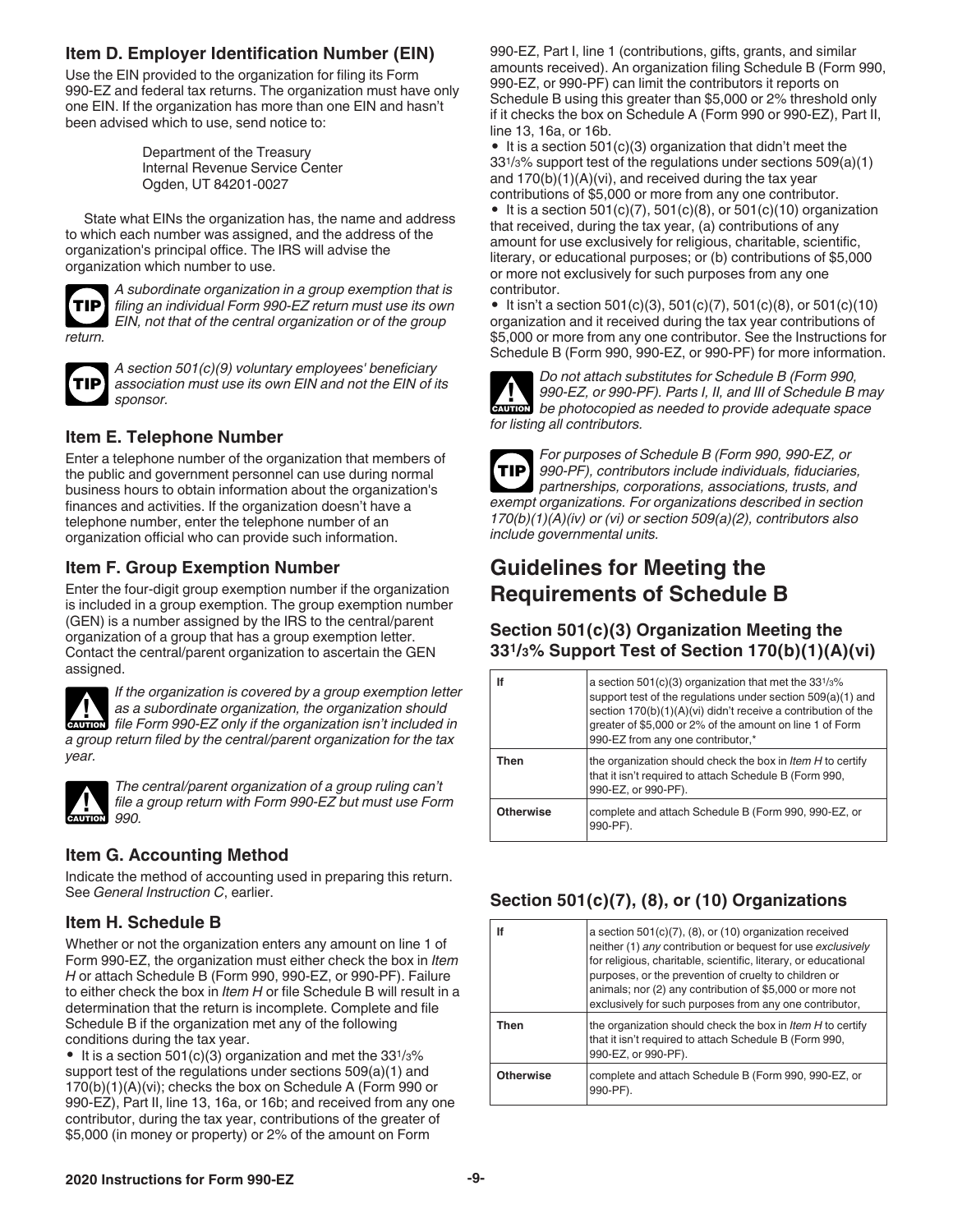### <span id="page-9-0"></span>**All Other Form 990-EZ Organizations (General Rule)**

| lf               | the organization didn't receive a contribution of \$5,000 or<br>more from any one contributor* (reportable on line 1 of<br>Form 990-EZ),           |
|------------------|----------------------------------------------------------------------------------------------------------------------------------------------------|
| Then             | the organization should check the box in <i>Item H</i> to certify<br>that it isn't required to attach Schedule B (Form 990,<br>990-EZ, or 990-PF). |
| <b>Otherwise</b> | complete and attach Schedule B (Form 990, 990-EZ, or<br>990-PF).                                                                                   |

\* To determine if the organization received a contribution of \$5,000 or more from a contributor during the year, add all direct and indirect gifts, grants, or contributions of \$1,000 or more in cash or property that a contributor made to the organization during the year. Do not include smaller gifts, grants, or contributions. See the Instructions for Schedule B (Form 990, 990-EZ, or 990-PF) for more information.

#### **Item I. Website**

Enter the organization's current address for its primary website, as of the date of filing this return. If the organization doesn't maintain a website, enter "N/A" (not applicable).

### **Item J. Tax-Exempt Status**

Check the applicable box to show the organization's tax-exempt status. If the organization is exempt under section 501(c) (other than  $501(c)(3)$ , check the  $501(c)$  box and insert the appropriate subsection number within the parentheses (for example, "4" for a 501(c)(4) organization). See the chart in *Appendix A: Exempt Organizations Reference Chart*, later. The term "section 501(c) (3)" includes organizations exempt under sections 501(e), (f), (k), and (n).

# **Item K. Form of Organization**

Check the box describing the organization's legal entity form or status under state law in its state of legal domicile. Legal entity forms include corporations, trusts, unincorporated associations, and other types of entities (for example, partnerships and limited liability companies (LLCs)).



*Section 527 political organizations have different gross receipts thresholds for Form 990-EZ filing, and aren't*  **PERITMENT ASSEMBLY THE PROPERTY REGULAR PROPERTY REQUIRED THE PROPERTY REQUIRED TO SUBMIT FORM 990-N. See Section 527** political organizations*, earlier, for more information.*



*Section 501(c)(7) and 501(c)(15) organizations use different definitions of gross receipts to determine whether they qualify for tax exemption for the year.* Appendix C *defines gross receipts for the purpose of determining the exempt status of organizations described in sections 501(c)(7) and 501(c)(15). Do not use the definition of gross receipts in* Appendix C *to determine whether the organization's gross receipts are normally \$50,000 or less.*

### **Item L. Determining Gross Receipts**

Add lines 5b, 6c, and 7b to line 9 to determine gross receipts. See *Appendix B* and *Appendix C*, later, for a discussion of gross receipts.

Only those organizations with gross receipts of less than \$200,000 and total assets of less than \$500,000 at the end of the tax year can use Form 990-EZ. If the organization doesn't meet these requirements, it must file Form 990, unless excepted under *General Instruction B*, earlier.



*Do not use the definition of gross receipts for section 501(c)(7) or 501(c)(15) exemption purposes (discussed in* Appendix C*) to determine the amount to enter here.*

# **Part I. Revenue, Expenses, and Changes in Net Assets or Fund Balances**

All organizations filing Form 990-EZ with the IRS or any state must complete Part I. Some states that accept Form 990-EZ in place of their own forms may require additional information. See *Appendix G*, later.

Check the box in the heading of Part I if Schedule O (Form 990 or 990-EZ) contains any information pertaining to this part.

Neither Form 5500 nor Department of Labor (DOL) Forms LM-2 or LM-3, Labor Organization Annual Report, should be substituted for Form 990-EZ, lines 1 through 17.

#### **Revenue**

#### **Line 1. Contributions, Gifts, Grants, and Similar Amounts Received**

#### **A. What Is Included on Line 1?**

• Report amounts received as voluntary contributions; for example, payments, or the part of any payment, for which the payer (donor) doesn't receive fair market value (FMV) from the recipient (donee) organization. Contributions are reported on line 1 regardless of whether they are deductible by the contributor.

• Enter the gross amounts of contributions, gifts, grants, and bequests that the organization received from individuals, trusts, corporations, estates, affiliates, foundations, public charities, and other exempt organizations, or raised by an outside professional fundraiser.

• Report the value of noncash contributions at the time of the donation. For example, report the gross value of a donated car as of the time the car was received as a donation.

• Report all related expenses on lines 12 through 16. Enter on line 13 professional fundraising fees relating to the gross amounts of contributions collected in the charity's name by fundraisers.

Reporting line 1 amounts in accordance with ASC 958 generally is acceptable (though not required) for Form 990 and 990-EZ purposes, but the value of donated services or use of materials, equipment, or facilities may not be reported. However, state law may require it. An organization that receives a grant to be paid in future years should, according to ASC 958, report the grant's present value on line 1. Accruals of present value increments to the unpaid grant should also be reported on line 1 in future years.

The organization must report any contributions of conservation easements and other qualified conservation contributions consistently with how it reports revenue from such contributions in its books, records, and financial statements.

Report assets contributed to the organization by another entity in the course of the entity's liquidation, dissolution, or termination.

Do not net losses from uncollectible pledges, refunds of contributions and service revenue, or reversal of grant expenses on line 1. Rather, report any such items as *Other changes in net assets or fund balances* on Part I, line 20, and explain in Schedule O (Form 990 or 990-EZ).

**A1. Contributions can arise from fundraising events when an excess payment is received for items offered.**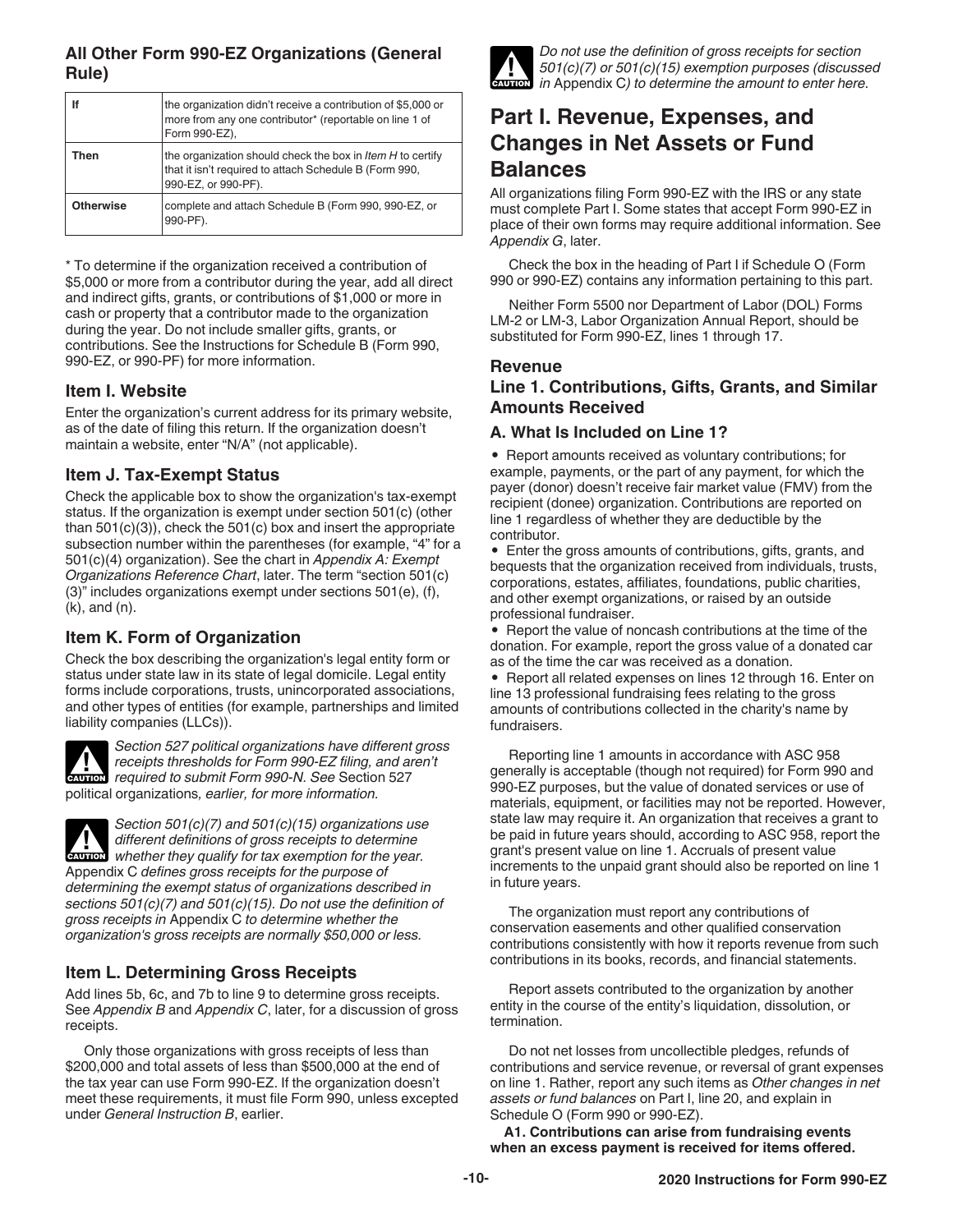<span id="page-10-0"></span>Fundraising activities relate to soliciting and receiving contributions. However, fundraising activities such as dinners, door-to-door sales of merchandise, carnivals, and bingo games can produce both contributions and revenue. Report as a contribution, both on line 1 and on line 6b (within the parentheses), any amount received through such a fundraising event that is greater than the FMV (retail value) of the merchandise or services furnished by the organization to the contributor. Report all gross income from gaming activities on line 6a.

This situation usually occurs when organizations seek support from the public through solicitation programs that are in part fundraising events or activities and are in part solicitations for contributions. The primary purpose of such solicitations is to receive contributions and not to sell the merchandise at its retail value, even though this might produce a profit.

**Example.** An organization holds a dinner, charging \$400 per person for the meal. The dinner has a retail value of \$160. A person who purchases a ticket is really purchasing the dinner for \$160 and making a contribution of \$240. The contribution of \$240, which is the difference between the buyer's payment and the retail value of the dinner, is reported on line 1 and again on line 6b (within the parentheses). The revenue received (\$160 retail value of the dinner) is reported on line 6b. Expenses directly related to the dinner are reported on line 6c. Fundraising expenses relating to the contribution of \$240 are reported on lines 12 through 16.

If a contributor gives more than \$160, that person would be making a contribution of the difference between the dinner's retail value of \$160 and the amount actually given. Rev. Rul. 67-246, 1967-2 C.B. 104, as distinguished from Rev. Rul. 74-348 1974-2 C.B. 80, explains this principle in detail. See also the instructions for line 6, later, and Pub. 526, Charitable Contributions.

*At the time of any solicitation or payment, organizations that are eligible to receive tax-deductible contributions should advise patrons of the amount deductible for federal tax purposes. See Pub. 1771, Charitable Contributions Substantiation and Disclosure Requirements.*  **CAUTION !**

**A2. Contributions can arise from fundraising events when items of only nominal or insubstantial value are given or offered.** If an organization offers goods or services of only nominal or insubstantial value through a fundraising event, or distributes free, unordered, low-cost items to patrons, report the entire amount received for such benefits as a contribution on line 1. See also the instruction for *Line 6b. B1*, later, regarding nominal or insubstantial value. Report all related expenses on lines 12 through 16.

Benefits have a nominal or insubstantial value if the organization informs patrons how much of their payment is a deductible contribution, and either:

1. The FMV of all of the benefits received in connection with the payment isn't more than 2% of the payment or \$112, whichever is less; or

2. The payment is \$56 or more and the only benefits received in connection with the payment are token items (bookmarks, calendars, key chains, mugs, posters, T-shirts, etc.) bearing the organization's name or logo. The cost to the organization (as opposed to FMV) of all benefits received by a donor must, in the aggregate, be \$11.20 or less.

**A3. Contributions in the form of membership dues.** Include on line 1 membership dues and assessments to the extent they are contributions and not payments for benefits received. (See the instruction for *Line 3. C1*, later.)

**A4. Grants equivalent to contributions.** Grants made to encourage an organization receiving the grant to carry on

programs or activities that further the grant recipient's exempt purposes are grants that are equivalent to contributions. Report them on line 1. The grantor can specify which of the recipient's activities the grant may be used for, such as an adoption program or a disaster relief project.

A grant is still equivalent to a contribution if the grant recipient performs a service, or produces a work product, that benefits the grantor incidentally (but see the instruction for *Line 1. B1*, later).

**A5. Contributions or grants from governmental units.**  Whether a payment from a governmental unit is labeled a "grant" or a "contract" doesn't determine whether the payment should be reported on line 1. Rather, a grant or other payment from a governmental unit is treated as a grant equivalent to a contribution if its primary purpose is to enable the recipient to provide a service to, or maintain a facility for, the direct benefit of the public rather than to serve the direct and immediate needs of the grantor (even if the public pays part of the expense of providing the service or facility). (See the instruction for *Line 2. D*, later.)

The following are examples of governmental grants and other payments that are treated as contributions and reported on line 1.

• Payments by a governmental unit for the construction or maintenance of library or museum facilities open to the public. • Payments by a governmental unit to nursing homes to provide health care to their residents (but not Medicare, Medicaid, and other similar payments on behalf of specific individuals under the line 2 instructions).

• Payments by a governmental unit to child placement or child guidance organizations under government programs to better serve children in the community.

The following examples illustrate the distinction between government payments reportable on lines 1 and 2. • A payment by a governmental agency to a medical clinic to provide vaccinations to the general public is a contribution reported on line 1. A payment by a governmental agency to a medical clinic to provide vaccinations to employees of the agency is program service revenue reported on line 2. • A payment by a governmental agency to an organization to provide job training and placement for disabled individuals is a contribution reported on line 1. A payment by a governmental

agency to the same organization to operate the agency's internal mail delivery system is program service revenue reported on line 2.



**A6. Contributions received through other fundraising organizations.** Contributions received indirectly from the public through solicitation campaigns of federated fundraising agencies (United Way) are included on line 1.

*governmental unit in the tax year that the amounts are forgiven.*

#### **A7. Contributions received from associated**

**organizations.** Include on line 1 amounts contributed by other organizations closely associated with the filing organization. This includes contributions received from a parent organization, subordinate, or another organization having the same parent.

**A8. Contributions from a commercial co-venture.** Include amounts contributed by a commercial co-venture on line 1. These contributions are amounts received by the organization for allowing an outside organization (donor) or individual to use the recipient organization's name in a sales promotion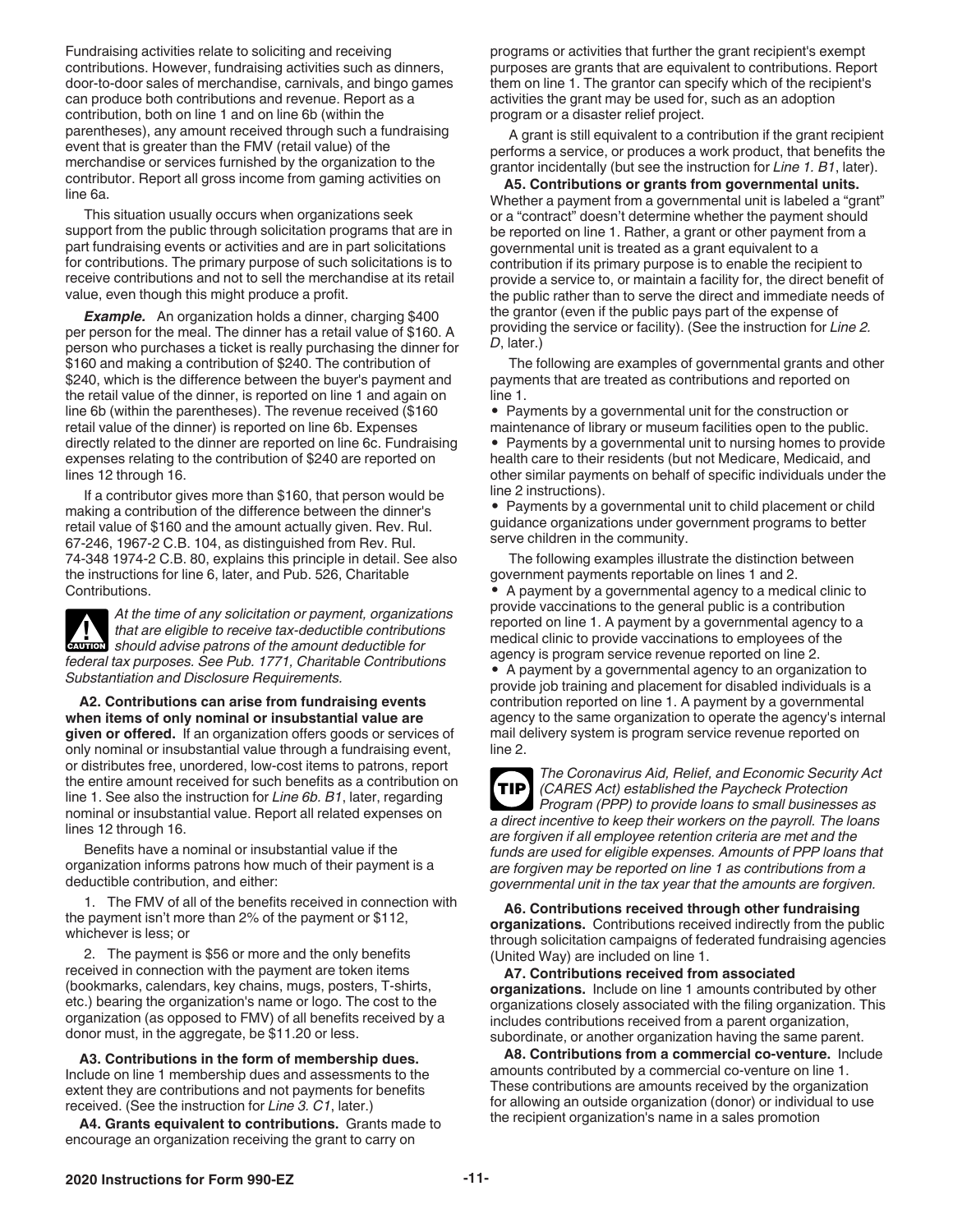<span id="page-11-0"></span>campaign, such as where the outside organization agrees to contribute 2% of all sales proceeds to the organization.

#### **B. What Isn't Included on Line 1?**

**B1. Grants that are payments for services are not contributions.** A grant is a payment for services, and not a contribution, when the terms of the grant provide the grantor with a specific service, facility, or product, rather than providing a benefit to the general public or that part of the public served by the grant recipient. The recipient organization would report such a grant as income on line 2 (program service revenue).

**B2. Donations of services or use of property.** Do not include the value of services donated to the organization (such as the value of donated advertising space, broadcast air time (including donated public service announcements), or discounts on services), or of the free use of property (materials, equipment, or facilities) as contributions on line 1. However, for the optional reporting of those amounts, see the instructions for donated services in Part III, later.

**B3. Unreimbursed expenses.** Any unreimbursed expenses of officers, employees, or volunteers don't belong on Form 990-EZ. See the explanations of charitable contributions and employee business expenses in Pub. 526, and Pub. 463, Travel, Gift, and Car Expenses.

**B4. Section 501(c)(9), (17), and (18) organizations.**  Section 501(c)(9) organizations provide participants with life, sick, accident, or other similar benefits. Section 501(c)(17) organizations provide participants with supplemental unemployment benefits, and sickness and accident benefits subordinate to supplemental unemployment benefits. Section 501(c)(18) organizations provide participants with pension(s) and similar benefits. When such an organization receives payments from participants, or their employers, to provide these benefits, report the payments on line 2 as program service revenue, rather than on line 1 as contributions.

**C. How to value noncash contributions.** Report noncash contributions on line 1 at FMV. If FMV can't be readily determined, use an appraised or estimated value. See also the instructions for Part II of Schedule B (Form 990, 990-EZ, or 990-PF).

**D. Schedule of contributors.** Attach Schedule B (Form 990, 990-EZ, or 990-PF), if required. See the instructions for *Item H*.

*The information on Form 1099-K, Payment Card and Third Party Network Transactions, may be useful in helping you to prepare your return but you aren't required to report the information on any specific line of your return. An organization that receives a Form 1099-K reporting a gross amount of payment card or third party network payments received in the tax year should consider these amounts when reporting contributions and revenue on lines 1 through 8, according to the instructions for preparing the return. You should retain all Forms 1099-K with your other records.* **TIP**



*Section 501(c)(3) organizations must figure the amount of contributions according to the above instructions in preparing the support schedule in Part II or III of Schedule A (Form 990 or 990-EZ).*

#### **Line 2. Program Service Revenue Including Government Fees and Contracts**

Enter the total program service revenue (exempt function income). Program services are primarily those that form the basis of an organization's exemption from tax.

**A. Examples.** A clinic would include on line 2 all of its charges for medical services (whether to be paid directly by the patients or through Medicare, Medicaid, or other third-party

reimbursement), laboratory fees, and related charges for services.

Program service revenue also includes tuition received by a school; revenue from admissions to a concert or other performing arts event or to a museum; royalties received as author of an educational publication distributed by a commercial publisher; payments received by a section 501(c)(9) organization from participants or employers of participants for health and welfare benefits coverage; and registration fees received in connection with a meeting or convention.

**B. Program-related investment income.** Program service revenue also includes income from program-related investments. These investments are made primarily to accomplish an exempt purpose of the investing organization rather than to produce income. Examples of program-related investments are scholarship loans and low-interest loans to charitable organizations, indigents, or victims of a disaster. See also the instructions for line 4.

Rental income received from an exempt function is another example of program-related investment income (below-market rents from housing leased to low-income persons). For purposes of this return, report all rental income from an affiliated organization on line 2.

**C. Unrelated trade or business activities.** Unrelated trade or business activities (other than fundraising activities that aren't regularly carried on) that generate fees for services can also be program service activities. A social club, for example, should report as program service revenue the fees it charges both members and nonmembers for the use of its tennis courts and golf course.

**D. Government fees and contracts.** Program service revenue includes income earned by the organization for providing a government agency with a service, facility, or product that benefited that government agency directly rather than benefiting the public as a whole. See the instruction for *Line 1. A5*, earlier, for reporting guidelines when payments are received from a government agency for providing a service, facility, or product for the primary benefit of the general public.

#### **Line 3. Membership Dues and Assessments**

Enter members' and affiliates' dues and assessments that aren't contributions.

### **A. What Is Included on Line 3?**

**A1. Dues and assessments received that compare reasonably with the benefits of membership.** When the organization receives dues and assessments the value of which compares reasonably with the value of benefits provided to members (whether or not the membership benefits are used by the members), report such dues and assessments on line 3.

**A2. Organizations that generally match dues and benefits.** Organizations described in section 501(c)(5), (6), or (7) generally provide benefits with a reasonable relationship to dues, although benefits to members can be indirect.

### **B. Examples of Membership Benefits**

These include subscriptions to publications; newsletters (other than one about the organization's activities only); free or reduced-rate admissions to events sponsored by the organization; use of the organization's facilities; and discounts on articles or services that both members and nonmembers can buy. In figuring the value of membership benefits, disregard such intangible benefits as the right to attend meetings, vote, or hold office in the organization, and the distinction of being a member of the organization.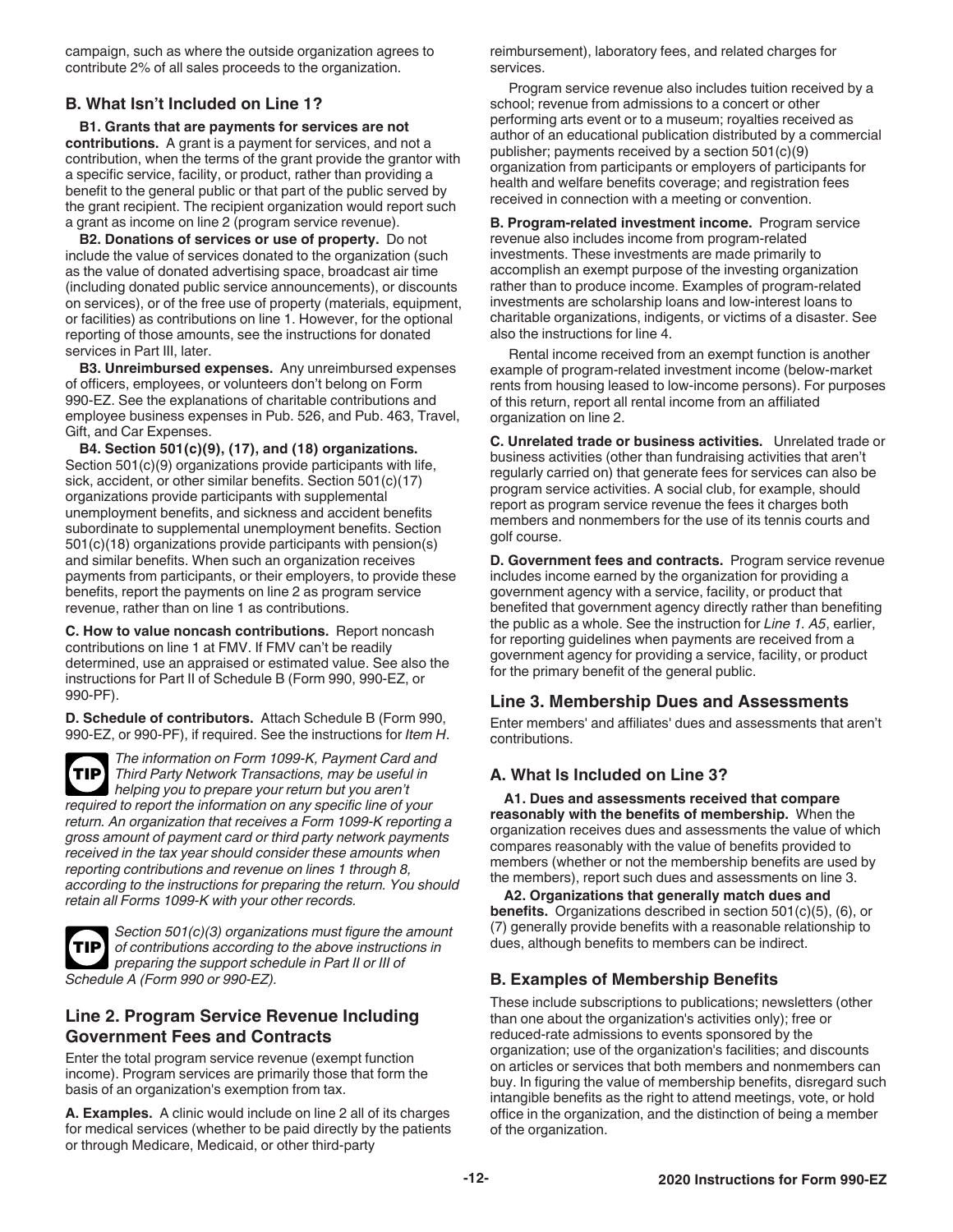#### <span id="page-12-0"></span>**C. What Isn't Included on Line 3?**

**C1. Dues or assessments received that exceed the value of available membership benefits.** Dues received by an organization, to the extent they exceed the monetary value of the membership benefits available to the dues payer, are a contribution that should be reported on line 1.

**C2. Dues received primarily for the organization's support.** If a member pays dues primarily to support the organization's activities, and not to obtain benefits of more than nominal or insubstantial monetary value, those dues are a contribution to the organization includible on line 1.

*Example.* M is an organization whose primary purpose is to support the local symphony orchestra. Members have the privilege of purchasing subscriptions to the symphony's annual concert series before they go on sale to the general public, but must pay the same price as any other member of the public. They are also entitled to attend a number of rehearsals each season without charge. Under these circumstances, M's receipts from members are contributions reported on line 1.

#### **Line 4. Investment Income**

#### **A. What Is Included on Line 4?**

**A1. Interest on savings and temporary cash investments.** Include the amount of interest received from interest-bearing checking accounts, savings, and temporary cash investments, such as money market funds, commercial paper, certificates of deposit, and U.S. Treasury bills or other governmental obligations that mature in less than 1 year. So-called dividends or earnings received from mutual savings banks, money market funds, etc., are actually interest and should be included on this line.

**A2. Dividends and interest from securities.** Include dividends from equity securities (stocks), and interest income from debt securities and notes and loans receivable, other than program-related investments. Include amounts received from payments on securities loans, as defined in section 512(a)(5).

**A3. Gross rents.** Include gross rental income received during the year from investment property and any other real property rented by the organization (other than program-related investments reported on line 2).

**A4. Other investment income.** Include, for example, the organization's share of investment income from a joint venture, LLC, or other entity treated as a partnership for federal tax purposes. Also, include royalties received by the organization from licensing the ongoing use of its property to others (other than royalties generated as part of the organization's exempt function, such as royalties received from a publisher for an educational work authored by the organization, which should be reported on line 2 as program service revenue). Typically, royalties are received for the use of intellectual property (copyrights, patents, and trademarks). Royalties also include payments to the owner of property for the right to exploit natural resources on the property, such as oil, natural gas, or minerals.

Do not deduct investment management fees from the amount of investment income reported on this line, but report these fees on line 13.

#### **B. What Isn't Included on Line 4?**

**B1. Capital gains dividends and unrealized gains and losses.** Do not include on this line any capital gains dividends. They are reported on line 5. Also, don't include unrealized gains and losses on investments carried at market value. See the instructions for line 20.

**B2. Exempt function revenue (program service).** Do not include on line 4 amounts that represent income from an exempt function (program service). Report these amounts on line 2 as

program service revenue. Report expenses related to this income on lines 12 through 16.

**Exempt function rental income.** An organization whose exempt purpose is to provide low-rental housing to persons with low income receives exempt function income from such rentals. An organization receives exempt function income if it rents or sublets rental space to a tenant whose activities are related to the filing organization's exempt purpose. Report rental income received in these instances on line 2 and not on line 4. Only for purposes of completing this return, treat income from renting property to affiliated exempt organizations as exempt function income and include that income on line 2 as program service revenue.

**Other program-related investments.** Investment income from program-related investments should be reported on line 2. See the line 2 instructions for a discussion of program-related investments. Gains or losses from the sale of program-related investment assets are reported on line 5.

#### **Lines 5a Through 5c. Gains (or Losses) From Sale of Assets Other Than Inventory**

#### **A. What Is Included on Line 5?**

Report on line 5a all sales of securities and sales of all other types of investments (real estate, royalty interests, or partnership interests), as well as sales of all other noninventory assets (program-related investments and fixed assets used by the organization in its related and unrelated activities). Also, report capital gains dividends; the organization's share of capital gains and losses from a joint venture, LLC, or other entity treated as a partnership for federal tax purposes; and capital gains distributions from trusts.

Total the cost or other basis (less depreciation) and selling expenses and enter the result on line 5b. On line 5c, enter the net gain or loss.

For reporting sales of securities on Form 990-EZ, the organization can use the more convenient way to figure the organization's gain or loss from sales of securities by subtracting from the sales price the average-cost basis of the particular security sold. However, the average-cost basis isn't used to figure the gain or loss from sales of securities reportable on Form 990-T.

#### **B. What Isn't Included on Line 5?**

Do not include on line 5 any unrealized gains or losses on securities that are carried in the books of account at market value. See the instructions for line 20.

#### **C. Books and Records**

The organization should maintain books and records to substantiate information regarding any securities or other assets sold for which market quotations weren't published or weren't readily available. The recorded information should include:

- A description of the asset;
- Date acquired;
- Whether acquired by donation or purchase;
- Date sold and to whom sold;<br>• Gross sales price:
- Gross sales price;<br>• Cost other basis
- Cost, other basis, or if donated, value at time acquired;
- Expense of sale and cost of improvements made after acquisition; and
- Depreciation since acquisition, if depreciable property.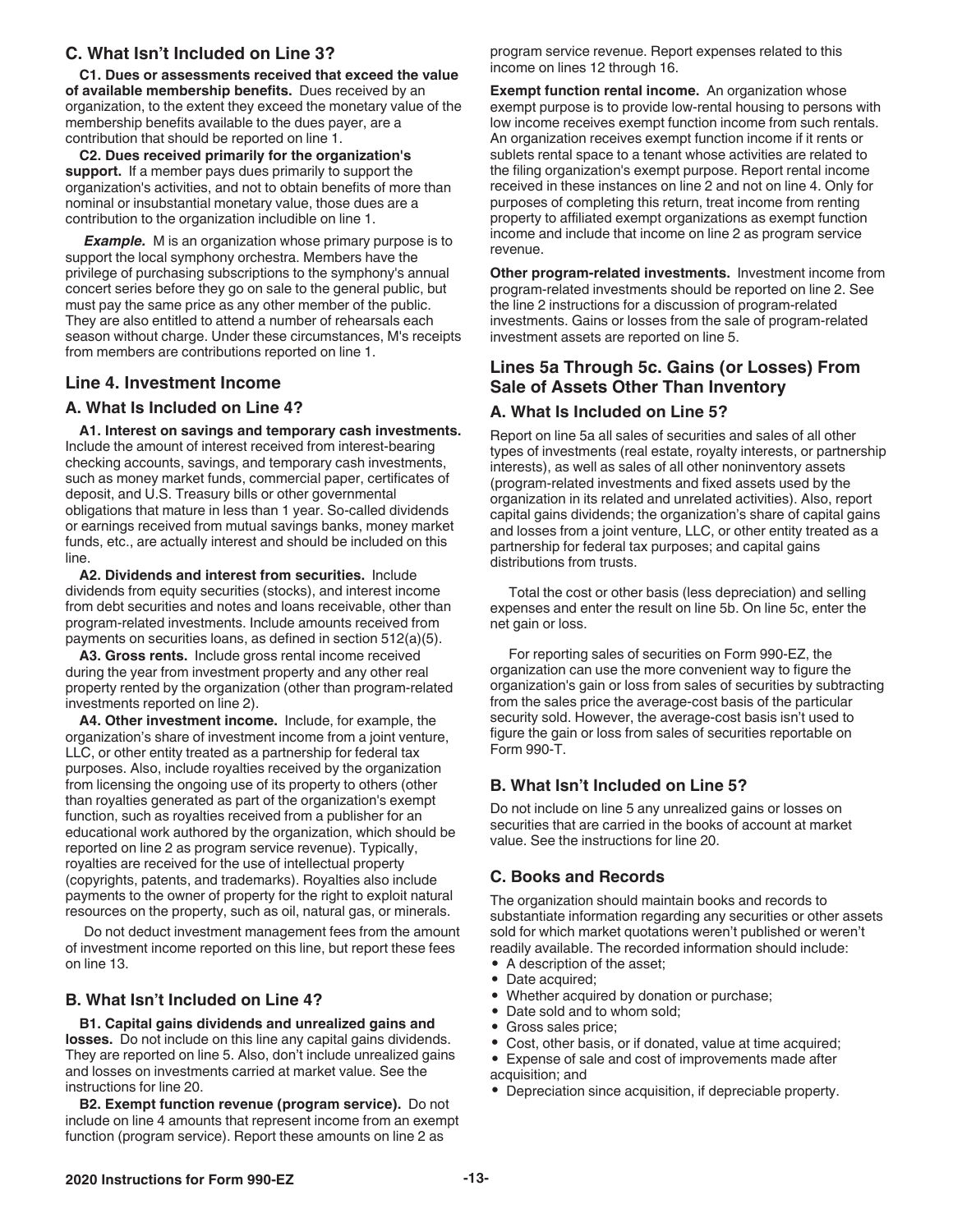#### <span id="page-13-0"></span>**Line 6a. Gaming**

Report gross income from gaming on line 6a if the organization conducted directly, or through a promoter, any amount of gaming during the year. Report the gross income from all gaming activities (other than gaming that is incidental to a fundraising event such as a dinner/dance), whether or not regularly carried on, on line 6a.

Gaming includes (but isn't limited to) bingo, pull tabs, instant bingo (including satellite and progressive bingo), Texas Hold-Em Poker and other card games, raffles, scratch-offs, charitable gaming tickets, break-opens, hard cards, banded tickets, jar tickets, pickle cards, Lucky Seven cards, Nevada Club tickets, casino nights/Las Vegas nights (other than events not regularly carried on in which participants can play casino-style games but the only prizes or auction items provided to participants are noncash items that were donated to the organization, which events are fundraising events), and coin-operated gambling devices. Coin-operated gambling devices include slot machines, electronic video slot or line games, video poker, video blackjack, video keno, video bingo, video pull tab games, etc.

Many games of chance are taxable. Income from bingo games is generally not subject to the tax on unrelated business income if the games meet the legal definition of bingo. For a bingo game to meet the legal definition of bingo, wagers must be placed, winners must be determined, and prizes or other property must be distributed in the presence of all persons placing wagers in that game.

A wagering game that doesn't meet the legal definition of bingo doesn't qualify for the exclusion from unrelated business income, regardless of its name. For example, "instant bingo," in which a player buys a pre-packaged bingo card with pull tabs that the player removes to determine if he or she is a winner, doesn't qualify. See Pub. 598, Tax on Unrelated Business Income of Exempt Organizations; Pub. 3079, Tax-Exempt Organizations and Gaming; and Form 990-T.

#### **Line 6b. Fundraising Events**

Enter the gross income from all fundraising events and activities, such as dinners, dances, carnivals, concerts, sports events, auctions, and door-to-door sales of merchandise.

Fundraising events and activities only incidentally accomplish an exempt purpose. Their sole or primary purpose is to raise funds to finance the organization's exempt activities. They don't include events or activities that substantially further the organization's exempt purpose even if they also raise funds. They don't include activities regularly carried on. Fundraising events don't include gaming, gross income from which is reported on line 6a.

**Example.** An organization formed to promote and preserve folk music and related cultural traditions holds an annual folk music festival featuring concerts, handicraft demonstrations, and similar activities. Because the festival directly furthers the organization's exempt purpose, income from ticket sales should be reported on line 2 as program service revenue.

Fundraising events and activities raise funds by offering goods or services that have more than a nominal or insubstantial value (compared to the price charged) for a payment that is more than the direct cost of those goods or services. See the instructions for *Line 1. A1* and *A2*, earlier, for a discussion on contributions reportable on line 1 and revenue reportable on line 6b.

The fact that tickets, advertising, or solicitation materials refer to a required payment as a donation or contribution doesn't

control how these payments should be reported on Form 990-EZ.

The gross income from fundraising events must be reported in the right-hand column on line 6b without reduction for cash or noncash prizes, cost of goods sold, compensation, fees, or other expenses.

#### **A. What Is Included on Line 6b?**

**Gross revenue/contributions.** When an organization receives payments for goods or services offered through a fundraising event, enter the following.

1. As gross revenue, on line 6b (in the right-hand column), the retail value of the goods or services.

2. As a contribution, on both line 1 and line 6b (within the parentheses), any amount received that exceeds the retail value of the goods or services given.

**Example.** At a fundraising event, an organization received \$100 in gross receipts for goods valued at \$40. The organization entered gross revenue of \$40 on line 6b and entered a contribution of \$60 on both line 1 and within the parentheses on line 6b. The contribution was the difference between the gross revenue of \$40 and the gross receipts of \$100.

#### **B. What Isn't Included on Line 6b?**

**B1. Sales or gifts of goods or services of only nominal or insubstantial value.** If the goods or services offered at the fundraising event have only nominal or insubstantial value, include all of the receipts as contributions on line 1 and all of the related expenses on lines 12 through 16.

**B2. Sweepstakes, raffles, and lotteries.** Report gross income from gaming on line 6a. Report as a contribution, on line 1, the proceeds of solicitation campaigns in which the names of contributors and other respondents (who weren't required to make a minimum payment) are entered in a drawing for prizes.

Where a minimum payment is required for each raffle or lottery entry and prizes of only nominal or insubstantial value are awarded, report any amount received as a contribution. Report the related expenses on lines 12 through 16.

**B3. Activities that generate only contributions aren't fundraising events.** An activity that generates only contributions, such as a solicitation campaign by mail, isn't a fundraising event. Any amount received should be included on line 1 as a contribution. Related expenses are reportable on lines 12 through 16.

### **C. Attach Schedule G, Parts II and III**

If the organization reports more than \$15,000 on line 6a, then it must complete Schedule G (Form 990 or 990-EZ), Part III (Gaming). If the sum of the organization's gross income and contributions from fundraising events (including the amounts reported on line 6b and in the parentheses for line 6b) is greater than \$15,000, then it must complete Schedule G, Part II (Fundraising Events). Organizations filing Form 990-EZ aren't required to complete Schedule G, Part I (Fundraising Activities).

#### **Lines 6c and 6d. Direct Expenses and Net Income or (Loss) From Gaming and Fundraising Events**

Report on line 6c direct expenses related to gaming activities and direct expenses attributable to the organization's provision of goods or services from which it derived gross income at a fundraising event. Do not report fundraising expenses attributable to contributions reported on line 1. These expenses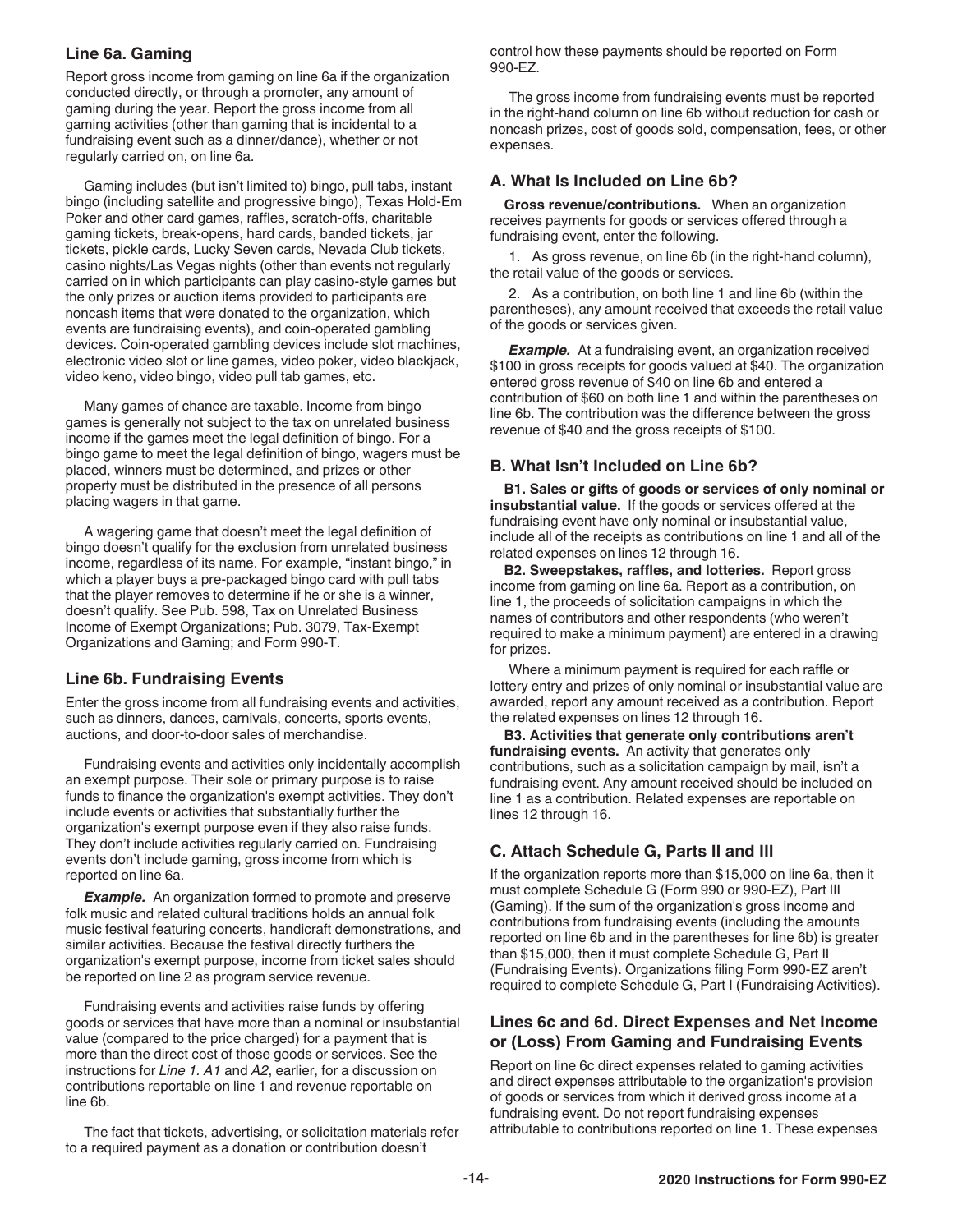<span id="page-14-0"></span>are reportable on lines 12 through 16. If an expense is included on line 6c, don't report it again on line 7b.

To figure net income or (loss) on line 6d, add lines 6a and 6b, then subtract line 6c.

#### **Lines 7a Through 7c. Gross Sales of Inventory**

**Line 7a. Sales of inventory.** Include on line 7a the gross sales (less returns and allowances) of inventory items, whether the sales activity is an exempt function or an unrelated trade or business. Inventory items are goods the organization makes to sell to others, or that it buys for resale. Include all inventory sales except sales of goods at fundraising events, which are reportable on line 6. Do not include on line 7 sales of investments on which the organization expected to profit by appreciation and sale; report sales of these investments on line 5.

**Line 7b. Cost of goods sold.** On line 7b, report the cost of goods sold related to sales of such inventory. The usual items included in cost of goods sold are direct and indirect labor, materials and supplies consumed, freight-in, and a proportion of overhead expenses. For purposes of Part I, the organization may include as cost of donated goods their FMV at the time of acquisition. Marketing and distribution expenses aren't includible in cost of goods sold but are reported on lines 12 through 16.

#### **Line 8. Other Revenue**

Enter the total income from all sources not covered by lines 1 through 7. Examples of line 8 income are interest on notes receivable not held as investments or as program-related investments (defined in the line 2 instructions); interest on loans to officers, directors, trustees, key employees, and other employees; and royalties that aren't investment income or program service revenue.

#### **Expenses Line 10. Grants and Similar Amounts Paid**

#### **A. What Is Included on Line 10?**

Enter the amount of actual grants and similar amounts paid to individuals and organizations selected by the filing organization. Include scholarship, fellowship, and research grants to individuals.

**A1. Specific assistance to individuals.** Include on this line the amount of payments to, or for the benefit of, particular clients or patients, including assistance by others at the organization's expense.

**A2. Payments, voluntary awards, or grants to affiliates.** Include on line 10 certain types of payments to organizations affiliated with (closely related to) the filing organization. These payments include predetermined quota support and dues payments by local organizations to their state or national organizations.

*If the organization uses Form 990-EZ for state reporting purposes, distinguish on Schedule O (Form 990 or*  **PERFECT:** purposes, distinguish on Schedule O (Form 990 or **CAUTION** 990-EZ) between payments to affiliates and awards and *grants. See* Appendix G*, later.*

### **B. What Isn't Included on Line 10?**

**B1. Administrative expenses.** Do not include on this line expenses made in selecting recipients or monitoring compliance with the terms of a grant or award. Enter those expenses on lines 12 through 16.

#### **B2. Purchases of goods or services from affiliates.** Do not report the cost of goods or services purchased from affiliates on line 10. Report these expenses on lines 12 through 16.

**B3. Membership dues paid to another organization.**  Report membership dues that the organization pays to another organization (other than an affiliated organization) for general membership benefits, such as regular services, publications, and materials, on line 16.

#### **C. Grantee List on Schedule O**

List on Schedule O (Form 990 or 990-EZ) each grantee organization or individual to whom the organization made grants (or paid similar amounts) in excess of \$5,000 during the organization's tax year. For each grantee, list:

- Each class of activity;
- The grantee's name and address (for grantee organizations, not grantee individuals);

• The amount given (aggregate amount of grants and payments to or for the benefit of the grantee during the organization's tax year); and

• The relationship of the grantee (for grants to individuals), if the relationship is by blood, marriage, adoption, or employment (including employees' children), control, or ownership, to any person or corporation with an interest in the organization, such as a creator, donor, director, trustee, officer, key employee, related organization, etc.

| <b>AV</b>      | If the individual grantee is related to a grantor or<br>contributor to the organization, then don't provide the |
|----------------|-----------------------------------------------------------------------------------------------------------------|
|                | <b>ENTION</b> name of the grantor or contributor. Instead, identify such                                        |
|                | persons generically as "grantee" and as "grantor" or                                                            |
| "contributor." |                                                                                                                 |

If any related organization (see the line 49 instructions for the definition of "related organization") received a payment reported on line 10, then so indicate and specify the purpose of the payment.

Classify activities on this schedule in more detail than by using broad terms such as charitable, educational, religious, or scientific. For example, identify payments to affiliates; payments for nursing services; fellowships; and payments for food, shelter, or medical services for indigents or disaster victims.

Colleges, universities, and primary and secondary schools reporting scholarships or other financial assistance can instead include a statement in Schedule O (Form 990 or 990-EZ) that (a) groups each type of financial aid provided, (b) indicates the number of individuals who received the aid, and (c) specifies the aggregate dollar amount.

If an organization gives property other than cash and measures an award or grant by the property's FMV, also show on this schedule:

- A description of the property,
- The book value of the property,
- How the book value was determined,
- How the FMV was determined, and
- The date of the gift.

Any difference between a property's FMV and book value should be recorded in the organization's books of account and on line 20.

#### **Line 11. Benefits Paid to or for Members**

For an organization that gives benefits to members or dependents (such as organizations exempt under section 501(c) (8), (9), or (17)), enter the amounts paid for or paid to obtain insurance that provides: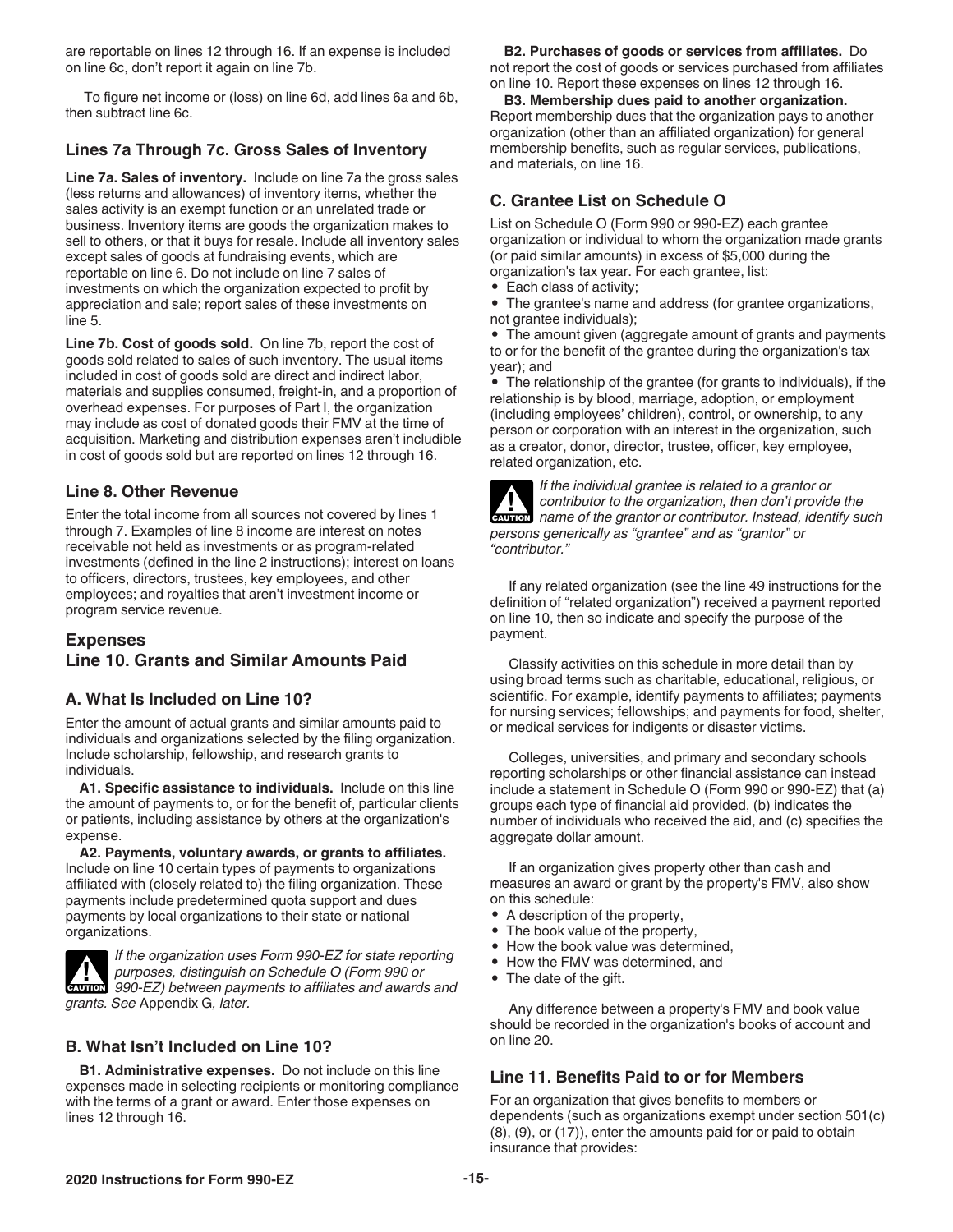- <span id="page-15-0"></span>• Death, sickness, hospitalization, or disability benefits;
- Unemployment compensation benefits; and
- Other benefits, including patronage dividends paid by 501(c) (12) organizations to their members.

Report on line 12, rather than line 11, the cost of

employment-related benefits (such as health insurance) that the organization gives its officers and employees.

#### **Line 12. Salaries, Other Compensation, and Employee Benefits**

Enter the total salaries and wages paid to all officers and employees and payments made to directors and trustees, including compensation reported on Forms W-2 and 1099. Include all other forms of income and benefits received from the organization during the year, such as the employer's share of deferrals (for unfunded plans) and contributions the organization paid to qualified and nonqualified pension and deferred compensation plans, and the employer's share of contributions to employee benefit programs (such as insurance, health, and welfare programs) that aren't an incidental part of a pension plan.

**TIP**

*Complete Form 5500 if the organization is required to file it.*

Also, include in the total on line 12 the amount of federal, state, and local payroll taxes for the year that are imposed on the organization as an employer. This includes the employer's share of social security and Medicare taxes, federal unemployment tax (FUTA), state unemployment compensation tax, and other state and local payroll taxes. Taxes withheld from employees' salaries and paid over to the various governmental units (such as federal and state income taxes and the employees' share of social security and Medicare taxes) are part of the employees' salaries included on line 12. Report expenses paid or incurred for employee events such as a picnic or holiday party on this line. For more information, see Pub. 15 (Circular E), Employer's Tax Guide.



*Compensation for line 12 is reported based on the accounting method and tax year used by the organization, whereas compensation for* Part IV, List of Officers, Directors, Trustees, and Key Employees*, and* Part VI*, lines 50 and 51 (compensation of highest compensated employees and independent contractors), is reported for the calendar year ending with or within the organization's fiscal year.*

#### **Line 13. Professional Fees and Other Payments to Independent Contractors**

Enter the total amount of legal, accounting, auditing, other professional fees (such as fees for fundraising or investment services), and related expenses charged by outside firms and individuals who aren't employees of the organization.

Do not include any penalties, fines, or judgments imposed on the organization as a result of legal proceedings; report and identify those expenses on line 16. Report on line 12 fees paid to directors and trustees. Also, report on line 12 compensation to employees that provide fundraising, legal, accounting, or other professional services as part of their employment. Report broker fees/commissions as sales expenses on line 5b.

If the organization is able to distinguish between fees paid for independent contractor services and expense payments or reimbursements to the contractor(s), report the fees paid for services on line 13 and the expense payments or reimbursements on lines 14 through 16, as applicable. If the

organization is unable to distinguish between service fees and expense payments or reimbursements to independent contractors, report all such amounts on line 13.



*If your organization pays \$600 or more to persons not treated as employees, you may be required to file Form 1099-NEC, Nonemployee Compensation, or Form 1099-MISC, Miscellaneous Income. For more information, see the Instructions for Form 1099-NEC and Form 1099-MISC.*

### **Line 14. Occupancy, Rent, Utilities, and Maintenance**

Enter the total amount paid or incurred for the use of office space or other facilities, including rent; mortgage interest; heat, light, power, and other utilities; outside janitorial services; real estate taxes and property insurance attributable to rental property; and similar expenses.

These expenses relate to real property actually occupied by the organization, whether as tenant or owner, or used in the conduct of exempt functions (such as low-income rental housing). Report on line 16 expenses relating to real property used for investment purposes. If the organization occupies part of the property and leases a part to others, then expenses must be reasonably allocated between occupancy-related and investment-related expenses, and reported accordingly on lines 14 and 16.

If the organization records depreciation on property it occupies, enter the total for the year. For an explanation of acceptable methods for figuring depreciation, see Pub. 946, How To Depreciate Property.

Report on line 14 or 16 rental expenses for rental income reported on lines 2 and 4. Do not decrease rental expenses reported on line 14 or 16 by any rental income received from renting or subletting rented space. See the instructions for lines 2 and 4 to determine if the income is reportable as exempt function income or investment income.

#### **Line 15. Printing, Publications, Postage, and Shipping**

Enter the printing and related costs of producing the filing organization's own newsletters, leaflets, films, and other informational materials, as well as the cost of outside mailing services on line 15. Also, include the cost of any purchased publications as well as postage and shipping costs not reportable on line 5b, 6c, or 7b. Do not include any expenses, such as salaries, for which a separate line is provided.

#### **Line 16. Other Expenses**

Report expenses here that aren't reportable on lines 10 through 15. Include here such expenses as penalties, fines, and judgments; unrelated business income taxes; insurance, interest, depreciation, and real estate taxes not reported as occupancy expenses; travel and transportation costs; and expenses for conferences, conventions, and meetings. Do not report on this line payments made by organizations exempt under section 501(c)(8), (9), or (17) to obtain insurance benefits for members. Report those expenses on line 11.

Some states that accept Form 990-EZ in satisfaction of their filing requirements may require that certain types of miscellaneous expenses be itemized. See *Appendix G*, later.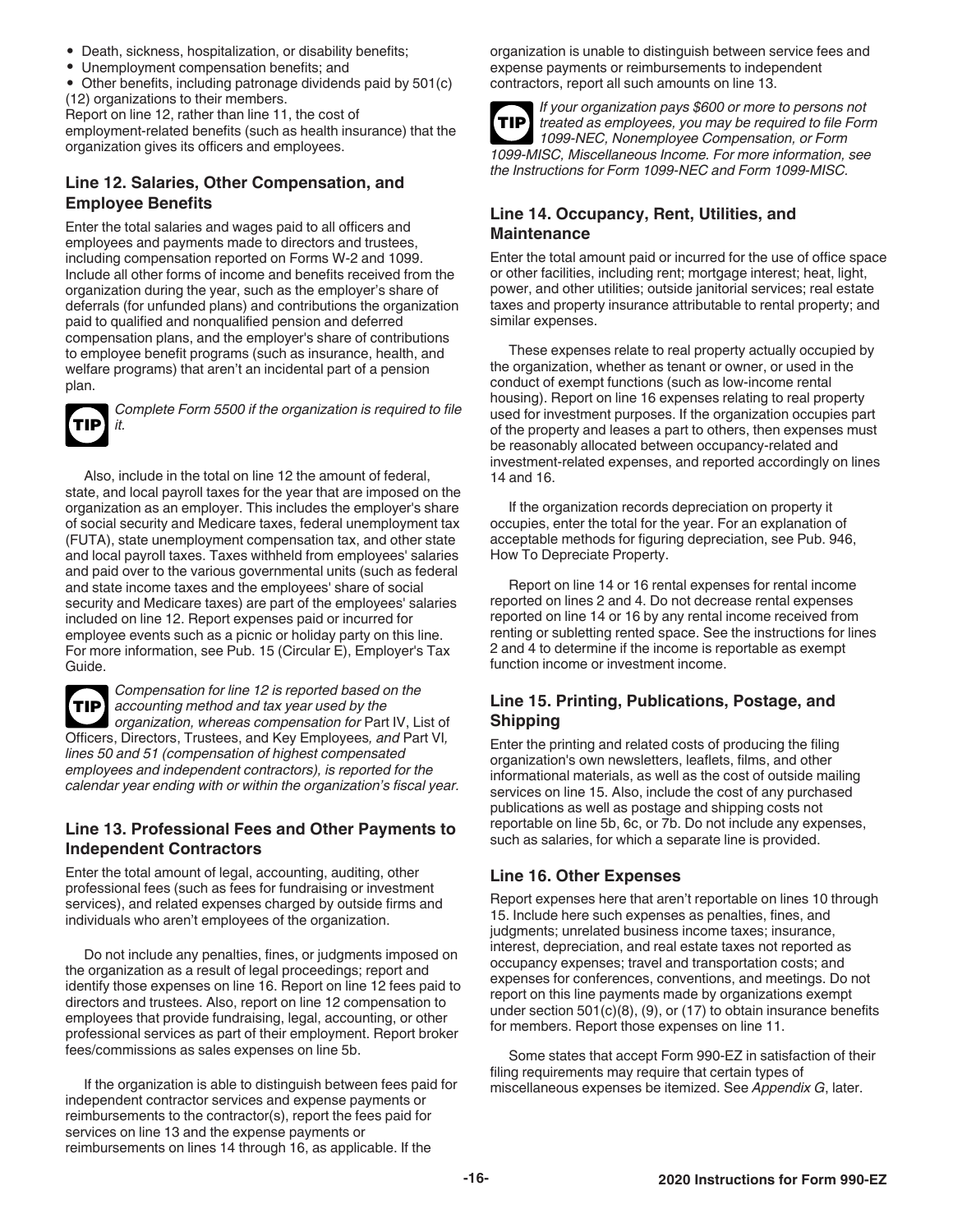#### <span id="page-16-0"></span>**Net Assets**

### **Line 18. Excess or (Deficit) for the Year**

Enter the difference between lines 9 and 17. If line 17 is more than line 9, enter the difference in parentheses or as a negative number with a minus sign.

### **Line 19. Net Assets or Fund Balances at Beginning of Year**

Enter on line 19 the end-of-year amount from the balance sheet on the prior-year return.

### **Line 20. Other Changes in Net Assets or Fund Balances**

Explain in Schedule O (Form 990 or 990-EZ) any changes in net assets or fund balances between the beginning and end of the organization's tax year that aren't accounted for by the amount on line 18. Include items here such as:

• Adjustments of earlier years' activity (such as losses on uncollectible pledges, refunds of contributions and program service revenue, and reversal of grant expenses);

• Unrealized gains and losses on investments carried at market value; and

• Any difference between FMV and book value of property given as an award or grant.

See *General Instruction C* regarding the reporting of a section 481(a) adjustment to conform to ASC 958.

# **Part II. Balance Sheets**

Every organization that files Form 990-EZ must complete columns (A) and (B) of Part II of the return and can't submit a substitute balance sheet. Failure to complete Part II can result in penalties for filing an incomplete return. If there is no amount to report in column (A), *Beginning of year*, enter a zero ("-0-") in that column.

Check the box in the heading of Part II if Schedule O (Form 990 or 990-EZ) contains any information pertaining to this part.

Some states require more information. See *Appendix G* for more information about completing a Form 990-EZ to be filed with any state or local government agency.

# **Line 22. Cash, Savings, and Investments**

Include all interest and non-interest bearing accounts (petty cash funds, checking accounts, savings accounts, money market funds, commercial paper, certificates of deposit, U.S. Treasury bills, and other government obligations). Also, include the book value of securities held as investments, and all other investment holdings including land and buildings held for investment. Report the income from these investments on line 4; report income from program-related investments on line 2.

# **Line 23. Land and Buildings**

Enter the book value (cost or other basis less accumulated depreciation) of all land and buildings owned by the organization and not held for investment.

# **Line 24. Other Assets**

Enter the total of other assets such as accounts receivable, inventories, prepaid expenses, and the organization's share of assets in any joint ventures, LLCs, and other entities treated as a partnership for federal tax purposes. Also, include a description of the assets in Schedule O (Form 990 or 990-EZ).

# **Line 25. Total Assets**

Enter amount of total assets. If the end-of-year total assets entered in column (B) are \$500,000 or more, Form 990 must be filed instead of Form 990-EZ.

# **Line 26. Total Liabilities**

Liabilities include such items as accounts payable, grants payable, mortgages or other loans payable, and deferred revenue (revenue received but not yet earned).

# **Line 27. Net Assets or Fund Balances**

Subtract line 26 (total liabilities) from line 25 (total assets) to determine net assets. Enter this net asset amount on line 27. The amount entered in column (B) must agree with the net asset or fund balance amount on line 21.

States that accept Form 990-EZ as their basic report form may require a separate statement of changes in net assets. See *Appendix G*.

# **Part III. Statement of Program Service Accomplishments**

Check the box in the heading of Part III if Schedule O (Form 990 or 990-EZ) contains any information relating to this part.

A program service is a major (usually ongoing) objective of an organization, such as adoptions, recreation for the elderly, rehabilitation, or publication of journals or newsletters.

#### **Step Action**

- **1** Enter the organization's primary exempt purpose.
- **2** All organizations must describe their program service accomplishments for each of their three largest program services (as measured by total expenses incurred).
	- **•** Describe program service accomplishments through measurements such as clients served, days of care, number of sessions or events held, or publications issued.
	- **•** Describe the activity's objective, for both this time period and the longer-term goal, if the output is intangible, such as in a research activity.
	- **•** Give reasonable estimates for any statistical information if exact figures aren't readily available. Indicate that this information is estimated.
	- **•** Be clear, concise, and complete in the description. Avoid attaching brochures, newsletters, newspaper articles about the organization, etc.
- **3 Public interest law firm.** A public interest law firm exempt under section 501(c)(3) or 501(c)(4) must list in Schedule O (Form 990 or 990-EZ) all the cases in litigation or that have been litigated during the year. For each case, describe the matter in dispute and explain how the litigation will benefit the public generally. Also, enter the fees sought and recovered in each case. See Rev. Proc. 92-59, 1992-2 C.B. 411.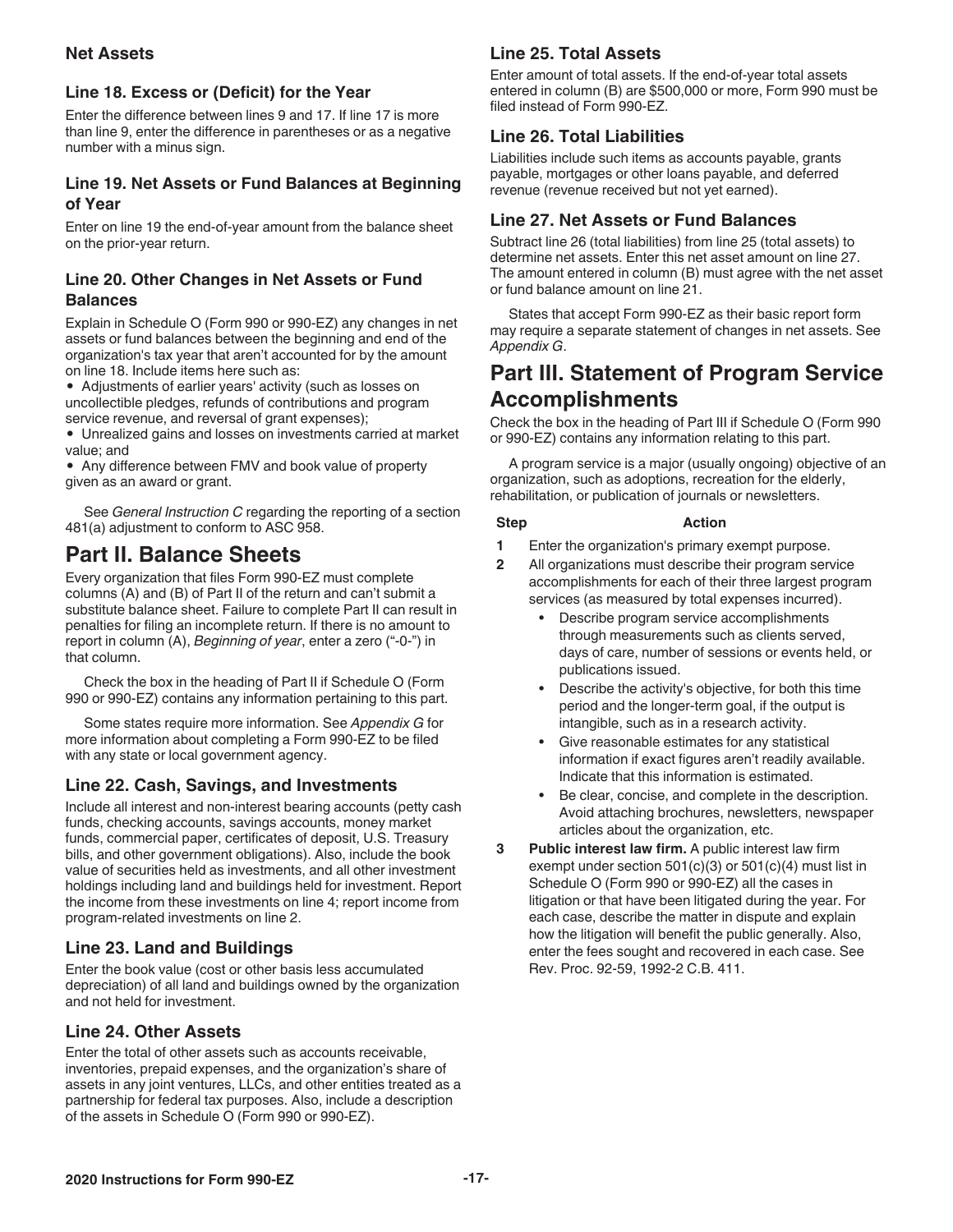#### <span id="page-17-0"></span>**Step Action**

- **4 Expenses and grants.** For each program service reported on lines 28 through 31, section 501(c)(3) and 501(c)(4) organizations must enter, in the *Expenses* column, the total expenses included on line 17 for that program service. These organizations must also enter, in the *Grants* space for each program service, the total grants and similar amounts reported on line 10 for that program service. If the amount of grants entered includes foreign grants, check the box to the left of the *Expenses* column. For all other organizations, entering expenses and grants and checking the foreign grants box is optional.
- **5** Describe in Schedule O (Form 990 or 990-EZ) the organization's other program services.
	- **•** The detailed information required for the three largest services isn't necessary for this schedule.
	- **•** However, section 501(c)(3) and (4) organizations must show the expenses and grants attributable to their program services.
- **6** The organization can report the amount of any donated services, or any donated use of materials, equipment, or facilities it received or utilized for a specific program service.
	- **•** Disclose the applicable amounts of any donated services, etc., on the lines for the narrative description of the appropriate program service.
	- **•** Do not include these amounts in the expense column in Part III.
	- **•** See the instruction for *Line 1. B2*, earlier, regarding donations of services or use of property.

# **Part IV. List of Officers, Directors, Trustees, and Key Employees**

Check the box in the heading of Part IV if Schedule O (Form 990 or 990-EZ) contains any information relating to this part.

List each person who was an officer, director, trustee, or key employee (defined below) of the organization at any time during the organization's tax year, even if they didn't receive any compensation from the organization.

**Officer.** An officer is a person elected or appointed to manage the organization's daily operations, such as a president, vice president, secretary, or treasurer. The officers of an organization are determined by reference to its organizing document, bylaws, or resolutions of its governing body, but at a minimum include those officers required by applicable state law.

**Director or trustee.** A director or trustee is a member of the organization's governing body, but only if the member has voting rights. The governing body is the group of persons authorized under state law to make governance decisions on behalf of the organization and its shareholders or members, if applicable. The governing body is, generally speaking, the board of directors (sometimes referred to as board of trustees) of a corporation or association, or the board of trustees of a trust (sometimes referred to simply as the trustees, or trustee, if only one trustee).

**Key employee.** A key employee is any person having responsibilities or powers similar to those of officers, directors, or trustees. The term includes the chief management and administrative officials of an organization (such as an executive director or chancellor). A chief financial officer and the officer in charge of the administration or program operations are both key employees if they have the authority to control the organization's activities, its finances, or both.

Enter a zero ("-0-") in columns (c), (d), and (e) if no reportable compensation or other compensation was paid during the year or deferred for payment to a future year.

Enter all forms of cash and noncash compensation received by each listed officer, director, trustee, and key employee, whether paid currently or deferred.

If the organization pays any other person, such as a management services company, for the services provided by any of the organization's officers, or an employee leasing company, or a professional employer organization (whether or not certified under the new Voluntary Certification Program for Professional Employer Organizations at *[IRS.gov/For-Tax-Pros/](https://www.irs.gov/for-tax-pros/basic-tools/certified-professional-employer-organization?_ga=1.143850288.445333279.1473687520) [Basic-Tools/Certified-Professional-Employer-Organization](https://www.irs.gov/for-tax-pros/basic-tools/certified-professional-employer-organization?_ga=1.143850288.445333279.1473687520)*), directors, trustees, or key employees, report the compensation and other items in Part IV as if the organization had paid the officers, directors, trustees, and key employees directly.

A failure to fully complete Part IV can subject both the organization and the individuals responsible for such failure to penalties for filing an incomplete return. See *General Instruction G*, earlier. In particular, entering the phrase on Part IV, "Information available upon request," or a similar phrase, isn't acceptable.

Form 941 must be filed to report income tax withholding and social security and Medicare taxes. The organization must also file Form 940, Employer's Annual Federal Unemployment (FUTA) Tax Return, to report federal unemployment tax, unless the organization isn't subject to these taxes. See Pub. 15 (Circular E), Employer's Tax Guide, for more information.

**Amounts paid or accrued by certain other organizations treated as paid or accrued by the filing organization.** Treat as paid, accrued, or held directly by the organization any amounts paid or accrued under a deferred compensation plan, or held by a deferred compensation trust, that is established, sponsored, or maintained by the organization.

*Common paymaster or payroll/reporting agent.* Treat amounts paid by a common paymaster (as defined in Regulations section 31.3121(s)-1(b)(2)) or a payroll or reporting agent (which is or should be appointed by the organization on Form 2678, Employer/Payer Appointment of Agent, or authorized by the organization on Form 8655, Reporting Agent Authorization, to perform certain employment tax services on behalf of the organization) for services performed for the organization as if the organization had paid such amounts directly, and report these amounts in the appropriate columns in Part IV.

# **Column (a)**

For each person required to be listed, enter the name in the top of each row and the person's title or position with the organization in the bottom of the row. If the person had more than one title or position, list all (for instance, president and director). List persons in the following order: individual trustees or directors, institutional trustees, officers, and key employees.

Up to 12 persons can be reported on the Form 990-EZ, Part IV table. If more space is needed to enter additional persons, use as many duplicates of the Part IV table as are needed.

# **Column (b)**

For each person listed in column (a), report an estimate of the average hours per week the person devoted to the organization during the year. Entry of a specific number of hours per week is required for a complete answer. Enter "-0-" if applicable. Do not include statements such as "as needed," "as required," or "40+." If the average is less than 1 hour per week, then the organization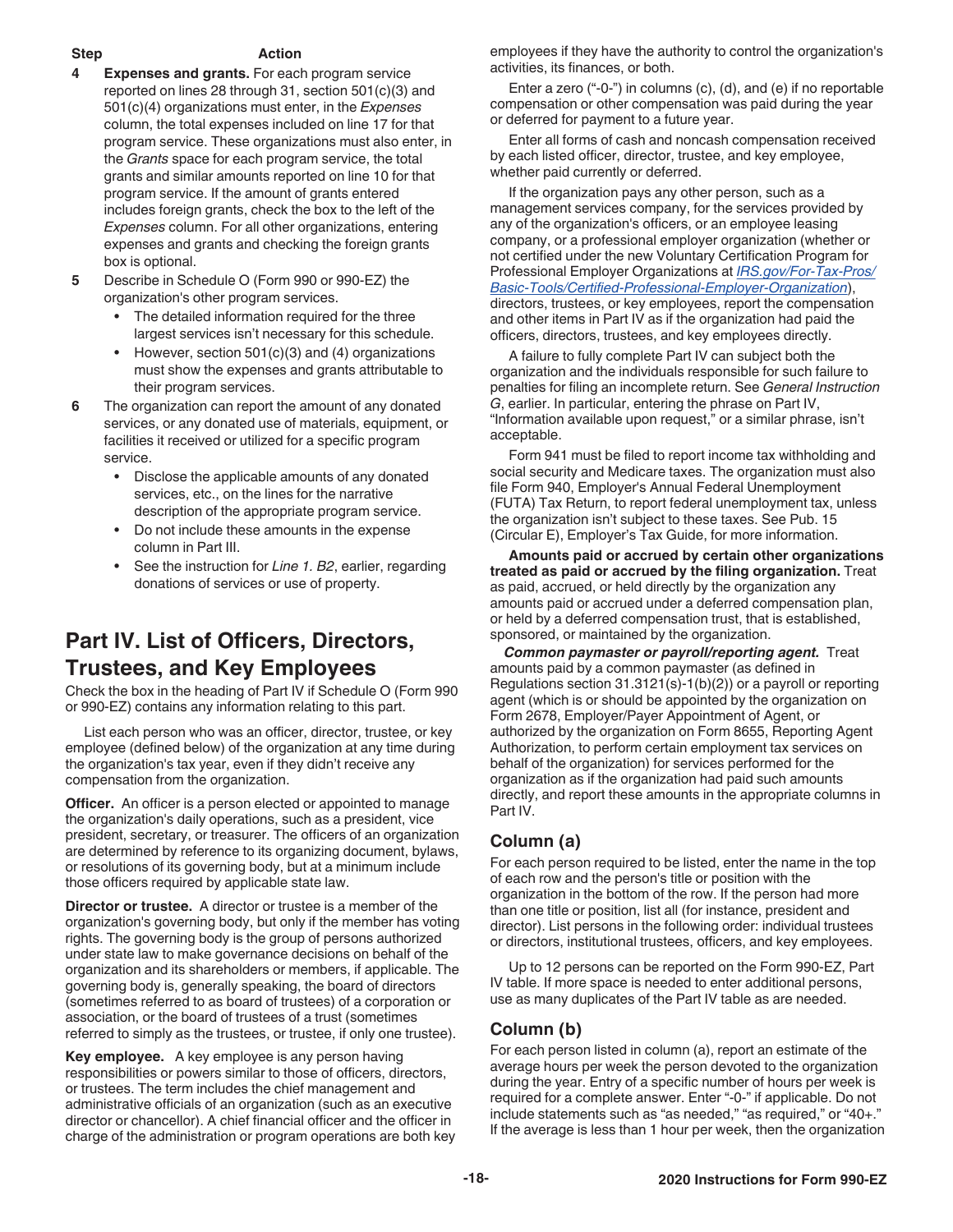<span id="page-18-0"></span>can enter a decimal rounded to the nearest tenth (for example, 0.2 hours per week).

### **Columns (c)–(e)**

All compensation reporting is based on the calendar year ending with or within the organization's tax year. For example, if a fiscal-year organization's tax year is the 12-month period beginning July 1, 2020, and ending June 30, 2021, the organization must report compensation for the calendar year ending December 31, 2020.

**Note.** Do not report the same item of compensation in more than one column of Part IV for the calendar year ending with or within the tax year.

*Column (c).* Enter the person's reportable compensation. "Reportable compensation" is:

• For officers and other key employees—amounts required to be reported in box 1 or 5 of Form W-2 (whichever amount is greater);

• For directors and individual trustees—amounts required to be reported in box 1 of Form 1099-NEC and/or box 6 of Form 1099-MISC for director services and other independent contractor services to the organization, plus box 1 or 5 of Form W-2 (whichever amount is greater) if also compensated as an officer or employee; and

• For institutional trustees (such as banks or trust companies)—fees for services paid under a contractual agreement or statutory entitlement.

If the organization didn't file a Form 1099-NEC or Form 1099-MISC because the amounts paid were below the threshold reporting requirement, then include and report the amount actually paid.

*Corporate officers are considered employees for purposes of Form W-2 reporting, unless they perform no services as officers, or perform only minor services and neither receive nor are entitled to receive, directly or indirectly, any compensation. Corporate directors are considered independent contractors, not employees, and director compensation, if any, generally is required to be reported on Form 1099-NEC. See Regulations section 31.3401(c)-1(f).* **TIP**

For employees, such as certain members of the clergy and religious workers who aren't subject to social security and Medicare taxes as employees, box 5 of Form W-2 can be zero or less than the amount in Form W-2, box 1. In those cases, the amount required to be reported in box 1 of Form W-2 must be reported as reportable compensation in column (c).

*Column (d).* Report the following deferred compensation and benefits.

1. Tax-deferred contributions by the employer to a qualified defined-contribution retirement plan.

2. The annual increase or decrease in actuarial value of a qualified defined benefit plan, whether or not funded or vested.

3. The value of health benefits provided by the employer, or paid by the employee with pre-tax dollars, that isn't included in reportable compensation, including the value of:

• Payments of health benefit plan premiums,

• Medical reimbursement and flexible spending programs, and

• Health coverage (rather than actual benefits paid) provided by an employer's self-insured or self-funded arrangement.

Health benefits include medical, dental, optical, drug, and medical equipment benefits. They don't include disability or long-term care insurance premiums or allocated benefits for this purpose.

4. Tax-deferred contributions by the employer and employee to a funded nonqualified defined contribution plan, and deferrals under an unfunded nonqualified defined

contribution plan, whether or not such plans are vested or subject to a substantial risk of forfeiture.

5. The annual increase or decrease in actuarial value of a nonqualified defined benefit plan, whether or not funded, vested, or subject to a substantial risk of forfeiture.

Reasonable estimates can be used if precise cost figures aren't readily available to determine column (d) amounts.

*Column (e).* Enter both taxable and nontaxable fringe benefits, but don't include compensation reported in column (c) or (d) or the following.

1. Working condition fringe benefits described in section 132(d).

2. Expense reimbursements and allowances under an accountable plan described in Regulations section 1.62-2(c)(2).

3. De minimis fringe benefits described in section 132(e).

Include amounts that the recipients must report as income on their separate income tax returns. Examples include amounts for which the recipient didn't account to the organization or allowances that were more than the payee spent on serving the organization. Include payments made under indemnification arrangements, the value of the personal use of housing, automobiles, or other assets owned or leased by the organization (or provided for the organization's use without charge), as well as any other taxable and nontaxable fringe benefits. See Pub. 525, Taxable and Nontaxable Income, for more information.

*\$10,000-per-item exception.* The organization may exclude from reporting in column (e) any item of "other compensation" given to a person listed in Part IV if its total value is less than \$10,000 for the calendar year ending with or within the organization's tax year.

**Short year and final returns.** For a short-year return in which there is no calendar year that ends with or within the short year, leave columns (c), (d), and (e) blank and don't report any highest compensated employees or highest compensated independent contractors (because such persons are determined according to compensation received in the calendar year ending with or within the tax year for which the return is filed), unless the return is a final return. If the return is a final return, report in column (c) the compensation that is reportable compensation on Forms W-2 and Forms 1099 for the short year, from both the filing organization and related organizations, whether or not Forms W-2 or Forms 1099 have been filed yet to report such compensation. Report health benefits, contributions to employee benefit plans, and other deferred compensation for the short year in column (d), and other compensation for the short year in column (e).

# **Part V. Other Information**

#### **Required Statements**

1. **Schedule A.** Section 501(c)(3) organizations must complete and attach Schedule A (Form 990 or 990-EZ).

2. **Statement regarding personal benefit contract.** If, in connection with a transfer to or for the use of the organization, the organization directly or indirectly pays premiums on any *personal benefit contract*, or there is an understanding or expectation that any person will directly or indirectly pay such premiums, the organization must do the following.

• Attach a statement describing the organization's involvement with the *personal benefit contract(s)*.

• Report on Form 8870, Information Return for Transfers Associated With Certain Personal Benefit Contracts, the premiums that the organization paid, and the premiums paid by others but treated as paid by the organization.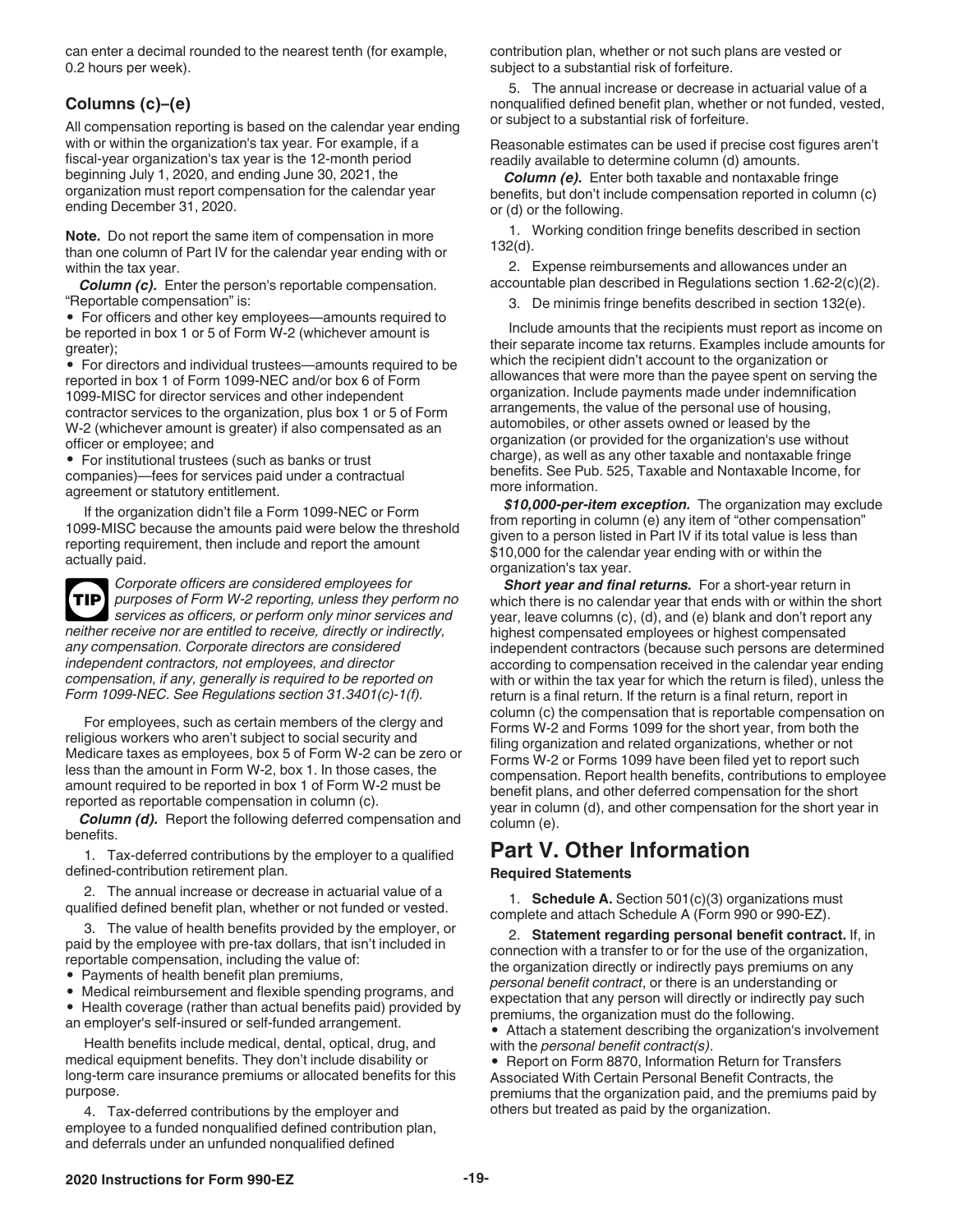<span id="page-19-0"></span>• Report and pay an excise tax, equal to premiums paid, on Form 4720, Return of Certain Excise Taxes Under Chapters 41 and 42 of the Internal Revenue Code.

A *personal benefit contract* is generally any life insurance, annuity, or endowment contract that benefits, directly or indirectly, the transferor, a member of the transferor's family, or any other person designated by the transferor (other than an organization described in section 170(c)). See section 170(f) (10); Notice 2000-24, 2000-1 C.B. 952; and Announcement 2000-82, 2000-2 C.B. 385.

### **Line 33. Change in Activities**

Describe in Schedule O (Form 990 or 990-EZ) any significant activities that the organization conducted prior to the end of the tax year that it hasn't previously reported to the IRS on Form 990-EZ or Form 990. Also, describe significant activities that were discontinued. If the organization has never filed a Form 990 or 990-EZ, answer "No."

**TIP**

*An organization must report new, significant program services or significant changes in how it conducts program services in Part III of Form 990-EZ and in Schedule O (Form 990 or 990-EZ), rather than in a letter to the IRS Exempt Organization Determinations Office ("EO* 

*Determinations"). EO Determinations no longer issues letters confirming the tax-exempt status of organizations that report such new services or significant changes.*

#### **Line 34. Changes in Organizing or Governing Documents**

The organization must report significant changes to its organizing or enabling document by which it was created (articles of incorporation, association, or organization; trust instrument; constitution; or similar document), and to its rules governing its affairs (bylaws, regulations, operating agreement, or similar document). Report changes made since the prior Form 990-EZ was filed, or that weren't reported on any prior Form 990, and that were made before the end of the tax year.

Examples of significant changes to the organizing or governing documents include changes to:

- The organization's name;
- The organization's exempt purposes or mission;
- The number, composition, qualifications, authority, or duties of the governing body's voting members;
- The number, composition, qualifications, authority, or duties of the organization's officers or key employees;
- The role of the organization's members in governance;
- The distribution of assets upon dissolution;

• The provisions to amend the organizing or enabling document or bylaws;

• The quorum, voting rights, or voting approval requirements of the governing body members or the organization's stockholders or membership;

• The policies or procedures contained within the organizing documents or bylaws regarding compensation of officers, directors, trustees, or key employees; conflicts of interest; whistleblowers; or document retention or destruction; and

• The composition or procedures of an audit committee contained within the organizing document or bylaws.

Examples of insignificant changes made to organizing or governing documents that aren't required to be reported here include changes to the organization's registered agent with the state and to the required or permitted number or frequency of governing body or member meetings.

Describe significant changes on Schedule O (Form 990 or 990-EZ), but don't attach a copy of the amendments or amended document to Form 990-EZ (or recite the entire

amended document verbatim), unless such amended documents reflect a change in the organization's name. See the instructions for *Item B*, earlier, regarding attachments required in the event of a change in the organization's name, which attachments must be conformed copies of the original documents.

A conformed copy is one that agrees with the original document and all amendments to it. If the copies aren't signed, they must be accompanied by a written declaration signed by an officer authorized to sign for the organization, certifying that they are complete and accurate copies of the original documents. Photocopies of articles of incorporation showing the certification of an appropriate state official need not be accompanied by such a declaration. See Rev. Proc. 68-14, 1968-1 C.B. 768, for details.

In some cases, if the exempt organization changes its legal structure, such as from a trust to a corporation, the new legal entity must file a new exemption application to establish that it qualifies for exemption. However, the IRS no longer requires a new exemption application from a domestic 501(c) organization that undergoes certain changes of its form or place of organization described in Rev. Proc. 2018-15, 2018-9 I.R.B. 379, available at *[IRS.gov/irb/2018-09\\_IRB](https://www.irs.gov/irb/2018-09_IRB)*.

#### **Lines 35a and 35b.**

#### **Unrelated Business Income**

Political organizations described in section 527 aren't required to answer these questions.

Check "Yes" on line 35a if the organization's total gross income from all of its unrelated trades and businesses is \$1,000 or more during the tax year. See Pub. 598 for a description of unrelated business income, and see the Instructions for Form 990-T for the filing requirements of Form 990-T.

If the organization answered "Yes" to line 35a but answered "No" to line 35b because it didn't file a Form 990-T for the tax year, then explain in Schedule O (Form 990 or 990-EZ) why the organization didn't file a Form 990-T.

If the organization had income from business activities, such as those reported on lines 2, 6a, and 7a (among others), but not reported on Form 990-T, explain in Schedule O (Form 990 or 990-EZ) the reasons for not reporting the income on Form 990-T.

Neither Form 990-T nor Form 990-EZ is a substitute for the other. Items of income and expense reported on Form 990-T must also be reported on Form 990-EZ (and vice versa) when the organization is required to file both forms.



*All tax-exempt organizations must pay estimated taxes on their unrelated business income if they expect their tax liability to be \$500 or more. Use Form 990-W, Estimated Tax on Unrelated Business Taxable Income for Tax-Exempt Organizations, to figure these amounts.*

#### **Line 35c. Section 6033(e) Tax for Lobbying Expenditures**

If the organization checks "No" to line 35c, it is certifying that it wasn't subject to the notice and reporting requirements of section 6033(e) and that the organization had no lobbying and political expenditures potentially subject to the proxy tax.

**Section 6033(e) notice and reporting requirements and proxy tax.** Section 6033(e) requires certain section 501(c)(4), 501(c)(5), and 501(c)(6) organizations to tell their members the portion of their membership dues that were allocable to the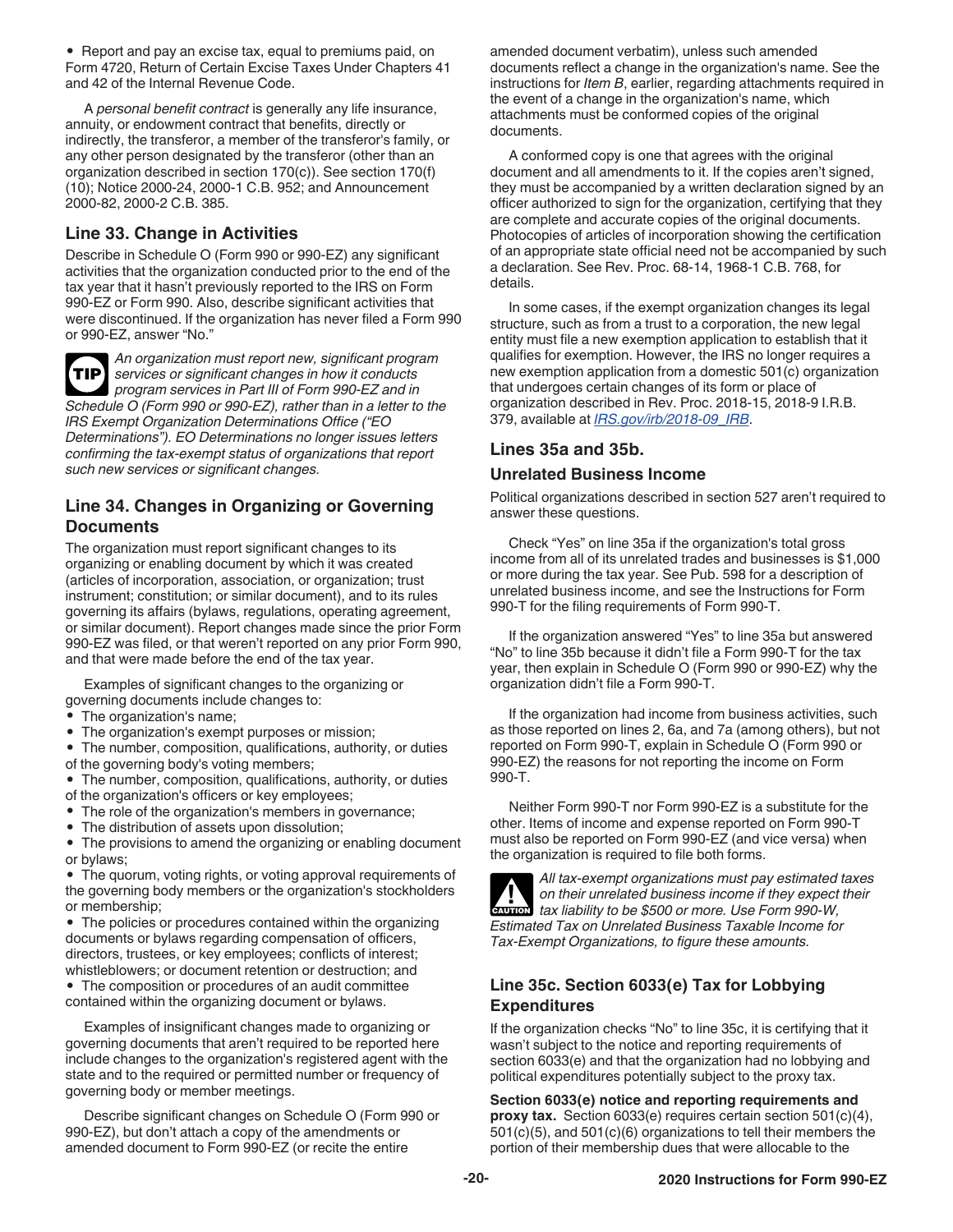<span id="page-20-0"></span>political or lobbying activities of the organization. If an organization doesn't give its members this information, then the organization is subject to a proxy tax. The tax is reported on Form 990-T.

If the organization checks "Yes" on line 35c to declare that it had reportable section 6033(e) lobbying and political expenses in the tax year (and potential liability for the proxy tax):

1. Complete Part III of Schedule C (Form 990 or 990-EZ) (see instructions), and

2. Attach this schedule to Form 990-EZ.

Only the following tax-exempt organizations are subject to the section 6033(e) notice and reporting requirements, and a potential proxy tax.

- Section 501(c)(4) social welfare organizations.
- Section 501(c)(5) agricultural and horticultural organizations.
- Section 501(c)(6) organizations.

#### **If the organization isn't tax exempt under sections 501(c)(4), 501(c)(5), or 501(c)(6), check "No" on line 35c.**

If the organization meets *Exception 1* or *2* next, it is excluded from the notice, reporting, and proxy tax requirements of section 6033(e), and it should check "No" on line 35c. See also Rev. Proc. 98-19, 1998-1 C.B. 547.

#### **Exception 1. Section 6033(e)(3) exception for nondeductible dues.**

1. All organizations exempt from tax under section 501(a), other than section  $501(c)(4)$ ,  $501(c)(5)$ , and  $501(c)(6)$ organizations.

2. Local associations of employees' and veterans' organizations described in section 501(c)(4), but not section 501(c)(4) social welfare organizations.

3. Labor unions and other labor organizations described in section 501(c)(5), but not section 501(c)(5) agricultural and horticultural organizations.

4. Section 501(c)(4), 501(c)(5), and 501(c)(6) organizations that receive more than 90% of their dues from:

a. Section 501(c)(3) organizations;

b. State or local governments;

c. Entities whose income is exempt from tax under section 115; or

d. Organizations described in (1) through (3), previously.

5. Section 501(c)(4) and (5) organizations that receive more than 90% of their annual dues from:

- a. Persons,
- b. Families, or
- c. Entities

that each paid annual dues of \$119 or less in 2020 (adjusted annually for inflation). See Rev. Proc. 2019-44, 2019-47 I.R.B. 1093.

6. Any organization that receives a private letter ruling from the IRS stating that the organization satisfies the section 6033(e) (3) exception.

7. Any organization that keeps records to substantiate that 90% or more of its members can't deduct their dues (or similar amounts) as business expenses whether or not any part of their dues are used for lobbying purposes.

8. Any organization that isn't a membership organization.



*98-19.*

*Special rules treat affiliated social welfare organizations, agricultural and horticultural organizations, and business*  **leagues as parts of a single organizations, and business<br>
<b>CAUTION** leagues as parts of a single organization for purposes of *meeting the nondeductible dues exception. See Rev. Proc.* 

#### **Exception 2. Section 6033(e)(1) \$2,000 in-house lobbying exception.** An organization satisfies the \$2,000 in-house

lobbying exception if it:

1. Didn't receive a waiver for proxy tax owed for the prior year;

2. Didn't make any political expenditures or foreign lobbying expenditures during the current tax year; and

3. Incurred lobbying expenses during the current tax year consisting only of in-house direct lobbying expenses totaling \$2,000 or less, but excluding any allocable overhead expenses.

#### **Definitions**

*Grassroots lobbying.* Refers to attempts to influence any segment of the general public regarding legislative matters or referendums.

#### *Direct lobbying includes attempting to influence:*

• Legislation through communication with legislators and other government officials, and

• The official actions or positions of covered executive branch officials through direct communication.

*Direct lobbying doesn't include attempting to influence:* 

• The general public regarding legislative matters (grassroots lobbying).

#### *Other lobbying includes:*

- Grassroots lobbying,
- Foreign lobbying,
- Third-party lobbying, and
- Dues paid to another organization that were used to lobby. *In-house expenditures include:*
- Salaries, and

• Other expenses of the organization's officials and staff (including amounts paid or incurred for the planning of legislative activities).

#### *In-house expenditures don't include:*

• Any payments to other taxpayers engaged in lobbying or political activities as a trade or business, and

• Any dues paid to another organization that are allocable to lobbying or political activities.

#### **Line 36. Liquidation, Dissolution, Termination, or Significant Disposition of Net Assets**

If there was a liquidation, dissolution, termination, or significant disposition of net assets, enter "Yes" and complete and attach the applicable parts of Schedule N (Form 990 or 990-EZ).

For a complete liquidation, dissolution, termination, or cessation of operations, also check the "Final return/terminated" box in the heading of the return.

A *significant disposition of net assets* is a sale, exchange, disposition, or other transfer of more than 25% of the FMV of the organization's net assets during the year, regardless of whether the organization received full or adequate consideration. A significant disposition of net assets may result from either an expansion or contraction of operations. A significant disposition of net assets involves:

1. One or more dispositions during the organization's tax year amounting to more than 25% of the FMV of the organization's assets as of the beginning of its tax year; or

2. One of a series of related dispositions or events commenced in a prior year that, when combined, comprise more than 25% of the FMV of the organization's assets as of the beginning of the tax year when the first disposition of net assets occurred. Whether a series of related dispositions is a significant disposition of net assets depends on the facts and circumstances in each case.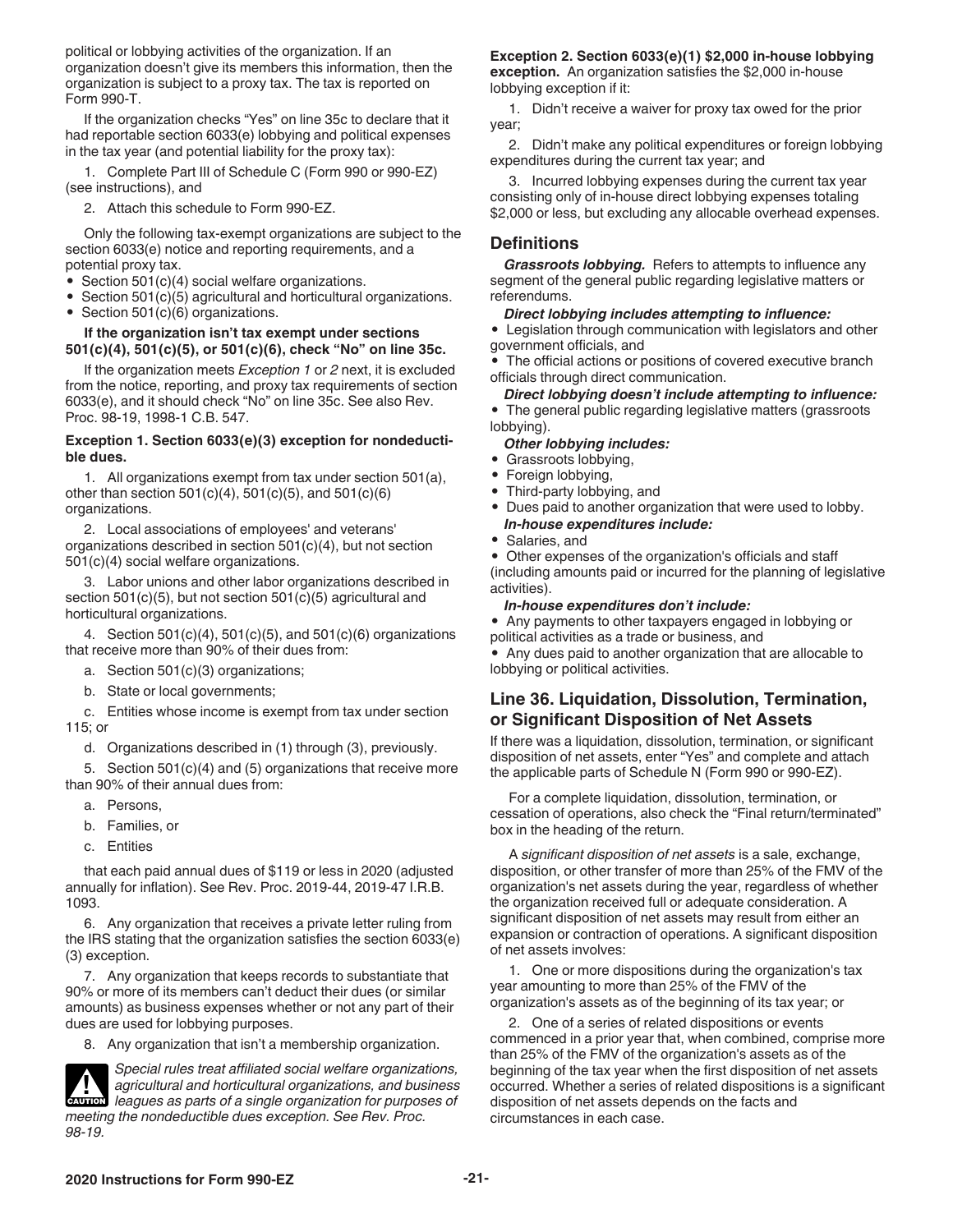<span id="page-21-0"></span>Examples of the types of transactions that are *significant dispositions of net assets* required to be reported in Part II of Schedule N (Form 990 or 990-EZ) include:

• Taxable or tax-free sales or exchanges of exempt assets for cash or other consideration (such as a social club described in section 501(c)(7) selling land, or an exempt organization selling assets it had used to further its exempt purposes);

• Sales, contributions, or other transfers of assets to establish or maintain a partnership, joint venture, or corporation (for-profit or nonprofit), regardless of whether such sales or transfers are governed by section 721 or section 351, whether or not the transferor receives an ownership interest in exchange for the transfer;

• Sales of assets by a partnership or joint venture in which the exempt partner has an ownership interest;

• Transfers of assets under a reorganization in which the

organization is a surviving entity; and

• A contraction of net assets resulting from a grant or charitable contribution of assets to another organization described in section 501(c)(3).

**TIP**

*An organization filing Form 990-EZ need not complete Part II of Schedule N (Form 990 or 990-EZ) for a transaction that isn't a significant disposition of net assets.*

The following aren't considered significant dispositions of net assets for purposes of Schedule N (Form 990 or 990-EZ), Part II.

• The change in composition of publicly traded securities held

in an exempt organization's passive investment portfolio. • Asset sales made in the ordinary course of the organization's

exempt activities to accomplish the organization's exempt purposes, such as gross sales of inventory.

- Grants or other assistance made in the ordinary course of the organization's exempt activities to accomplish the organization's exempt purposes, such as the regular charitable distributions of a United Way or other federated fundraising organization.
- A decrease in the value of net assets due to market

fluctuation in the value of assets held by the organization.

• Transfers to a disregarded entity of which the organization is the sole member.

# **Line 37. Expenditures for Political Purposes**

#### **Political organizations described in section 527 aren't required to answer this question.**

A political expenditure is one intended to influence the selection, nomination, election, or appointment of anyone to a federal, state, or local public office, or office in a political organization, or the election of Presidential or Vice Presidential electors. It doesn't matter whether the attempt succeeds.

An expenditure includes a payment, distribution, loan, advance, deposit, or gift of money, or anything of value. It also includes a contract, promise, or agreement to make an expenditure, whether or not legally enforceable.

**All section 501(c) organizations.** An exempt organization that isn't a political organization must file Form 1120-POL, U.S. Income Tax Return for Certain Political Organizations, if it is treated as having political organization taxable income under section 527(f)(1).

If a section 501(c) organization establishes and maintains a section 527(f)(3) separate segregated fund, it is the fund's responsibility to file its own Form 1120-POL if the fund meets the Form 1120-POL filing requirements. Do not include the segregated fund's receipts, expenditures, and balance sheet items on the Form 990-EZ of the section 501(c) organization that establishes and maintains the fund. When answering question 37 on its Form 990-EZ, the section 501(c) organization should disregard the political expenses and Form 1120-POL filing

requirement of the segregated fund. However, when a section 501(c) organization transfers its own funds to a separate segregated section 527(f)(3) fund for use as political expenses, the section 501(c) organization must report the transferred funds as its own political expenses on its Form 990-EZ.

**Section 501(c)(3) organizations.** A section 501(c)(3) organization will lose its tax-exempt status if it engages in political activity.

A section 501(c)(3) organization must pay a section 4955 excise tax for any amount paid or incurred on behalf of, or in opposition to, any candidate for public office. The organization must pay an additional excise tax if it fails to correct the expenditure timely.

A manager of a section 501(c)(3) organization who knowingly agrees to a political expenditure must pay a section 4955 excise tax, unless the agreement isn't willful and there is reasonable cause. A manager who doesn't agree to a correction of the political expenditure may have to pay an additional excise tax.

When an organization promotes a candidate for public office (or is used or controlled by a candidate or prospective candidate), amounts paid or incurred for the following purposes are political expenditures.

• Remuneration to such individual (a candidate or prospective candidate) for speeches or other services.

• Travel expenses of such individual.

• Expenses of conducting polls, surveys, or other studies, or preparing papers or other material for use by such individual. • Expenses of advertising, publicity, and fundraising for such

individual.

• Any other expense that has the primary effect of promoting public recognition or otherwise primarily accruing to the benefit of such individual.

An organization is effectively controlled by a candidate or prospective candidate only if such individual has a continuing, substantial involvement in the day-to-day operations or management of the organization.

A determination of whether the primary purpose of an organization is promoting the candidacy or prospective candidacy of an individual for public office is made on the basis of all the facts and circumstances. See section 4955 and Regulations section 53.4955.

Use Form 4720 to figure and report these excise taxes.

### **Line 38. Loans to or From Officers, Directors, Trustees, and Key Employees**

Enter the end-of-year unpaid balance of secured and unsecured loans made to or received from officers, directors, trustees, and key employees (as defined in Part IV, earlier). For example, if the organization borrowed \$1,000 from one officer and loaned \$500 to another, none of which has been repaid, report \$1,500 on line 38b.

For loans outstanding at the end of the year, complete and attach Part II of Schedule L (Form 990 or 990-EZ). See the Schedule L instructions.

Report any interest expense paid to an officer, director, trustee, or key employee on line 16 (except for mortgage interest reportable on line 14) and any interest income paid by an officer, director, trustee, or key employee on line 8.

### **Line 39. Section 501(c)(7) Organizations**

**Gross receipts test.** See *Appendix C* for a discussion of the gross receipts test for purposes of determining exemption under section 501(c)(7). This definition of gross receipts differs from the definition for purposes of header *Item L* and determining whether the organization must file Form 990 or 990-EZ.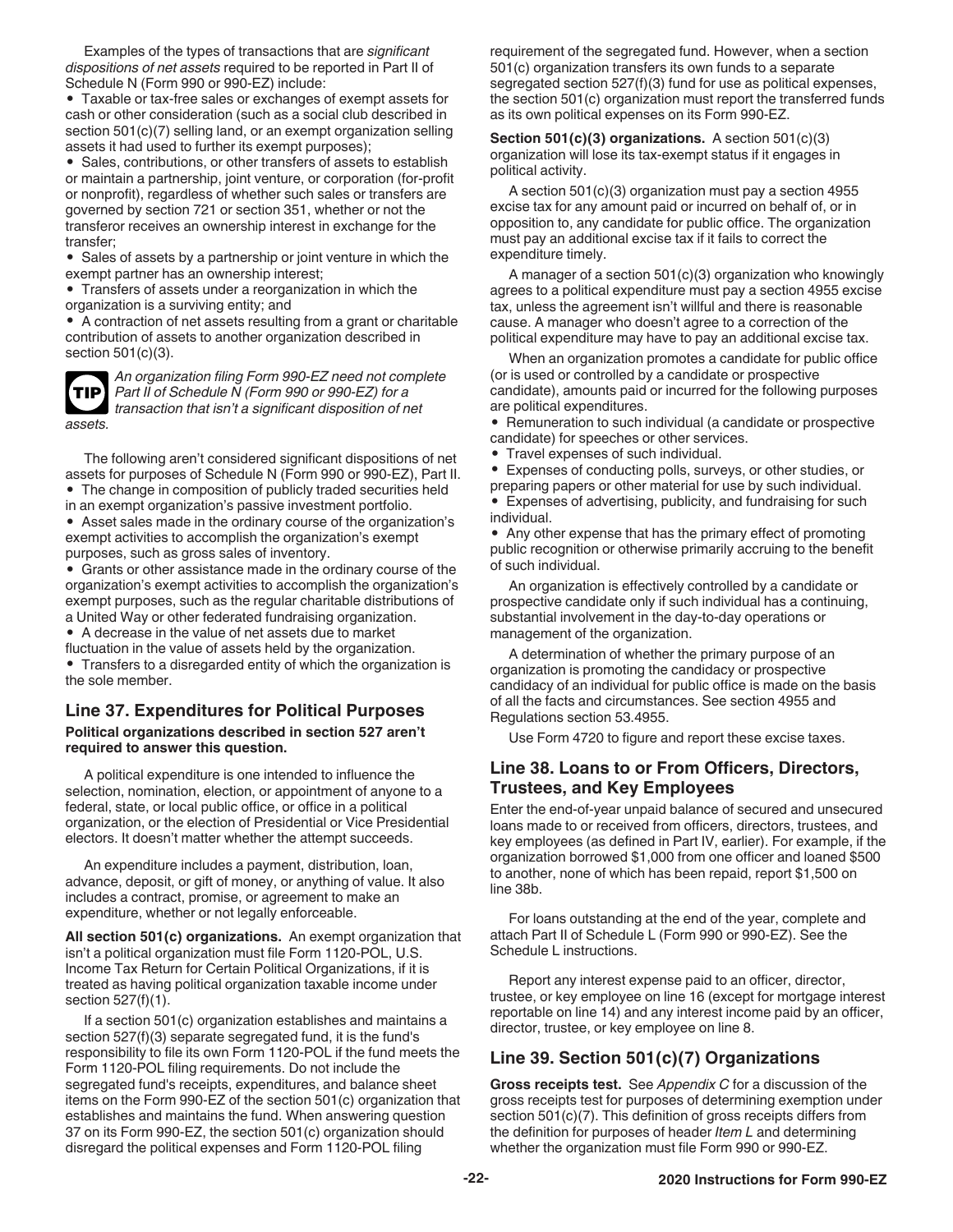<span id="page-22-0"></span>**Line 39a.** Include capital contributions, initiation fees, and unusual amounts of income not included in figuring gross receipts for the purpose of determining the exempt status of section 501(c)(7) organizations, as discussed in *Appendix C*.

**Line 39b.** Gross receipts for public use of club facilities are gross receipts (as defined above for 501(c)(7) exemption purposes) derived from the use of the organization's facilities by persons other than members, spouses of members, dependents of members, or guests of members.

**Investment income and Form 990-T.** If a section 501(c)(7) organization qualifies as tax exempt under the gross receipts test described in *Appendix C*, then include the amount entered on line 39b of Form 990-EZ on the club's Form 990-T if the club is required to file Form 990-T. Investment income earned by a section 501(c)(7) organization isn't tax-exempt income unless it is set aside for one or more of the following purposes: religious, charitable, scientific, literary, educational, or the prevention of cruelty to children or animals.

If the combined amount of an organization's gross investment income and other unrelated business income is \$1,000 or more, it must report the investment income and other unrelated business income on Form 990-T.

**Nondiscrimination policy.** A section 501(c)(7) organization isn't exempt from income tax if any written policy statement, including the governing instrument and bylaws, allows discrimination on the basis of race, color, or religion.

However, section 501(i) allows social clubs to retain their exemption under section 501(c)(7) even though their membership is limited (in writing) to members of a particular religion if the social club:

1. Is an auxiliary of a fraternal beneficiary society exempt under section 501(c)(8); and

2. Limits its membership to the members of a particular religion; or the membership limitation is:

a. A good-faith attempt to further the teachings or principles of that religion, and

b. Not intended to exclude individuals of a particular race or color.

#### **Line 40a. Section 501(c)(3) Organizations: Disclosure of Excise Taxes Imposed Under Section 4911, 4912, or 4955**

Section 501(c)(3) organizations must disclose any excise tax imposed during the year under section 4911 (excess lobbying expenditures); 4912 (disqualifying lobbying expenditures); or, unless abated, 4955 (political expenditures). See sections 4962 and 6033(b).

#### **Line 40b. Section 501(c)(3), 501(c)(4), and 501(c)(29) Organizations: Disclosure of Section 4958 Excess Benefit Transactions and Excise Taxes**

Answer "Yes" if the organization became aware, prior to filing this return, that it engaged in an excess benefit transaction with a disqualified person in the current tax year or in a prior year, and if the transaction hasn't been reported on any of the organization's prior Forms 990 or 990-EZ.

Sections 6033(b) and 6033(f) require section 501(c)(3) and 501(c)(4) organizations to report the amount of taxes imposed under section 4958 (excess benefit transactions) involving the organization, unless abated, as well as any other information the Secretary may require concerning those transactions.

If the organization answers "Yes," then complete and attach Part I of Schedule L (Form 990 or 990-EZ).

*An excess benefit transaction can have serious implications for the disqualified person that entered into the transaction with the organization, any organization managers that knowingly approved of the transaction, and the organization itself. A section 501(c)(3), 501(c)(4), or 501(c)(29) organization that becomes aware that it may have engaged in an excess benefit transaction should obtain competent advice regarding section 4958, pursue correction of any excess benefit, and take other appropriate steps to protect its interests with regard to such transaction and the potential impact it could have on the organization's continued exempt status. See* Appendix E: Section 4958 Excess Benefit Transactions*, later, for a discussion of section 4958, and Schedule L (Form 990 or 990-EZ), Part I, about reporting excess benefit transactions.* **TIP**

#### **Line 40c. Taxes Imposed on Organization Managers or Disqualified Persons**

Enter the amount of taxes imposed on organization managers and/or disqualified persons under sections 4912, 4955, and 4958, unless abated.

#### **Line 40d. Taxes Reimbursed by the Organization**

Enter the amount of tax on line 40c that was reimbursed by the organization. Any reimbursement of the excise tax liability of a disqualified person or organization manager will be treated as an excess benefit unless:

1. The organization treats the reimbursement as compensation during the year the reimbursement is made; and

2. The total compensation to that person, including the reimbursement, is reasonable.

#### **Line 40e. Tax on Prohibited Tax Shelter Transactions**

Answer "Yes" if the organization was a party to a prohibited tax shelter transaction as described in section 4965(e) at any time during the organization's tax year. An organization that files Form 990-EZ (other than a section 527 political organization) and that is a party to a prohibited tax shelter transaction must file Form 8886-T, Disclosure by Tax-Exempt Entity Regarding Prohibited Tax Shelter Transaction, and may also have to file Form 4720 and pay excise tax imposed by section 4965. For more information, see the instructions for Forms 8886-T and 4720.

#### **Line 41. List of States**

List each state where the organization is filing a copy of this return in full or partial satisfaction of state filing requirements.

### **Line 42a. Location of Books and Records**

Provide the name of the person who possesses the organization's books and records. The organization isn't required to provide the address or telephone number for the personal residence of an individual. The organization's address and phone number can be used instead, or the business address and telephone number of such individual.

### **Line 42b. Foreign Financial Accounts**

Answer "Yes" if either item 1 or 2 below applies.

1. At any time during the calendar year ending with or within the organization's tax year, the organization had an interest in, or signature or other authority over, a financial account in a foreign country (such as a bank account, securities account, or other financial account); and

a. The combined value of the accounts was more than \$10,000 at any time during the calendar year; and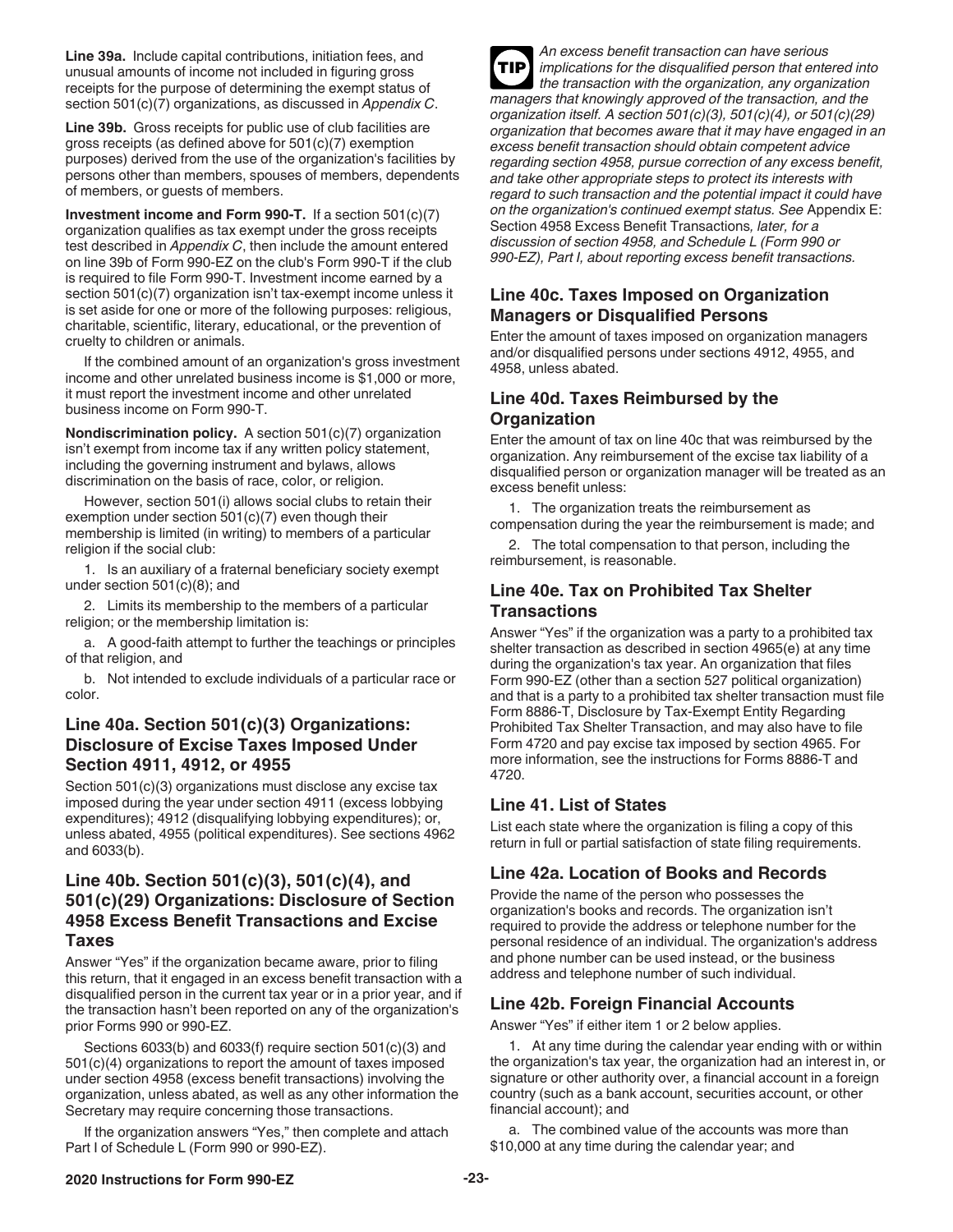<span id="page-23-0"></span>b. The accounts weren't with a U.S. military banking facility operated by a U.S. financial institution.

2. The organization owns more than 50% of the stock in any corporation that would answer "Yes" to item 1 above.

If "Yes," enter the name of the foreign country or countries. Continue on Schedule O (Form 990 or 990-EZ) if more space is needed.

If "Yes," file FinCEN Form 114, Report of Foreign Bank and Financial Accounts (FBAR), electronically with the Department of the Treasury using FinCEN's BSA E-Filing System. Because FinCEN Form 114 isn't a tax form, don't file it with Form 990-EZ. See *[FINCEN.gov](https://www.fincen.gov)* for more information.

#### **Line 43. Section 4947(a)(1) Nonexempt Charitable Trusts**

A section 4947(a)(1) nonexempt charitable trust that has no taxable income under subtitle A can use Form 990-EZ to meet its section 6012 filing requirement by checking the box on line 43 (in which case Form 1041 isn't required). In such case, enter on line 43 the total of exempt-interest dividends received or accrued (if reporting under the accrual method of accounting) during the tax year. Such tax-exempt interest includes exempt-interest dividends received from a mutual fund or other regulated investment company as well as tax-exempt interest received directly.

Section 4947(a)(1) nonexempt charitable trusts must complete all sections of the Form 990-EZ and schedules that 501(c)(3) organizations must complete. All references to a section 501(c)(3) organization in the Form 990-EZ, schedules, and instructions include a section 4947(a)(1) trust (for instance, such a trust must complete Schedule A (Form 990 or 990-EZ)), unless expressly excepted.

*Trust fund recovery penalty.* If certain excise, income, social security, and Medicare taxes that must be collected or withheld aren't collected or withheld, or these taxes aren't paid to the IRS, a trust fund recovery penalty may apply. The trust fund recovery penalty may be imposed on all persons (including volunteers) who the IRS determines were responsible for collecting, accounting for, and paying over these taxes, and who acted willfully in not doing so.

This penalty doesn't apply to volunteer unpaid members of any board of trustees or directors of a tax-exempt organization if these members are solely serving in an honorary capacity, don't participate in the day-to-day or financial activities of the organization, and don't have actual knowledge of the failure to collect, account for, and pay over these taxes. However, the preceding sentence doesn't apply if it results in no person being liable for the penalty.

The penalty is equal to the unpaid trust fund tax. See Pub. 15 (Circular E) for more details, including the definition of responsible persons.

### **Line 44a. Donor Advised Funds**



*A sponsoring organization of a donor advised fund must file Form 990 rather than Form 990-EZ, regardless of the*  **caution** *amount of its gross receipts or net assets.* 

A sponsoring organization is any of the following types of organizations if it maintains one or more donor advised funds.

1. A section 501(c)(3) public charity described in section 509(a)(1), (2), or (3).

2. A veterans' organization, organized in the United States or any of its possessions, no part of the net earnings of which inures to the benefit of any private shareholder or individual, that meets the requirements to receive deductible contributions under section 170(c)(3).

3. A domestic fraternal organization described in section 501(c)(8) or (10) that uses charitable contributions exclusively for charitable purposes.

4. A cemetery company described in section 501(c)(13).

A "donor advised fund" is a fund or account:

1. That is separately identified by reference to contributions of a donor or donors,

2. That is owned and controlled by a sponsoring organization, and

3. Over which the donor or donor advisor has or reasonably expects to have advisory privileges in the distribution or investment of amounts held in the donor advised fund or account because of the donor's status as a donor.

A donor advised fund doesn't include any fund or account:

1. That makes distributions only to a single identified organization or governmental entity; or

2. For which a donor or donor advisor gives advice about which individuals receive grants for travel, study, or other similar purposes if:

a. The donor's or donor advisor's advisory privileges are performed exclusively by such person in his or her capacity as a committee member in which all of the committee members are appointed by the sponsoring organization;

b. No combination of donors or donor advisors directly or indirectly controls the committee; and

c. All grants from the fund or account are awarded on an objective and nondiscriminatory basis following a procedure approved in advance by the board of directors of the sponsoring organization. The procedure must be designed to ensure that all grants meet the requirements of section 4945(g)(1), (2), or (3); or

3. That the Secretary exempts from being treated as a donor advised fund because either such fund or account is advised by a committee not directly or indirectly controlled by the donor or donor advisor or such fund benefits a single identified charitable purpose. For example, see Notice 2006-109, 2006-51 I.R.B. 1121, which is modified by Rev. Proc. 2009-32, 2009-28 I.R.B.142; and Rev. Proc. 2009-32 is modified and superseded by Rev. Proc. 2011-33, 2011-25 I.R.B. 887, which is modified and superseded by Rev. Proc. 2018-32, 2018-23 I.R.B. 739; and any future related guidance.

A "donor advisor" is any person appointed or designated by a donor to advise a sponsoring organization on the distribution or investment of amounts held in the donor's donor advised fund or similar account.

#### **Line 44b. Hospital Facilities**

If the organization operated one or more hospital facilities during the tax year, it must complete and file Form 990 and Schedule H (Form 990) and not Form 990-EZ.

A "hospital facility" is a facility that is required to be licensed, registered, or similarly recognized by a state as a hospital. This includes a hospital that is operated through a disregarded entity or joint venture treated as a partnership for federal tax purposes. It doesn't include hospitals that are located outside the United States. It also doesn't include hospitals that are operated by entities organized as separate legal entities from the organization that are treated as corporations for federal tax purposes.



*The definition of "hospital" for Schedule A (Form 990 or 990-EZ), Part I, is different from the definition of "hospital facility" for Schedule H (Form 990). See the* Glossary *in the Form 990 instructions for the respective definitions.*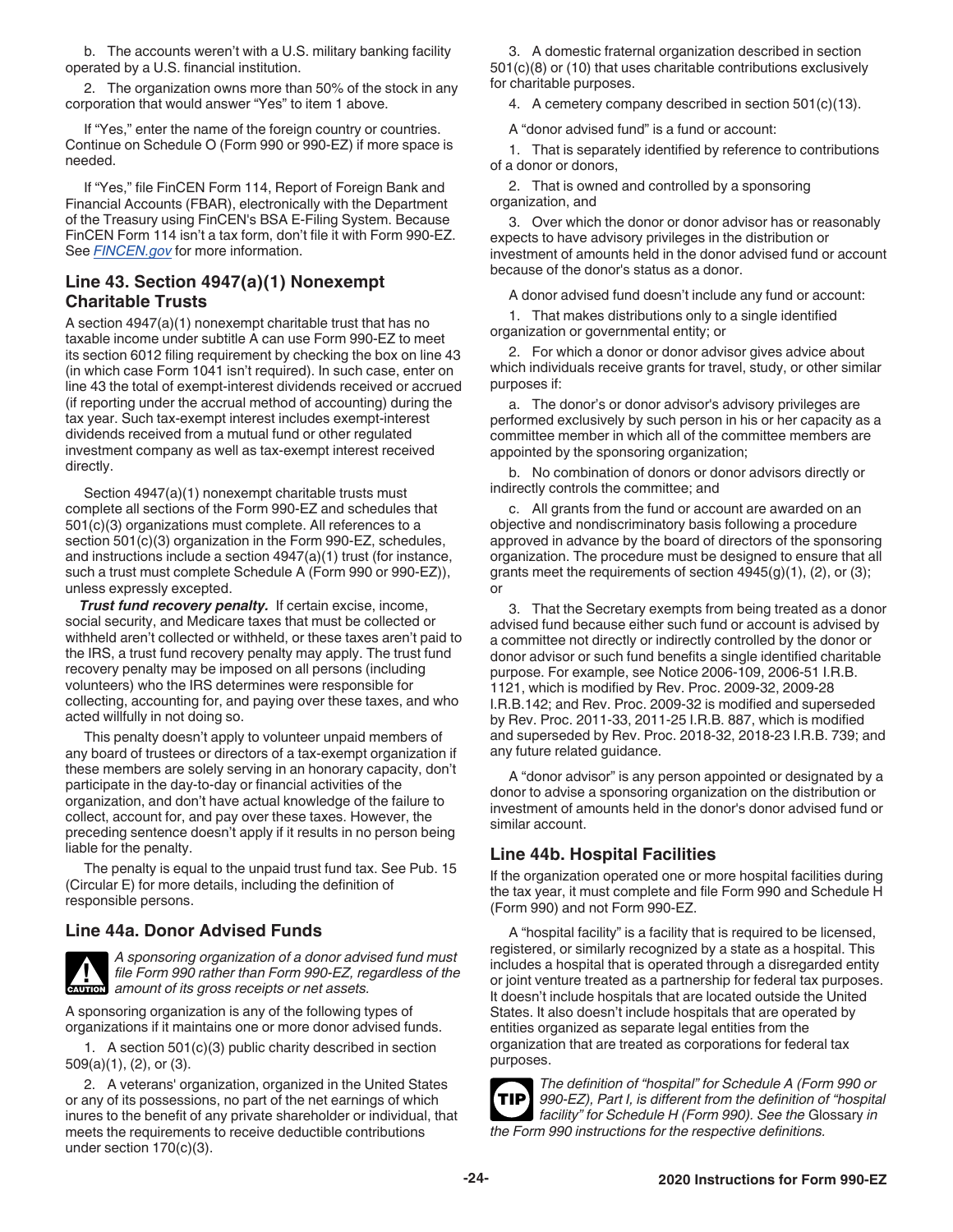### <span id="page-24-0"></span>**Lines 44c and 44d. Payments for Indoor Tanning Services**

The organization should check "Yes" for line 44c if it received any payments during the year for indoor tanning services. "Indoor tanning services" are services employing any electronic product designed to incorporate one or more ultraviolet lamps and intended for the irradiation of an individual by ultraviolet radiation, with wavelengths in air between 200 and 400 nanometers, to induce skin tanning.

If an organization received a payment for services for indoor tanning services during the year, it must collect from the recipient of the services a tax equal to 10% of the amount paid for such service, whether paid by insurance or otherwise, and remit such tax quarterly to the IRS by filing Form 720, Quarterly Federal Excise Tax Return. If the organization filed Form 720 during the year, it should check "Yes" to line 44d. If it answers "No" to line 44d, it should explain in Schedule O (Form 990 or 990-EZ) why it didn't file Form 720.

# **Line 45a. Section 512(b)(13) Controlled Entity**

Answer "Yes" if the organization had a controlled entity within the meaning of section 512(b)(13) during the tax year. A *controlled entity within the meaning of section 512(b)(13)* may be a stock or nonstock corporation, association, partnership, LLC, or trust of which the controlling organization owns more than 50% of:

• The stock of a corporation (measured by voting power or value),

- The profits or capital interest in a partnership, or
- The beneficial interest in a trust or other entity.

For the definition of "control" in this context, see section 512(b)(13)(D) and Regulations section 1.512(b)-1(l)(4) (substituting "more than 50%" for "at least 80%" in the regulations, for purposes of this definition). For the definition of "control of a nonprofit organization," see the line 49 instructions.

#### **Line 45b. Transactions With a Section 512(b)(13) Controlled Entity**

A controlling organization of a controlled entity under section 512(b)(13) must file Form 990 and Schedule R (Form 990), Related Organizations and Unrelated Partnerships, rather than Form 990-EZ, if the controlling organization either:

1. Received or accrued from the controlled entity any interest, annuities, royalties, or rent, regardless of amount, during the tax year; or

2. Engaged in another type of transaction (see the Schedule R (Form 990) instructions for a description of transactions) with the controlled entity, if the amounts involved during the tax year for such type of transaction exceeded \$50,000.

*The organization should check "Yes" to line 45b only if transactions with the controlled entity are described in*   $\frac{1}{\text{cauron}}$  (1) or (2) above. That organization should file Form 990 *and Schedule R (Form 990). If transactions with the controlled entity are not described in (1) or (2), the organization isn't precluded from filing Form 990-EZ because of those transactions, and should check "No" to line 45b.*

# **Line 46. Political Campaign Activities**

Answer "Yes" and complete the applicable parts of Part I of Schedule C (Form 990 or 990-EZ) if the organization participated or intervened in (including the publishing of statements) any political campaign on behalf of (or in opposition to) any candidate for public office, directly or indirectly. See the Schedule C instructions for a discussion of political activity.

# **Part VI. Section 501(c)(3) Organizations**

All section 501(c)(3) organizations (including, for purposes of Form 990-EZ, section 4947(a)(1) nonexempt charitable trusts) must complete Part VI.

#### **Line 47. Lobbying Activities**

Answer "Yes" and complete Part II of Schedule C (Form 990 or 990-EZ) if the organization engaged in lobbying activities or had a section 501(h) election in effect during the tax year. All section 501(c)(3) organizations that had a section 501(h) election in effect during the tax year must complete Schedule C (Form 990 or 990-EZ), Part II-A, regardless of whether they engaged in lobbying activities during the tax year. See the Schedule C instructions for a discussion of lobbying activities.

#### **Line 48. Schools**

Answer "Yes" and complete Schedule E (Form 990 or 990-EZ) if the organization checked the box on line 2 of Schedule A (Form 990 or 990-EZ), Part I, indicating that it is a school.

### **Line 49. Transfers to Exempt Non-Charitable Related Organizations**

Answer "Yes" if the organization made any transfer to a related organization that is an exempt organization other than a 501(c) (3) organization, such as a related 501(c)(4) organization or a related 527 political organization.

A transfer for this purpose is any transaction or arrangement in which the organization transferred something of value (cash, other assets, services, use of property, etc.) to the exempt non-charitable related organization, whether or not for adequate consideration. The organization can (but isn't required to) explain the transfer in Schedule O (Form 990 or 990-EZ).

For purposes of Form 990-EZ, a related organization is an organization (including a nonprofit organization, a stock corporation, a partnership or LLC, a trust, and a governmental unit or other governmental entity) that is in one or more of the following relationships to the filing organization at any time during the tax year.

• Parent: an organization that controls the filing organization (see definition of "control," later).

• Subsidiary: an organization controlled by the filing organization.

• Brother/Sister: an organization controlled by the same person or persons that control the filing organization. However, if the filing organization is a trust that has a bank or financial institution trustee that is also the trustee of another trust, the other trust isn't a brother/sister related organization of the filing organization on the ground of common control by the bank or financial institution trustee.

• Supporting/Supported: an organization that claims to be at any time during the tax year, or that is classified by the IRS at any time during the tax year, as (i) a supporting organization of the filing organization within the meaning of section 509(a)(3), if the filing organization is a supported organization within the meaning of section 509(f)(3); or (ii) a supported organization, if the filing organization is a supporting organization.

For purposes of determining whether an organization is related, control exists in the following situations.

• Control of a nonprofit organization (or other organization without owners or persons having beneficial interests, whether the organization is taxable or tax exempt): One or more persons (whether individuals or organizations) control a nonprofit organization if they have the power to remove and replace (or to appoint, elect, or approve or veto the appointment or election of, if such power includes a continuing power to appoint, elect, or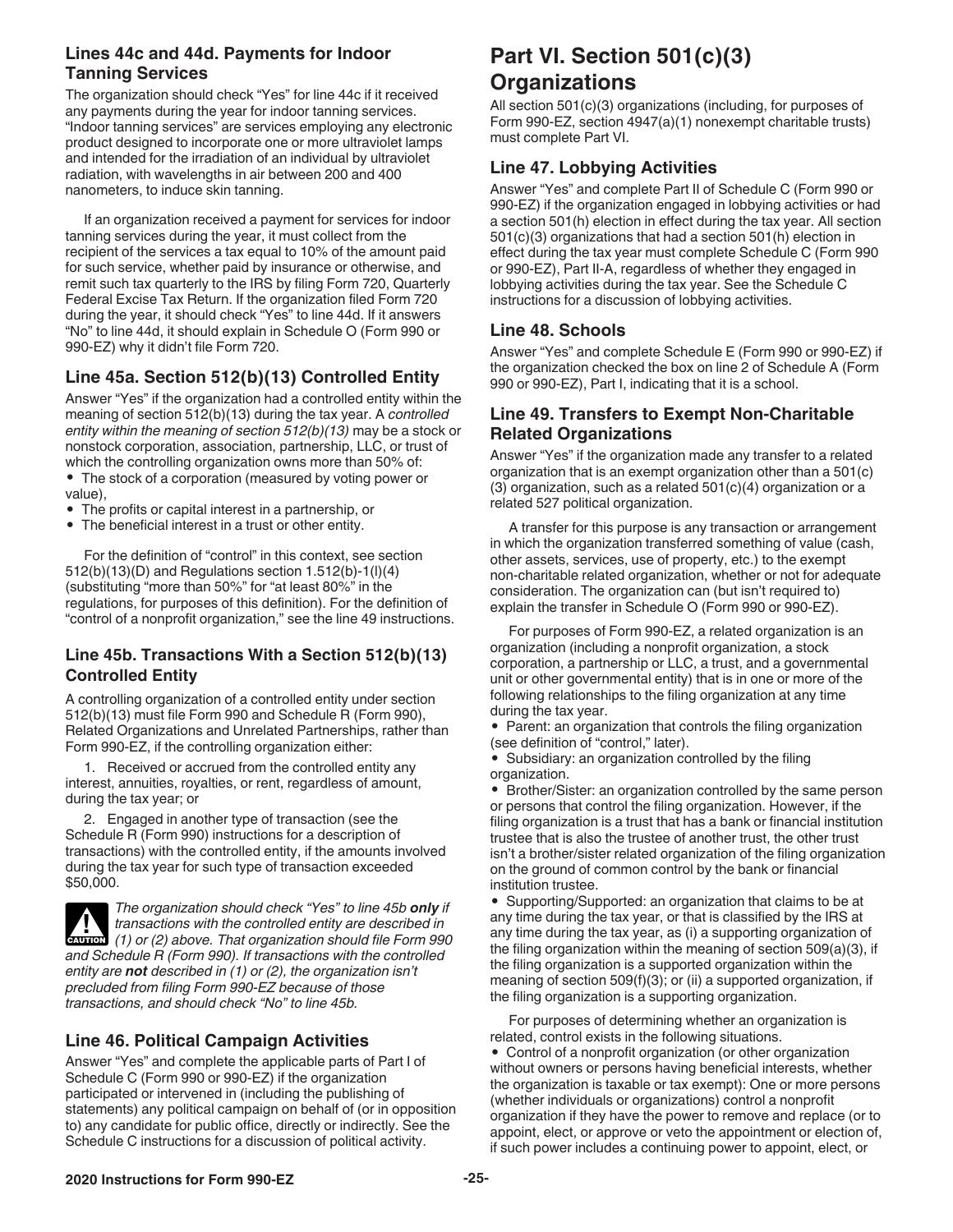<span id="page-25-0"></span>approve or veto the appointment or election of, periodically or in the event of vacancies) a majority of the nonprofit organization's directors or trustees, or a majority of members who elect a majority of the nonprofit organization's directors or trustees. Such power can be exercised directly by a parent organization through one or more of the parent organization's officers, directors, trustees, or agents acting in their capacity as officers, directors, trustees, or agents of the parent organization. Also, a parent organization controls a subsidiary nonprofit organization if a majority of the subsidiary's directors or trustees are trustees, directors, officers, employees, or agents of the parent.

• Control of a stock corporation: One or more persons (whether individuals or organizations) control a stock corporation if they own more than 50% of the stock (by voting power or value) of the corporation.

• Control of a partnership or LLC: One or more persons control a partnership if they own more than 50% of the profits or capital interests in the partnership (including an LLC treated as a partnership or disregarded entity for federal tax purposes, regardless of the designation under state law of the ownership interests as stock, membership interests, or otherwise). A person also controls a partnership if the person is a managing partner or managing member of a partnership or LLC which has three or fewer managing partners or managing members (regardless of which partner or member has the most actual control), or if the person is a general partner in a limited partnership which has three or fewer general partners (regardless of which partner has the most actual control). For this purpose, a "managing partner" is a partner designated as such under the partnership agreement, or regularly engaged in the management of the partnership even though not so designated.

• Control of a trust with beneficial interests: One or more persons control a trust if they own more than 50% of the beneficial interests in the trust. A person's beneficial interest in a trust shall be determined in proportion to that person's actuarial interest in the trust as of the end of the tax year.

Control can be indirect. For example, if the filing organization controls Entity A, which in turn controls Entity B, the filing organization will be treated as controlling Entity B. To determine indirect control through constructive ownership of a corporation, rules under section 318 apply. Similar principles apply for purposes of determining constructive ownership of another entity (a partnership or trust). If an entity X controls an entity treated as a partnership by being one of three or fewer partners or members, then an organization that controls X also controls the partnership.

See Regulations sections 301.7701-2, -3, and -4 for more information on classification of corporations, partnerships, disregarded entities, and trusts.

#### **Line 50. Five Highest Compensated Employees Over \$100,000**

Complete this table for the five employees (other than officers, directors, trustees, and key employees as defined in the Part IV instructions) with the highest annual compensation over \$100,000. On line 50f, enter the number of other employees (other than officers, directors, trustees, and key employees) with annual compensation over \$100,000 who aren't individually listed.

A fiscal-year organization must use the calendar year ending within its tax year to determine its five highest compensated employees over \$100,000, and to report the compensation. Combine the compensation includible in Part VI, columns (c), (d), and (e), in determining whether compensation exceeds \$100,000 for the calendar year.

See the Part IV instructions for more information on compensation reporting and for completing table columns (a) through (e) of line 50, and for information on the \$10,000-per-item exception for column (e).

**Example.** S isn't a key employee. The organization uses a calendar tax year. During the year, S received a salary of \$80,000 and a \$2,000 bonus. S contributed \$5,000 of the salary on a pre-tax basis to a qualified defined-contribution retirement plan, and received a matching employer contribution of \$5,000 from the organization. S contributed another \$5,000 of the salary on a pre-tax basis to a qualified health plan. S received from the employer nontaxable health benefits for herself and her family of \$10,000, and nontaxable family educational benefits of \$5,000.

To determine whether S is to be listed as among the five highest compensated employees, S's compensation in column (c) would be \$82,000, the amount reportable in box 5 of Form W-2 consisting of the \$80,000 salary (including her contributions to the qualified plans) and the \$2,000 bonus. S's compensation in column (d) would be \$15,000, consisting of the organization's payments of \$5,000 to the retirement plan and \$10,000 to the health plan. S wouldn't report the \$5,000 in nontaxable family educational benefits in column (e) because it is excluded under the \$10,000-per-item exception for column (e). Thus, S's total compensation of \$97,000 wouldn't place her among the five highest compensated employees over \$100,000.

See Pub. 525 for more information.

# **Line 51. Five Highest Compensated Independent Contractors Over \$100,000**

Complete this table for the five highest compensated independent contractors that received more than \$100,000 in compensation for services, whether professional services or other services, from the organization. On line 51d, enter the number of other independent contractors with annual compensation over \$100,000 that aren't individually listed.

Independent contractors include organizations as well as individuals and can include professional fundraisers, law firms, accounting firms, publishing companies, management companies, and investment management companies. Do not report public utilities or insurance providers as independent contractors. See Pub. 1779, Independent Contractor or Employee, and Pub. 15-A, Employer's Supplemental Tax Guide, for distinguishing employees from independent contractors.

The organization must use the calendar year ending with or within its tax year in determining its five highest compensated independent contractors and reporting their compensation in such year on line 51.

**Column (c)—Compensation.** Enter the amount of compensation the organization paid, whether reported in box 1 of Form 1099-NEC and/or box 6 of Form 1099-MISC or paid under the parties' agreement or applicable state law, for the calendar year ending with or within the organization's tax year. Otherwise, report the amount paid under the parties' agreement or applicable state law.



*Forms 1099-NEC and 1099-MISC aren't always required to be issued for payments to an independent contractor.*

Compensation includes fees and similar payments to independent contractors but not reimbursement of expenses. However, for this purpose, the organization must report the gross payment to the independent contractor that includes expenses and fees if the expenses aren't separately reported to the organization.

# **Signature Block**

The return must be signed by the current president, vice president, treasurer, assistant treasurer, chief accounting officer,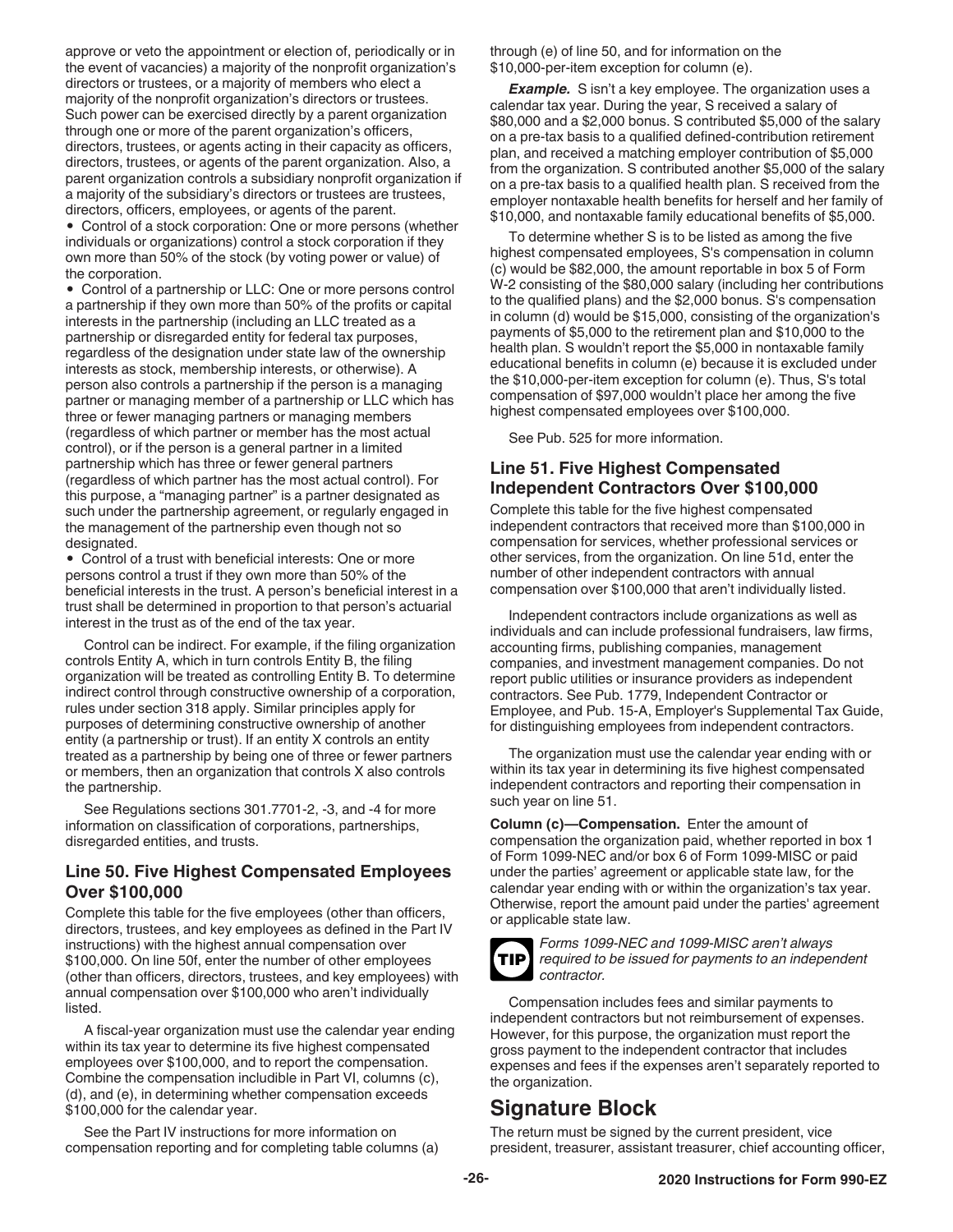<span id="page-26-0"></span>or other corporate officer (such as tax officer) who is authorized to sign as of the date this return is filed. A receiver, trustee, or assignee must sign any return he or she files for a corporation or association. See Regulations section 1.6012-3(b)(4). For a trust, the authorized trustee(s) must sign.

#### **Paid Preparer**

Generally, anyone who is paid to prepare the return must sign the return, list the preparer taxpayer identification number (PTIN), and fill in the other blanks in the *Paid Preparer Use Only*  area. An employee of the filing organization isn't a paid preparer.

The paid preparer must:

• Sign the return in the space provided for the preparer's signature;

- Enter the preparer information (including the preparer's PTIN
- and the preparer firm's EIN, if applicable); and
- Give a copy of the return to the organization.

Any paid preparer can apply for and obtain a PTIN online at *[IRS.gov/PTIN](https://www.irs.gov/Tax-Professionals/PTIN-Requirements-for-Tax-Return-Preparers)* or by filing Form W-12, IRS Paid Preparer Tax Identification Number (PTIN) Application and Renewal.

*Enter the paid preparer's PTIN, not his or her social security number (SSN), in the "PTIN" box in the paid*  **Preparer's block. The IRS won't redact the paid** *preparer's block. The IRS won't redact the paid preparer's SSN if such SSN is entered on the paid preparer's block. Because Form 990-EZ is a publicly disclosable document, any information entered in this block will be publicly disclosed (see* Appendix D*).*

**Note.** A paid preparer may sign original or amended returns by rubber stamp, mechanical device, or computer software program. Also, facsimile signatures are authorized.

### **Paid Preparer Authorization**

On the last line of Form 990-EZ, check "Yes" if the IRS can contact the paid preparer who signed the return to discuss the return. This authorization applies only to the individual whose signature appears in the *Paid Preparer Use Only* section of Form 990-EZ. It doesn't apply to the firm, if any, shown in that section.

By checking this box "Yes," the organization is authorizing the IRS to contact the paid preparer to answer any questions that may arise during the processing of the return. The organization is also authorizing the paid preparer to:

- Give the IRS any information that is missing from the return;
- Call the IRS for information about the processing of the return; and

• Respond to certain IRS notices about math errors, offsets, and return preparation.

The organization isn't authorizing the paid preparer to bind the organization to anything or otherwise represent the organization before the IRS.

The authorization will automatically end no later than the due date (excluding extensions) for filing the organization's 2021 Form 990-EZ. If the organization wants to expand the paid preparer's authorization or revoke the authorization before it ends, see Pub. 947, Practice Before the IRS and Power of Attorney.

Check "No" if the IRS is to contact the organization at the address or telephone number listed in the heading, rather than the paid preparer.

# **Appendix of Special Instructions to Form 990-EZ Contents**

- **A** Exempt Organizations Reference Chart
- **B** How To Determine Whether an Organization's Gross Receipts Are Normally \$50,000 (or \$5,000) or Less
- **C** Special Gross Receipts Tests for Determining Exempt Status of Section 501(c)(7) and Section 501(c)(15) Organizations
- **D** Public Inspection of Returns
- **E** Section 4958 Excess Benefit Transactions
- **F** Forms and Publications To File or Use
- **G** Use of Form 990 or 990-EZ To Satisfy State Reporting Requirements
- **H** Contributions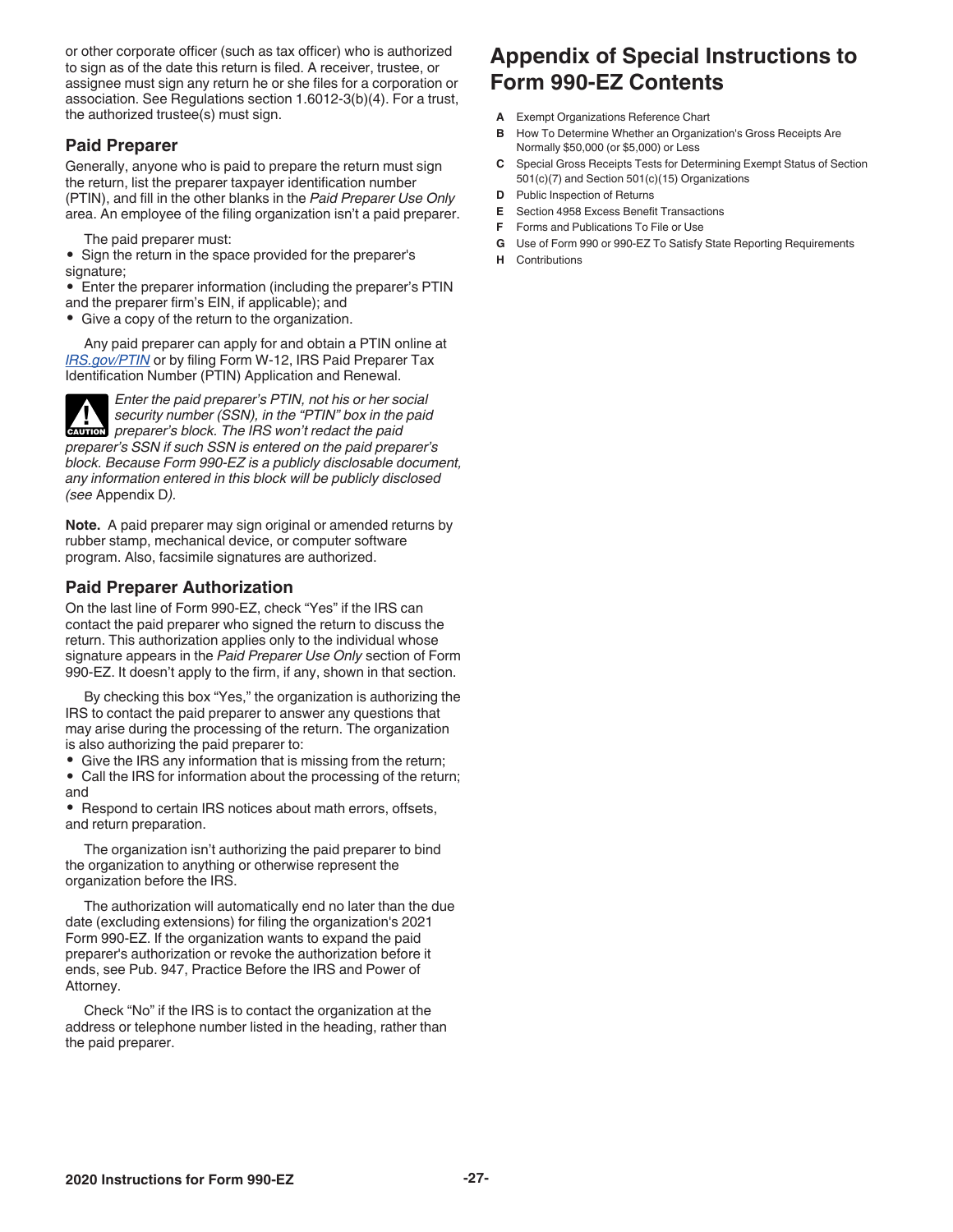# <span id="page-27-0"></span>**Appendix A: Exempt Organizations Reference Chart**

# **EO Reference Chart**

To determine how the Instructions for Form 990-EZ apply to the organization, an organization must know the Code section under which the organization is exempt.

| Type of Organization                                                                                                                      | I.R.C. Section             |
|-------------------------------------------------------------------------------------------------------------------------------------------|----------------------------|
| Corporations Organized Under Act of<br>Congress                                                                                           | 501(c)(1)                  |
| <b>Title Holding Corporations</b>                                                                                                         | 501(c)(2)                  |
| Charitable, Religious, Educational,<br>Scientific, etc., Organizations                                                                    | 501(c)(3)                  |
| Civic Leagues and Social Welfare<br>Organizations                                                                                         | 501(c)(4)                  |
| Labor, Agricultural, and Horticultural<br>Organizations                                                                                   | 501(c)(5)                  |
| Business Leagues, etc.                                                                                                                    | 501(c)(6)                  |
| Social and Recreation Clubs                                                                                                               | 501(c)(7)                  |
| <b>Fraternal Beneficiary and Domestic</b><br><b>Fraternal Societies and Associations</b>                                                  | $501(c)(8)$ and $(c)(10)$  |
| Voluntary Employees' Beneficiary<br><b>Associations</b>                                                                                   | 501(c)(9)                  |
| <b>Teachers' Retirement Fund</b><br>Associations                                                                                          | 501(c)(11)                 |
| Benevolent Life Insurance<br>Associations, Mutual Ditch or<br>Irrigation Companies, Mutual or<br>Cooperative Telephone Companies,<br>etc. | 501(c)(12)                 |
| <b>Cemetery Companies</b>                                                                                                                 | 501(c)(13)                 |
| State-Chartered Credit Unions,<br>Mutual Reserve Funds, etc.                                                                              | 501(c)(14)                 |
| <b>Insurance Companies or Associations</b><br>Other Than Life                                                                             | 501(c)(15)                 |
| Cooperative Organizations To<br><b>Finance Crop Operations</b>                                                                            | 501(c)(16)                 |
| Supplemental Unemployment Benefit<br>Trusts                                                                                               | 501(c)(17)                 |
| <b>Employee-Funded Pension Trusts</b><br>(created before 6/25/1959)                                                                       | 501(c)(18)                 |
| Organizations of Past or Present<br>Members of the Armed Forces                                                                           | $501(c)(19)$ and $(c)(23)$ |
| <b>Black Lung Benefit Trusts</b>                                                                                                          | 501(c)(21)                 |
| Withdrawal Liability Payment Funds                                                                                                        | 501(c)(22)                 |

| Trusts Described in Section 4049 of<br>the Employer Retirement Income<br><b>Security Act</b>   | 501(c)(24) |
|------------------------------------------------------------------------------------------------|------------|
| <b>Title Holding Corporations or Trusts</b>                                                    | 501(c)(25) |
| <b>State-Sponsored Organizations</b><br>Providing Health Coverage for<br>High-Risk Individuals | 501(c)(26) |
| State-Sponsored Workmen's<br>Compensation and Insurance and<br>Reinsurance Organizations       | 501(c)(27) |
| National Railroad Retirement<br><b>Investment Trust</b>                                        | 501(c)(28) |
| Qualified Nonprofit Health Insurance<br><b>Issuers</b>                                         | 501(c)(29) |
| Religious and Apostolic Associations                                                           | 501(d)     |
| <b>Cooperative Hospital Service</b><br>Organizations                                           | 501(e)     |
| Cooperative Service Organizations of<br><b>Operating Educational Organizations</b>             | 501(f)     |
| <b>Amateur Sports Organizations</b>                                                            | 501(i)     |
| <b>Childcare Organizations</b>                                                                 | 501(k)     |
| Charitable Risk Pools                                                                          | 501(n)     |
| <b>Political Organizations</b>                                                                 | 527        |

# **Appendix B: How To Determine Whether an Organization's Gross Receipts Are Normally \$50,000 (or \$5,000) or Less**

To figure whether an organization has to file Form 990-EZ (or Form 990), apply the \$50,000 (or \$5,000) gross receipts test (below) using the following definition of gross receipts and information in *Figuring Gross Receipts*, later.

### **Gross Receipts**

Gross receipts are the total amounts the organization received from all sources during its annual tax year (including short years), without subtracting any costs or expenses.



*Do not use the definition of gross receipts described in*  Appendix C *to figure gross receipts for this purpose. The*  Appendix C to figure gross receipts for this purpendix C tests are limited to determining the *tax-exempt status of section 501(c)(7) and 501(c)(15) organizations.*

**Gross receipts when acting as an agent.** If a local chapter of a section 501(c)(8) fraternal organization collects insurance premiums for its parent lodge and merely sends those premiums to the parent without asserting any right to use the funds or otherwise deriving any benefit from them, the local chapter doesn't include the premiums in its gross receipts. The parent lodge reports them instead. The same treatment applies in other situations in which one organization collects funds merely as an agent for another.

### **Figuring Gross Receipts**

Figure gross receipts for Forms 990 and 990-EZ as follows.

**Form 990.** Gross receipts are the sum of lines 6b (both columns), 7b (both columns), 8b, 9b, 10b, and 12 (column A) of Form 990, Part VIII.

**Form 990-EZ.** Gross receipts are the sum of lines 5b, 6c, 7b, and 9 of Form 990-EZ, Part I.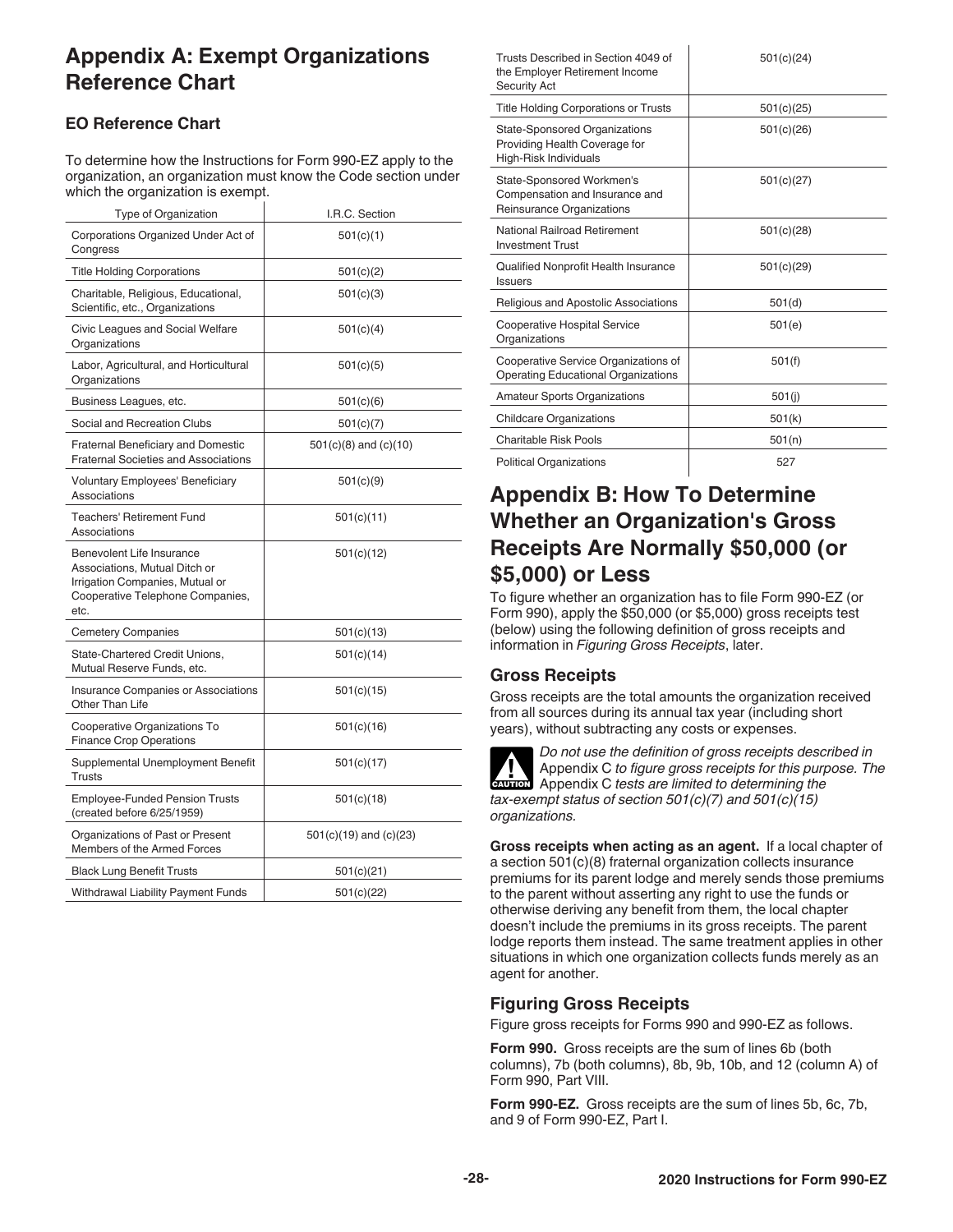<span id="page-28-0"></span>*Example.* Organization M reported \$50,000 as total revenue on line 9 of its Form 990-EZ. M added back the costs and expenses it had deducted on lines 5b (\$2,000), 6c (\$1,500), and 7b (\$500) to its total revenue of \$50,000 and determined that its gross receipts for the tax year were \$54,000.

### **\$50,000 Gross Receipts Test**

To determine whether an organization's gross receipts are normally \$50,000 or less, apply the following test. An organization's gross receipts are considered normally to be \$50,000 or less if the organization is:

1. Up to a year old and has received, or donors have pledged to give, \$75,000 or less during its first tax year;

2. Between 1 and 3 years old and averaged \$60,000 or less in gross receipts during each of its first 2 tax years; or

3. Three years old or more and averaged \$50,000 or less in gross receipts for the immediately preceding 3 tax years (including the year for which the return would be filed).

If the organization's gross receipts are normally \$50,000 or less, it must submit Form 990-N if it chooses not to file Form 990 or 990-EZ. In general, organizations excepted from filing Form 990 or 990-EZ because of low gross receipts must submit Form 990-N. See the filing exceptions described in *General Instruction B*, earlier.

### **\$5,000 Gross Receipts Test**

To determine whether an organization's gross receipts are normally \$5,000 or less, apply the following test. An organization's gross receipts are considered normally to be \$5,000 or less if the organization is:

1. Up to a year old and has received, or donors have pledged to give, \$7,500 or less during its first tax year;

2. Between 1 and 3 years old and averaged \$6,000 or less in gross receipts during each of its first 2 tax years; or

3. Three years old or more and averaged \$5,000 or less in gross receipts for the immediately preceding 3 tax years (including the year for which the return would be filed).

# **Appendix C: Special Gross Receipts Tests for Determining Exempt Status of Section 501(c)(7) and Section 501(c)(15) Organizations**

Section 501(c)(7) organizations (social clubs) and 501(c)(15) organizations (insurance companies) apply the same gross receipts test as other organizations to determine whether they must file Form 990 or 990-EZ. However, section 501(c)(7) and section 501(c)(15) organizations are also subject to separate gross receipts tests to determine if they qualify as tax exempt for the tax year. The following tests use a special definition of gross receipts for purposes of determining whether these organizations are exempt for a particular tax year.

# **Section 501(c)(7)**

A section 501(c)(7) organization can receive up to 35% of its gross receipts, including investment income, from sources outside its membership and remain tax exempt. Part of the 35% (up to 15% of gross receipts) can be from public use of a social club's facilities.

"Gross receipts," for purposes of determining the tax-exempt status of section 501(c)(7) organizations, are the club's income from its usual activities and include:

- Charges;
- Admissions;
- Membership fees;
- Dues;
- Assessments; and

• Investment income (such as dividends, rents, and similar receipts), and normal recurring capital gains on investments.

- Gross receipts for this purpose don't include:
- Capital contributions (see Regulations section 1.118-1),
- Initiation fees, or

• Unusual amounts of income (such as the sale of the clubhouse).



*College fraternities or sororities or other organizations that charge membership initiation fees, but not annual dues, must include initiation fees in their gross receipts.*

# **Section 501(c)(15)**

If any section  $501(c)(15)$  insurance company (other than life insurance) meets both parts of the following test, then the company can file Form 990 (or Form 990-EZ, if applicable).

1. The company's gross receipts must be equal to or less than \$600,000.

2. The company's premiums must be more than 50% of its gross receipts.

If the company didn't meet this test and the company is a mutual insurance company, then it must meet the *Alternate test*  to qualify to file Form 990 (or Form 990-EZ, if applicable). Insurance companies that don't qualify as tax exempt must file Form 1120-PC, U.S. Property and Casualty Insurance Company Income Tax Return; or Form 1120, U.S. Corporation Income Tax Return, as taxable entities for the year. See Notice 2006-42, 2006-19 I.R.B. 878, available at *[IRS.gov/irb/2006-19\\_IRB/](https://www.irs.gov/irb/2006-19_IRB/ar08.html) [ar08.html](https://www.irs.gov/irb/2006-19_IRB/ar08.html)*.

Alternate test. If any section 501(c)(15) insurance company (other than life insurance) is a mutual insurance company and it didn't meet the above test, then the company must meet both parts of the following alternate test.

1. The company's gross receipts must be equal to or less than \$150,000.

2. The company's premiums must be more than 35% of its gross receipts.

If the company doesn't meet either test, then it must file Form 1120 or 1120-PC (if the company isn't entitled to insurance reserves) instead of Form 990 or 990-EZ.



*The alternate test doesn't apply if any employee of the mutual insurance company or a member of the*  **EXECUTION** *employee's family is an employee of another company or a member of the that is exempt under section 501(c)(15) (or would be exempt if this provision didn't apply).*

*Gross receipts.* To determine whether a section 501(c)(15) organization satisfies either of the above tests described in *Appendix C*, figure gross receipts by adding:

1. Premiums (including deposits and assessments) without reduction for return premiums or premiums paid for reinsurance;

2. Gross investment income of a non-life insurance company (as described in section 834(b)); and

3. Other items that are included in the filer's gross income under subchapter B, chapter 1, subtitle A, of the Code.

This definition doesn't, however, include contributions to capital. For more information, see Notice 2006-42.

**Premiums.** Premiums consist of all amounts received as a result of entering into an insurance contract. They are reported on Form 990, Part VIII, line 2, or on Form 990-EZ, Part I, line 2.

*Anti-abuse rule.* The anti-abuse rule, found in section 501(c) (15)(C), explains how gross receipts (including premiums) from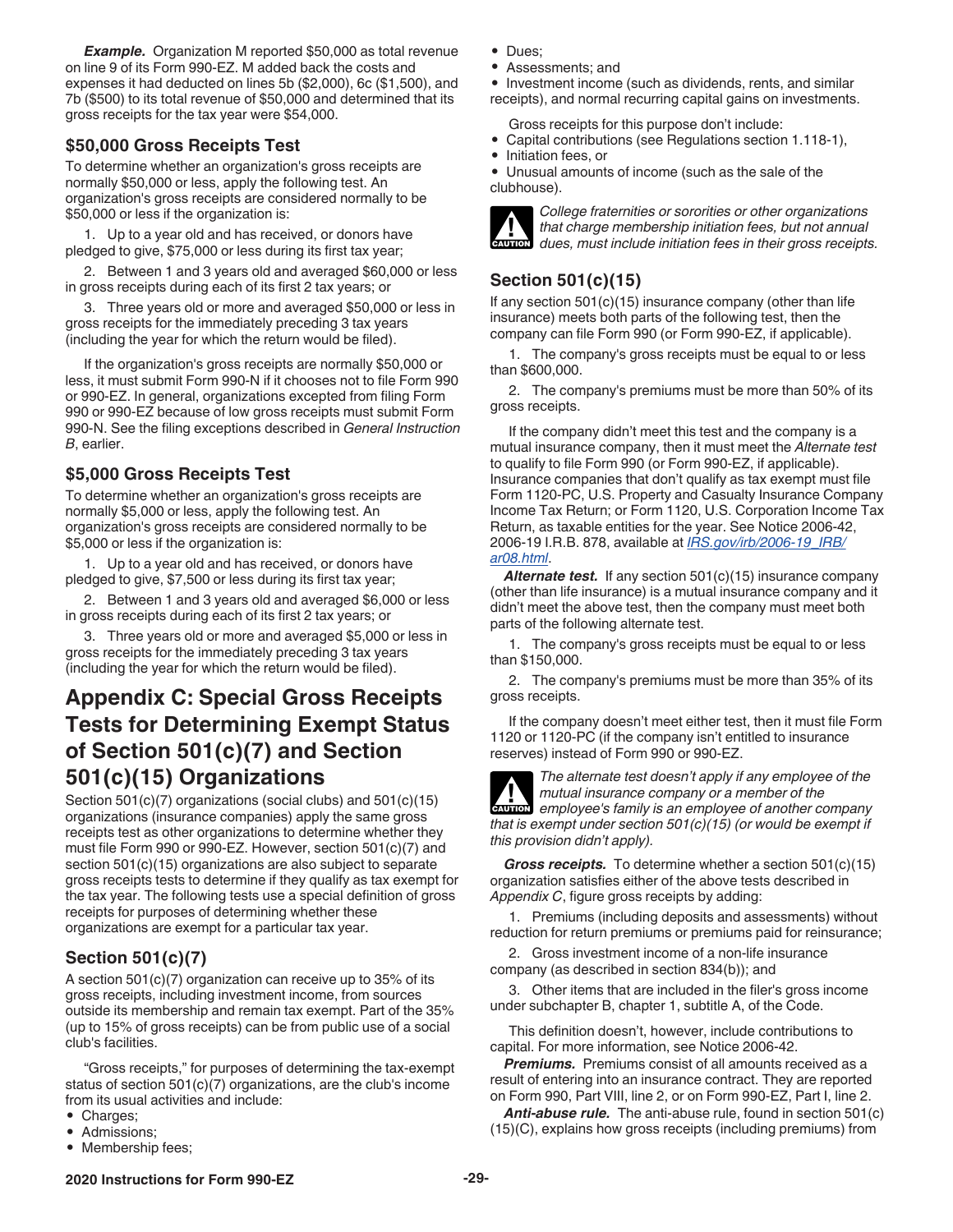<span id="page-29-0"></span>all members of a controlled group are aggregated in figuring the tests described earlier.

# **Appendix D: Public Inspection of Returns**

Some members of the public rely on Form 990 or 990-EZ as the primary or sole source of information about a particular organization. How the public perceives an organization in such cases may be determined by the information presented on its returns.

An organization's completed Form 990 or 990-EZ is available for public inspection as required by section 6104. Schedule B (Form 990, 990-EZ, or 990-PF) is open for public inspection for section 527 organizations filing Form 990 or 990-EZ, and for organizations filing Form 990-PF. For other organizations that file Form 990 or 990-EZ, the names and addresses of contributors listed on Schedule B aren't required to be made available for public inspection. The instructions for Schedule B (Form 990, 990-EZ, or 990-PF) describe which filers for Form 990-EZ are not required to provide contributor names and addresses. All other information reported on Schedule B, including the amount of contributions, the description of noncash contributions, and any other information, is required to be made available for public inspection unless it clearly identifies the contributor. Form 990-T filed after August 17, 2006, by a section 501(c)(3) organization to report any unrelated business income is also available for public inspection and disclosure.

**Note.** Any annual return required to be filed electronically under section 6033(n) will be made available by the Secretary to the public as soon as practicable in a machine-readable format.

# **Through the IRS**

Use Form 4506-A to request a copy of an exempt or political organization's return, report, notice, or exemption application.

The IRS can provide electronic copies of exempt organization returns. Requesters can order the complete set (for example, all Forms 990 and 990-EZ or all Forms 990-PF filed for a year) or a partial set by state or by month. Complete information, including the cost, is available on the IRS website. Search Copies of Scanned EO Returns Available at *[IRS.gov/Charities-&-Non-](https://www.irs.gov/Charities-&-Non-Profits/Copies-of-Scanned-EO-Returns-Available)[Profits/Copies-of-Scanned-EO-Returns-Available](https://www.irs.gov/Charities-&-Non-Profits/Copies-of-Scanned-EO-Returns-Available)*.

The IRS generally can't disclose portions of an exemption application relating to trade secrets, etc. The IRS can, however, disclose the names and addresses of contributors of section 527 organizations filing Form 990 or 990-EZ and for organizations that file Form 990-PF. For other organizations that file Form 990 or 990-EZ, the names and addresses of contributors aren't required to be made available for public inspection. See the Instructions for Schedule B (Form 990, 990-EZ, or 990-PF) for more information about the disclosure of that schedule.

Form 990-T must be made available for public inspection by both the IRS and section 501(c)(3) organizations under Notice 2008-49, 2008-20 I.R.B. 979.

A section 527 organization's Form 990 or 990-EZ can only be requested for tax years beginning after June 30, 2000.

A private foundation's Form 990-PF can only be requested for tax years beginning after March 13, 2000.

A return, report, notice, or exemption application can be inspected at an IRS office free of charge. Copies of these items can also be obtained through the organization as discussed in the following section.

**Note.** The publicly available data on electronically filed Forms 990 is now available in a machine-readable format through

Amazon Web Services (AWS). The publicly available data doesn't include donor information or other personally identifiable information.

# **Through the Organization**

**Public inspection and distribution of certain returns of unrelated business income.** Section 501(c)(3) organizations that are required to file Form 990-T after August 17, 2006, must make Form 990-T available for public inspection under section 6104(d)(1)(A)(ii).

**Public inspection and distribution of returns and reports for a political organization.** Section 527 political organizations required to file Form 990 or 990-EZ must, in general, make their Form 8871, Political Organization Notice of Section 527 Status; Form 8872, Political Organization Report of Contributions and Expenditures; Form 990; or Form 990-EZ available for public inspection in the same manner as annual information returns of section 501(c) organizations. See *Public inspection and distribution of applications for tax exemption and annual information returns of tax-exempt organizations* next. Generally, Forms 8871 and 8872 are available for inspection and printing in the Charities & Nonprofits section of the IRS website at *[IRS.gov/Charities-&-Non-Profits](https://www.irs.gov/charities-non-profits)*.

*A section 527 political organization (and an organization filing Form 990-PF) must disclose their Schedule B (Form 990, 990-EZ, or 990-PF). See the Instructions for Schedule B (Form 990, 990-EZ, or 990-PF). The penalties discussed in* General Instruction G *also apply to section 527 political organizations (Rev. Rul. 2003-49, 2003-20 I.R.B. 903).* **TIP**

**Public inspection and distribution of applications for tax exemption and annual information returns of tax-exempt organizations.** Under Regulations sections 301.6104(d)-1 through 3, a tax-exempt organization must:

• Make its application for recognition of exemption and its annual information returns available for public inspection without charge at its principal, regional, and district offices during regular business hours;

• Make each annual information return available for a period of 3 years beginning on the date the return is required to be filed (determined with regard to any extension of time for filing) or is actually filed, whichever is later; and

• Provide a copy without charge (for Form 990-T, this requirement applies only to Forms 990-T filed after August 17, 2006), other than a reasonable fee for reproduction and actual postage costs, of all or any part of any application or return required to be made available for public inspection to any individual who makes a request for such copy in person or in writing (except as provided in Regulations sections 301.6104(d)-2 and (d)-3).

### **Definitions**

*Tax-exempt organization* is any organization that is described in section 501(c) or (d) and is exempt from taxation under section 501(a). The term "tax-exempt organization" also includes any section 4947(a)(1) nonexempt charitable trust or nonexempt private foundation that is subject to the reporting requirements of section 6033.

*Application for tax exemption* includes:

• Any prescribed application form (such as Form 1023, 1023-EZ, 1024, or 1024-A),

- All documents and statements the IRS requires an applicant to file with the form,
- Any statement or other supporting document submitted in support of the application, and
- Any letter or other document issued by the IRS concerning the application.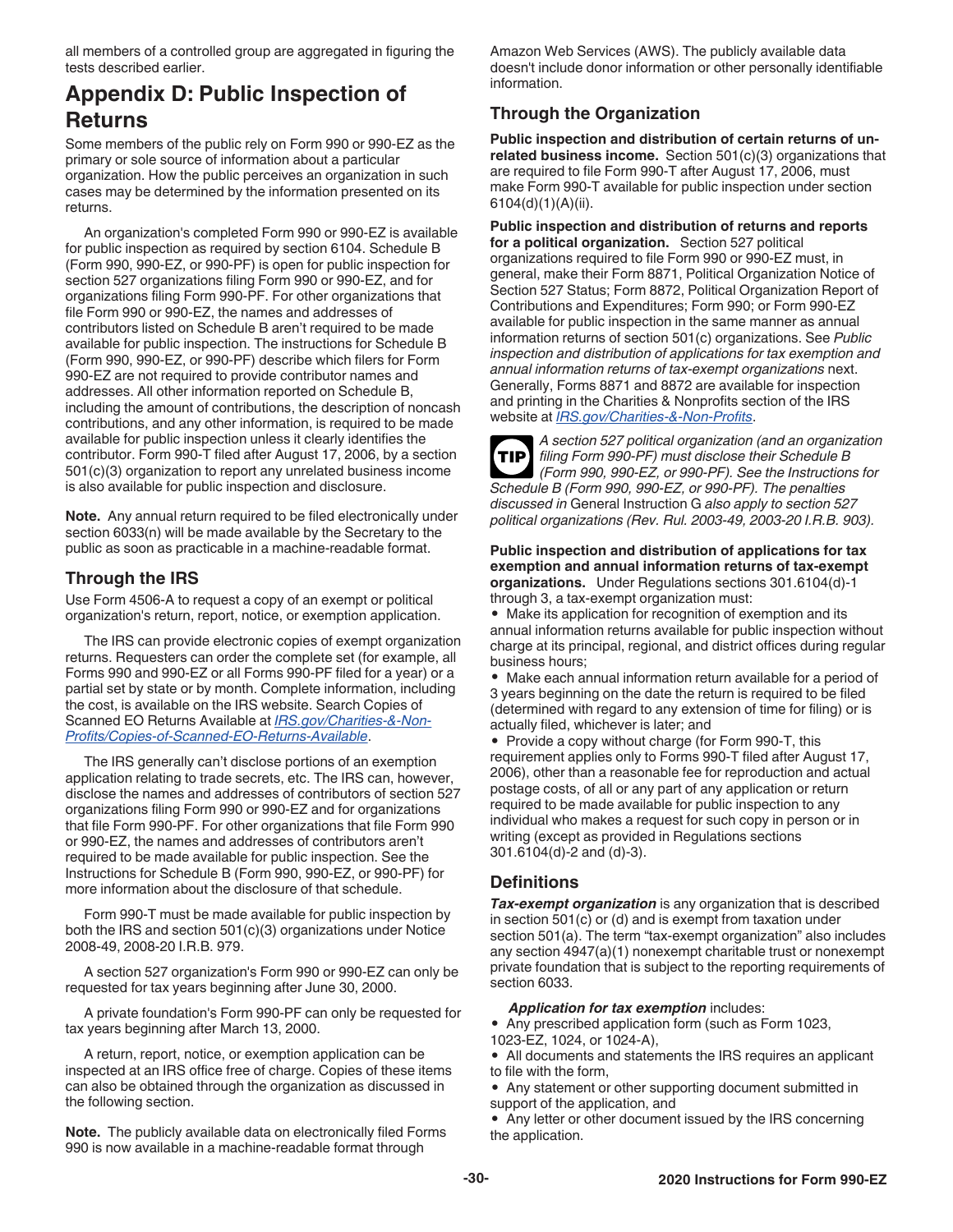*Application for tax exemption* does not include:

<span id="page-30-0"></span>• Any application for tax exemption filed before July 15, 1987, unless the organization filing the application had a copy of the application on July 15, 1987;

• In the case of a tax-exempt organization other than a private foundation, the name and address of any contributor to the organization; or

• Any material that isn't available for public inspection under section 6104.



*If there is no prescribed application form, see Regulations section 301.6104(d)-1(b)(3)(ii).*

#### *Annual information return* includes:

• An exact copy of the Form 990 or 990-EZ filed by a tax-exempt organization as required by section 6033, • Any amended return the organization files with the IRS after the date the original return is filed (both the original and amended return are subject to the public inspection requirements), and

• An exact copy of Form 990-T if one is filed by a 501(c)(3) organization.

The copy must include all information furnished to the IRS on Form 990, 990-EZ, or 990-T, as well as all schedules, attachments, and supporting documents, except for the name and address of any contributor to the organization. See the Instructions for Schedule B (Form 990, 990-EZ, or 990-PF). However, schedules, attachments, and supporting documents filed with Form 990-T that don't relate to the imposition of unrelated business income tax aren't required to be made available for public inspection and copying. See Notice 2008-49.

*Annual returns more than 3 years old.* An annual information return doesn't include any return after the expiration of 3 years from the date the return is required to be filed (including any extension of time that has been granted for filing such return) or is actually filed, whichever is later.

If an organization files an amended return, however, the amended return must be made available for a period of 3 years beginning on the date it is filed with the IRS.

*Local or subordinate organizations.* For rules relating to annual information returns of local or subordinate organizations, see Regulations section 301.6104(d)-1(f)(2).

*Regional or district offices.* A regional or district office is any office of a tax-exempt organization, other than its principal office, that has paid employees, whether part time or full time, whose aggregate number of paid hours a week are normally at least 120.

A site isn't considered a regional or district office, however, if: • The only services provided at the site further exempt purposes (such as day care, health care, or scientific or medical

research); and

• The site doesn't serve as an office for management staff, other than managers who are involved solely in managing the exempt function activities at the site.

#### **Special Rules Relating to Public Inspection**

*Permissible conditions on public inspection.* A tax-exempt organization:

• Can have an employee present in the room during an inspection;

• Must allow the individual conducting the inspection to take notes freely during the inspection; and

• Must allow the individual to photocopy the document at no charge, if the individual provides photocopying equipment at the place of inspection.

*Organizations that don't maintain permanent offices.* A tax-exempt organization with no permanent office:

• Must make its application for tax exemption and its annual information returns available for inspection at a reasonable location of its choice;

• Must permit public inspection within a reasonable amount of time after receiving a request for inspection (normally not more than 2 weeks) and at a reasonable time of day;

• Can mail, within 2 weeks of receiving the request, a copy of its application for tax exemption and annual information returns to the requester instead of allowing an inspection; and

• Can charge the requester for copying and actual postage costs only if the requester consents to the charge.

An organization that has a permanent office, but has no office hours, or very limited hours during certain times of the year, must make its documents available during those periods when office hours are limited, or not available, as though it were an organization without a permanent office.

#### **Special Rules Relating to Copies**

*Time and place for providing copies in response to requests made in person.* A tax-exempt organization must: • Provide copies of required documents under section 6104(d) in response to a request made in person at its principal, regional, and district offices during regular business hours; and

• Provide such copies to a requester on the day the request is made, except for unusual circumstances (see next).

*Unusual circumstances.* In the case of an in-person request, where unusual circumstances exist so that fulfilling the request on the same business day causes an unreasonable burden to the tax-exempt organization, the organization must provide the copies no later than the next business day following the day that the unusual circumstances cease to exist, or the fifth business day after the date of the request, whichever occurs first.

Unusual circumstances include:

• Requests received that exceed the organization's daily capacity to make copies;

• Requests received shortly before the end of regular business hours that require an extensive amount of copying; or

• Requests received on a day when the organization's managerial staff capable of fulfilling the request is conducting special duties, such as student registration or attending an off-site meeting or convention, rather than its regular administrative duties.

*Agents for providing copies.* For rules relating to use of agents to provide copies, see Regulations sections 301.6104(d)-1(d)(1)(iii) and 1(d)(2)(ii)(C).

*Request for copies in writing.* A tax-exempt organization must honor a written request for a copy of documents (or the requested part) required under section 6104(d) if the request:

1. Is addressed to, and delivered by mail, electronic mail, facsimile, or a private delivery service, as defined in section 7502(f), to a principal, regional, or district office of the organization; and

2. Sets forth the address to which the copy of the documents should be sent.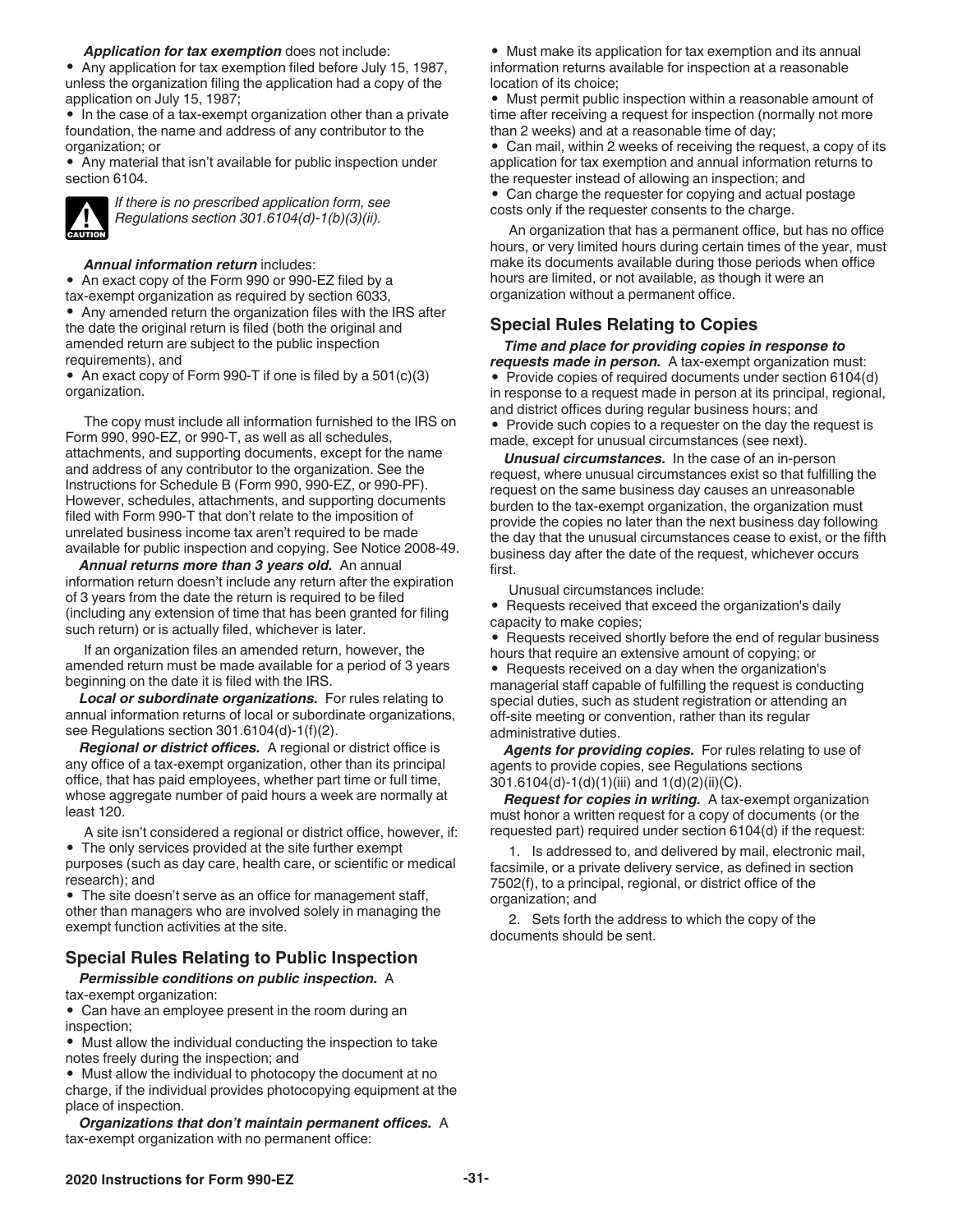#### <span id="page-31-0"></span>**Time and Manner of Fulfilling Written Requests**

| IF the organization                                                                                                         | THEN the organization                                                                                                                                                                                                  |
|-----------------------------------------------------------------------------------------------------------------------------|------------------------------------------------------------------------------------------------------------------------------------------------------------------------------------------------------------------------|
| receives a written request for a<br>copy                                                                                    | must mail the copy of the requested<br>documents (or the requested parts) within 30<br>days from the date it receives the request.                                                                                     |
| mails the copy of the<br>requested document                                                                                 | is deemed to have provided the copy on the<br>postmark date or private delivery mark (if<br>sent by certified or registered mail, the date<br>of registration or the date of the postmark on<br>the sender's receipt). |
| requires payment in advance                                                                                                 | is required to provide the copies within 30<br>days from the date it receives payment.                                                                                                                                 |
| receives a request or payment<br>by mail                                                                                    | is deemed to have received it 7 days after<br>the date of the postmark, absent evidence to<br>the contrary.                                                                                                            |
| receives a request transmitted<br>by electronic mail or facsimile                                                           | is deemed to have received it the day the<br>request is transmitted successfully.                                                                                                                                      |
| receives a written request<br>without payment or with an<br>insufficient payment, when<br>payment in advance is<br>required | must notify the requester of the prepayment<br>policy and the amount due within 7 days from<br>the date of the request's receipt.                                                                                      |
| receives consent from an<br>individual making a request                                                                     | can provide a copy of the requested<br>document exclusively by electronic mail (the<br>material is provided on the date the<br>organization successfully transmits the<br>electronic mail).                            |

*Request for a copy of parts of a document.* A tax-exempt organization must fulfill a request for a copy of the organization's entire application for tax exemption or annual information return or any specific part of its application or return. A request for a copy of less than the entire application or less than the entire return must specifically identify the requested part or schedule.

*Fees for copies.* A tax-exempt organization can charge a reasonable fee for providing copies. Before the organization provides the documents, it can require that the individual requesting copies of the documents pay the fee. If the organization has provided an individual making a request with notice of the fee, and the individual doesn't pay the fee within 30 days, or if the individual pays the fee by check and the check doesn't clear upon deposit, the organization can disregard the request.

*Form of payment—(A) Request made in person.* If a tax-exempt organization charges a fee for copying, it must accept payment by cash and money order for requests made in person. The organization can accept other forms of payment, such as credit cards and personal checks.

*(B) Request made in writing.* If a tax-exempt organization charges a fee for copying and postage, it must accept payment by certified check, money order, and either personal check or credit card for requests made in writing. The organization can accept other forms of payment.

*Avoidance of unexpected fees.* Where a tax-exempt organization doesn't require prepayment and a requester doesn't enclose payment with a request, an organization must receive consent from a requester before providing copies for which the fee charged for copying and postage exceeds \$20.

*Documents to be provided by regional and district offices.* Except as otherwise provided, a regional or district office of a tax-exempt organization must satisfy the same rules as the principal office about allowing public inspection and providing copies of its application for tax exemption and annual information returns.

A regional or district office isn't required, however, to make its annual information return available for inspection or to provide copies until 30 days after the date the return is required to be

filed (including any extension of time that is granted for filing such return) or is actually filed, whichever is later.

#### **Documents Provided by Local and Subordinate Organizations**

*Applications for tax exemption.* Except as otherwise provided, a tax-exempt organization that didn't file its own application for tax exemption (because it is a local or subordinate organization covered by a group exemption letter) must, upon request, make available for public inspection, or provide copies of, the application submitted to the IRS by the central or parent organization to obtain the group exemption letter and those documents which were submitted by the central or parent organization to include the local or subordinate organization in the group exemption letter.

However, if the central or parent organization submits to the IRS a list or directory of local or subordinate organizations covered by the group exemption letter, the local or subordinate organization is required to provide only the application for the group exemption ruling and the pages of the list or directory that specifically refer to it. The local or subordinate organization must permit public inspection, or comply with a request for copies made in person, within a reasonable amount of time (normally not more than 2 weeks) after receiving a request made in person for public inspection or copies and at a reasonable time of day. See Regulations section 301.6104(d)-1(f) for further information.

*Annual information returns.* A local or subordinate organization that doesn't file its own annual information return (because it is affiliated with a central or parent organization that files a group return) must, upon request, make available for public inspection, or provide copies of, the group returns filed by the central or parent organization.

However, if the group return includes separate schedules for each local or subordinate organization included in the group return, the local or subordinate organization receiving the request can omit any schedules relating only to other organizations included in the group return.

The local or subordinate organization must permit public inspection, or comply with a request for copies made in person, within a reasonable amount of time (normally not more than 2 weeks) after receiving a request made in person for public inspection or copies and at a reasonable time of day.

In a case where the requester seeks inspection, the local or subordinate organization can mail a copy of the applicable documents to the requester within the same time period instead of allowing an inspection. In such a case, the organization can charge the requester for copying and actual postage costs only if the requester consents to the charge.

If the local or subordinate organization receives a written request for a copy of its annual information return, it must fulfill the request by providing a copy of the group return in the time and manner specified in *Request for copies in writing*, earlier.

The requester has the option of requesting from the central or parent organization, at its principal office, inspection or copies of group returns filed by the central or parent organization. The central or parent organization must fulfill such requests in the time and manner specified in *Special Rules Relating to Public Inspection* and *Special Rules Relating to Copies*, earlier.

*Failure to comply.* Any person who doesn't comply with the public inspection requirements will be assessed a penalty of \$20 for each day that inspection wasn't permitted, up to a maximum of \$10,500 for each return. The penalties for failure to comply with the public inspection requirements for applications are the same as those for annual returns, except that the \$10,500 limitation doesn't apply (sections 6652(c)(1)(C) and (D)). Any person who willfully fails to comply with the public inspection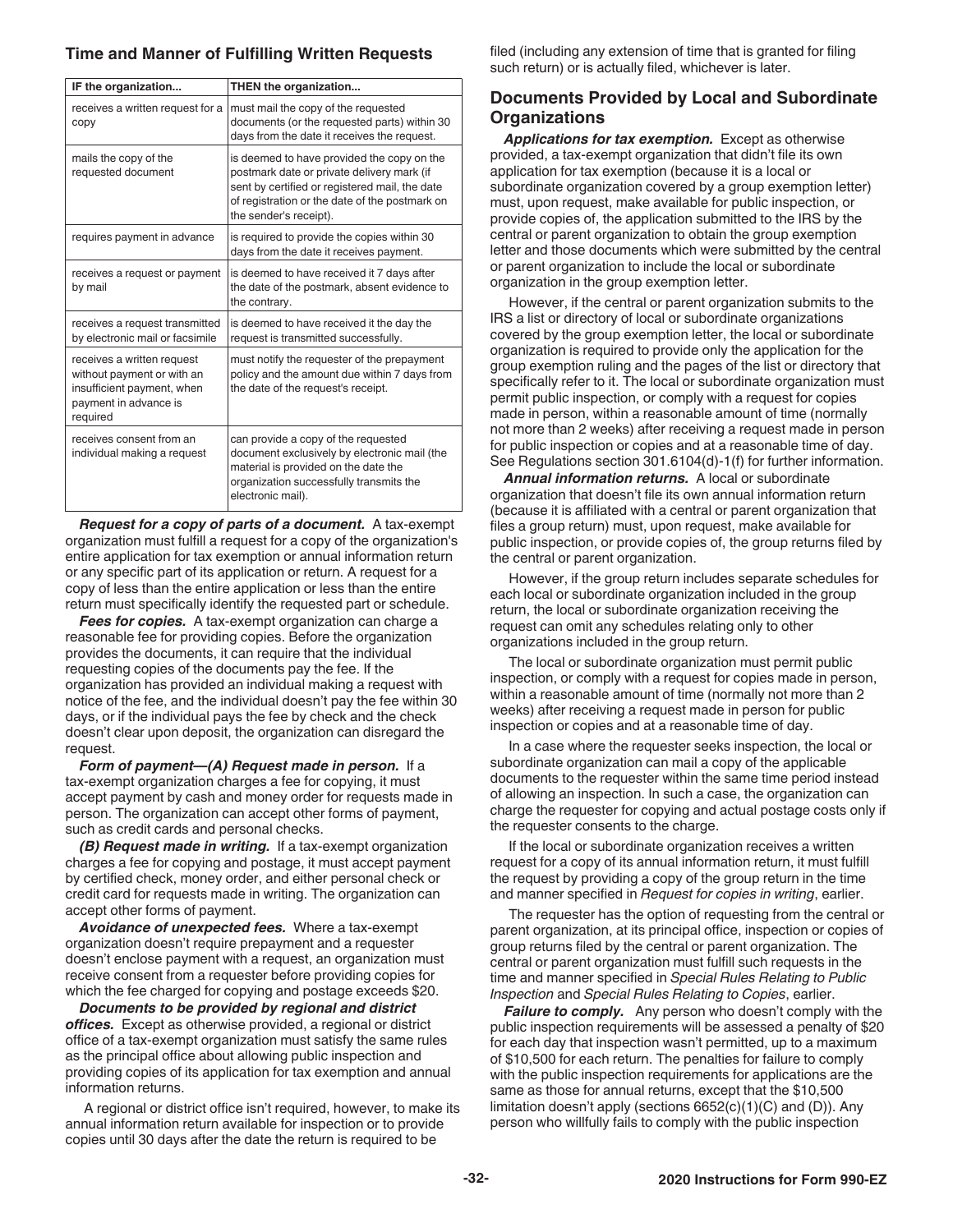<span id="page-32-0"></span>requirements for annual returns or exemption applications will be subject to an additional penalty of \$5,000 (section 6685).

#### **Making Applications and Returns Widely Available**

A tax-exempt organization isn't required to comply with a request for a copy of its application for tax exemption or an annual information return if the organization has made the requested document widely available (see below).

An organization that makes its application for tax exemption and/or annual information return widely available must nevertheless make the document available for public inspection as required under Regulations section 301.6104(d)-1(a).

A tax-exempt organization makes its application for tax exemption and/or an annual information return widely available if the organization complies with the Internet posting requirements and the notice requirements given next.

*Internet posting.* A tax-exempt organization can make its application for tax exemption and/or an annual information return widely available by posting the document on a World Wide Web page that the tax-exempt organization establishes and maintains or by having the document posted, as part of a database of similar documents of other tax-exempt organizations, on a World Wide Web page established and maintained by another entity. The document will be considered widely available only if:

• The World Wide Web page through which it is available clearly informs readers that the document is available and provides instructions for downloading it;

The document is posted in a format that, when accessed, downloaded, viewed, and printed in hard copy, exactly reproduces the image of the application for tax exemption or annual information return as it was originally filed with the IRS, except for any information permitted by statute to be withheld from public disclosure; and

• Any individual with access to the Internet can access, download, view, and print the document without special computer hardware or software required for that format (other than software that is readily available to members of the public without payment of any fee) and without payment of a fee to the tax-exempt organization or to another entity maintaining the World Wide Web page.

*Reliability and accuracy.* In order for the document to be widely available through an Internet posting, the entity maintaining the World Wide Web page must have procedures for ensuring the reliability and accuracy of the document that it posts on the page and must take reasonable precautions to prevent alteration, destruction, or accidental loss of the document when posted on its page. In the event that a posted document is altered, destroyed, or lost, the entity must correct or replace the document.

*Notice requirement.* If a tax-exempt organization has made its application for tax exemption and/or an annual information return widely available, it must notify any individual requesting a copy where the documents are available (including the address on the World Wide Web, if applicable). If the request is made in person, the organization must provide such notice to the individual immediately. If the request is made in writing, the notice must be provided within 7 days of receiving the request.

### **Tax-Exempt Organization Subject to Harassment Campaign**

If the Office of Associate Chief Counsel (Tax Exempt and Government Entities) (TEGE) determines that the organization is being harassed, a tax-exempt organization isn't required to comply with any request for copies that it reasonably believes is part of a harassment campaign.

Whether a group of requests constitutes a harassment campaign depends on the relevant facts and circumstances such as:

• A sudden increase in requests,

• An extraordinary number of requests by form letters or similarly worded correspondence,

• Hostile requests,

• Evidence showing bad faith or deterrence of the organization's exempt purpose,

• Prior provision of the requested documents to the purported harassing group, and

• A demonstration that the organization routinely provides copies of its documents upon request.

A tax-exempt organization can disregard any request for copies of all or part of any document beyond the first two received within any 30-day period or the first four received within any 1-year period from the same individual or the same address, regardless of whether the Office of Associate Chief Counsel (TEGE) has determined that the organization is subject to a harassment campaign.

A tax-exempt organization can apply for a determination that it is the subject of a harassment campaign and that compliance with requests that are part of the campaign wouldn't be in the public interest by submitting a signed application to the Office of Associate Chief Counsel (TEGE). See Rev. Proc. 2020-1, 2020-1 I.R.B. 1, available at *[IRS.gov/irb/2020-01\\_IRB](https://www.irs.gov/irb/2020-01_IRB)*.

In addition, the organization can suspend compliance with any request it reasonably believes to be part of the harassment campaign until it receives a response to its application for a harassment campaign determination. However, if the Office of Associate Chief Counsel (TEGE) determines that the organization didn't have a reasonable basis for requesting a determination that it was subject to a harassment campaign or reasonable belief that a request was part of the campaign, the officer, director, trustee, employee, or other responsible individual of the organization remains liable for any penalties for not providing the copies in a timely fashion. See Regulations section 301.6104(d)-3.

# **Appendix E: Section 4958 Excess Benefit Transactions**

The intermediate sanction regulations are important to the exempt organization community as a whole, and for ensuring compliance in this area. The rules provide a roadmap by which an organization can steer clear of situations that may give rise to inurement.

Under section 4958, any disqualified person who benefits from an excess benefit transaction with an applicable tax-exempt organization is liable for a 25% tax on the excess benefit. The disqualified person is also liable for a 200% tax on the excess benefit if the excess benefit isn't corrected by a certain date. Also, organization managers who participate in an excess benefit transaction knowingly, willfully, and without reasonable cause are liable for a 10% tax on the excess benefit, not to exceed \$20,000 for all participating managers on each transaction.

# **Applicable Tax-Exempt Organization**

These rules only apply to certain applicable section 501(c)(3), 501(c)(4), and 501(c)(29) organizations. An *applicable tax-exempt organization* is a section 501(c)(3), 501(c)(4), or 501(c)(29) organization that is tax exempt under section 501(a), or was such an organization at any time during a 5-year period ending on the day of the excess benefit transaction.

An applicable tax-exempt organization doesn't include: • A private foundation as defined in section 509(a),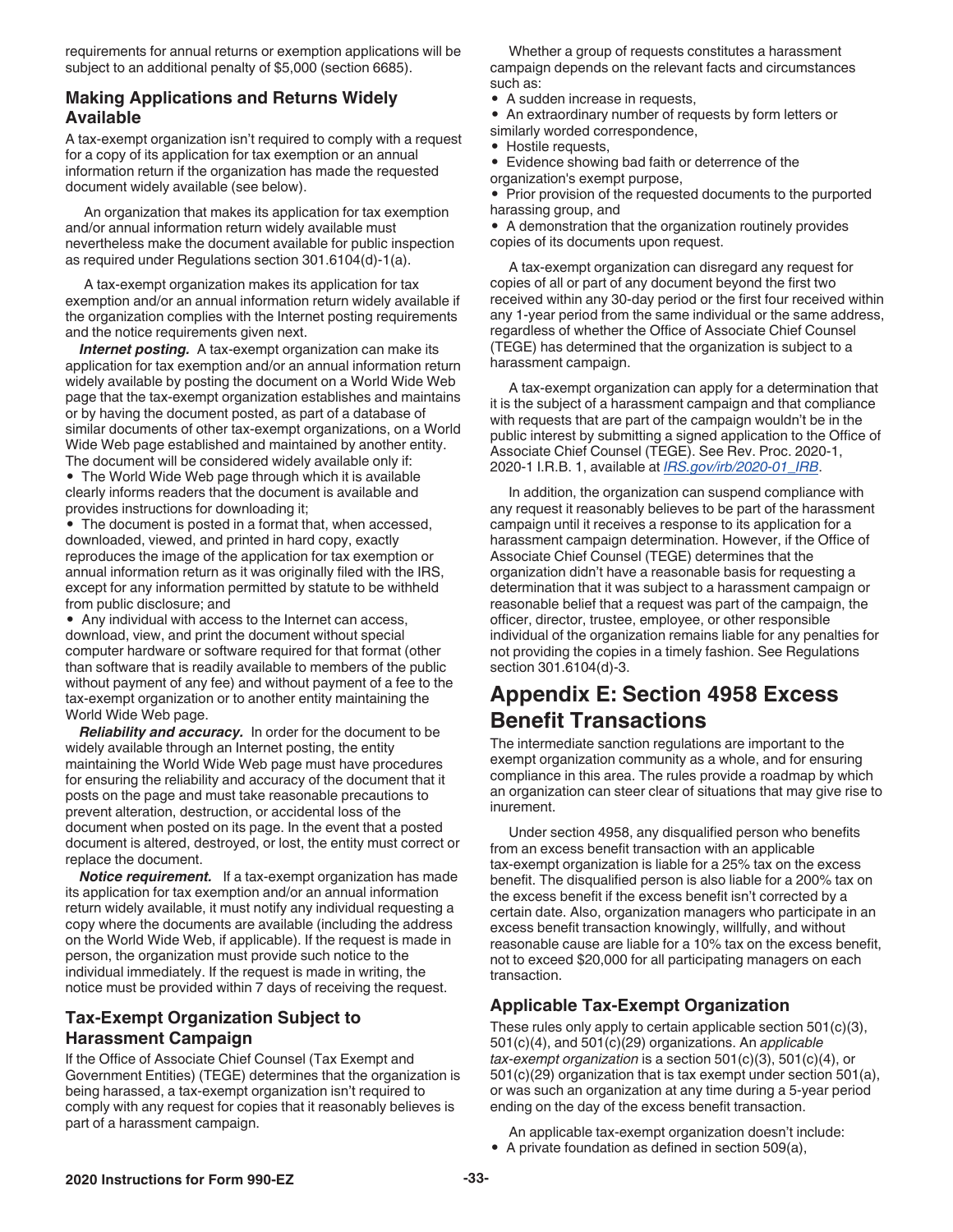<span id="page-33-0"></span>• A governmental entity that is exempt from (or not subject to) taxation without regard to section 501(a) or relieved from filing an annual return under Regulations section 1.6033-2(g)(6), and • Certain foreign organizations.

An organization isn't treated as a section 501(c)(3), 501(c)(4), or 501(c)(29) organization for any period covered by a final determination that the organization wasn't tax exempt under section 501(a), so long as the determination wasn't based on private inurement or one or more excess benefit transactions.

#### **Disqualified Person**

The vast majority of section  $501(c)(3)$ ,  $501(c)(4)$ , or  $501(c)(29)$ organization employees and independent contractors won't be affected by these rules. Only the few influential persons within these organizations are covered by these rules when they receive benefits, such as compensation, fringe benefits, or contract payments. The IRS calls this class of covered individuals disqualified persons.

A *disqualified person*, regarding any transaction, is any person who was in a position to exercise substantial influence over the affairs of the applicable tax-exempt organization at any time during a 5-year period ending on the date of the transaction. Persons who hold certain powers, responsibilities, or interests are among those who are in a position to exercise substantial influence over the affairs of the organization. This would include, for example, voting members of the governing body, and persons holding the power of:

• Presidents, chief executive officers, or chief operating officers; and

• Treasurers and chief financial officers.

A disqualified person also includes certain family members of a disqualified person, and 35%-controlled entities of a disqualified person.

The following persons are considered disqualified persons for the following organizations, along with certain family members and 35% controlled entities associated with them.

• For a transaction involving a donor advised fund, a donor or donor advisor of that donor advised fund.

• A donor advised fund sponsoring organization, an investment advisor of the sponsoring organization.

• A supported organization of a section 509(a)(3) supporting organization, and the disqualified persons of the section 509(a) (3) supporting organization.

See the instructions for Form 4720, Schedule I, for more information regarding these disqualified persons.

**Who isn't a disqualified person?** The rules also clarify which persons aren't considered to be in a position to exercise substantial influence over the affairs of an organization. They include:

• An employee who receives benefits that total less than the highly compensated amount (\$120,000 in 2015–2018, \$125,000 in 2019, and \$130,000 in 2020) and who doesn't hold the executive or voting powers just mentioned, isn't a family member of a disqualified person, and isn't a substantial contributor;

• Tax-exempt organizations described in section 501(c)(3); and

• Section 501(c)(4) organizations engaging in transactions with other section 501(c)(4) organizations.

**Who else can be considered a disqualified person?** Other persons not described above can also be considered disqualified persons, depending on all the relevant facts and circumstances.

#### *Facts and circumstances tending to show substantial influence.*

The person founded the organization.

• The person is a substantial contributor to the organization under the section 507(d)(2)(A) definition, only taking into account contributions to the organization for the past 5 years.

• The person's compensation is primarily based on revenues derived from activities of the organization that the person controls.

• The person has or shares authority to control or determine a substantial portion of the organization's capital expenditures, operating budget, or compensation for employees.

• The person manages a discrete segment or activity of the organization that represents a substantial portion of the activities, assets, income, or expenses of the organization, as compared to the organization as a whole.

• The person owns a controlling interest (measured by either vote or value) in a corporation, partnership, or trust that is a disqualified person.

• The person is a nonstock organization controlled directly or indirectly by one or more disqualified persons.

#### *Facts and circumstances tending to show no substantial influence.*

• The person is an independent contractor whose sole relationship to the organization is providing professional advice (without having decision-making authority) for transactions from which the independent contractor won't economically benefit.

• The person has taken a vow of poverty.

• Any preferential treatment the person receives based on the size of the person's donation is also offered to others making comparable widely solicited donations.

• The direct supervisor of the person isn't a disqualified person.

• The person doesn't participate in any management decisions affecting the organization as a whole or a discrete segment of the organization that represents a substantial portion of the activities, assets, income, or expenses of the organization, as compared to the organization as a whole.

**What about persons who staff affiliated organizations?** In the case of multiple affiliated organizations, the determination of whether a person has substantial influence is made separately for each applicable tax-exempt organization. A person can be a disqualified person for more than one organization in the same transaction.

### **Excess Benefit Transaction**

An *excess benefit transaction* is generally a transaction in which an economic benefit is provided by an applicable tax-exempt organization, directly or indirectly, to or for the use of any disqualified person, and the value of the economic benefit provided by the applicable tax-exempt organization exceeds the value of the consideration (including the performance of services) received for providing such benefit, but see the special rules later for donor advised funds and supporting organizations. An excess benefit transaction can also occur when a disqualified person embezzles from the exempt organization.

To determine whether an excess benefit transaction has occurred, all consideration and benefits exchanged between a disqualified person and the applicable tax-exempt organization, and all entities it controls, are taken into account.

For purposes of determining the value of economic benefits, the value of property, including the right to use property, is the FMV. FMV is the price at which property, or the right to use property, would change hands between a willing buyer and a willing seller, neither being under any compulsion to buy, sell, or transfer property, or the right to use property, and both having reasonable knowledge of relevant facts.

**Donor advised funds.** For a donor advised fund, an excess benefit transaction includes a grant, loan, compensation, or similar payment from the fund to a:

- Donor or donor advisor,
- Family member of a donor or donor advisor,
- 35%-controlled entity of a donor or donor advisor, or
- 35%-controlled entity of a family member of a donor or donor advisor.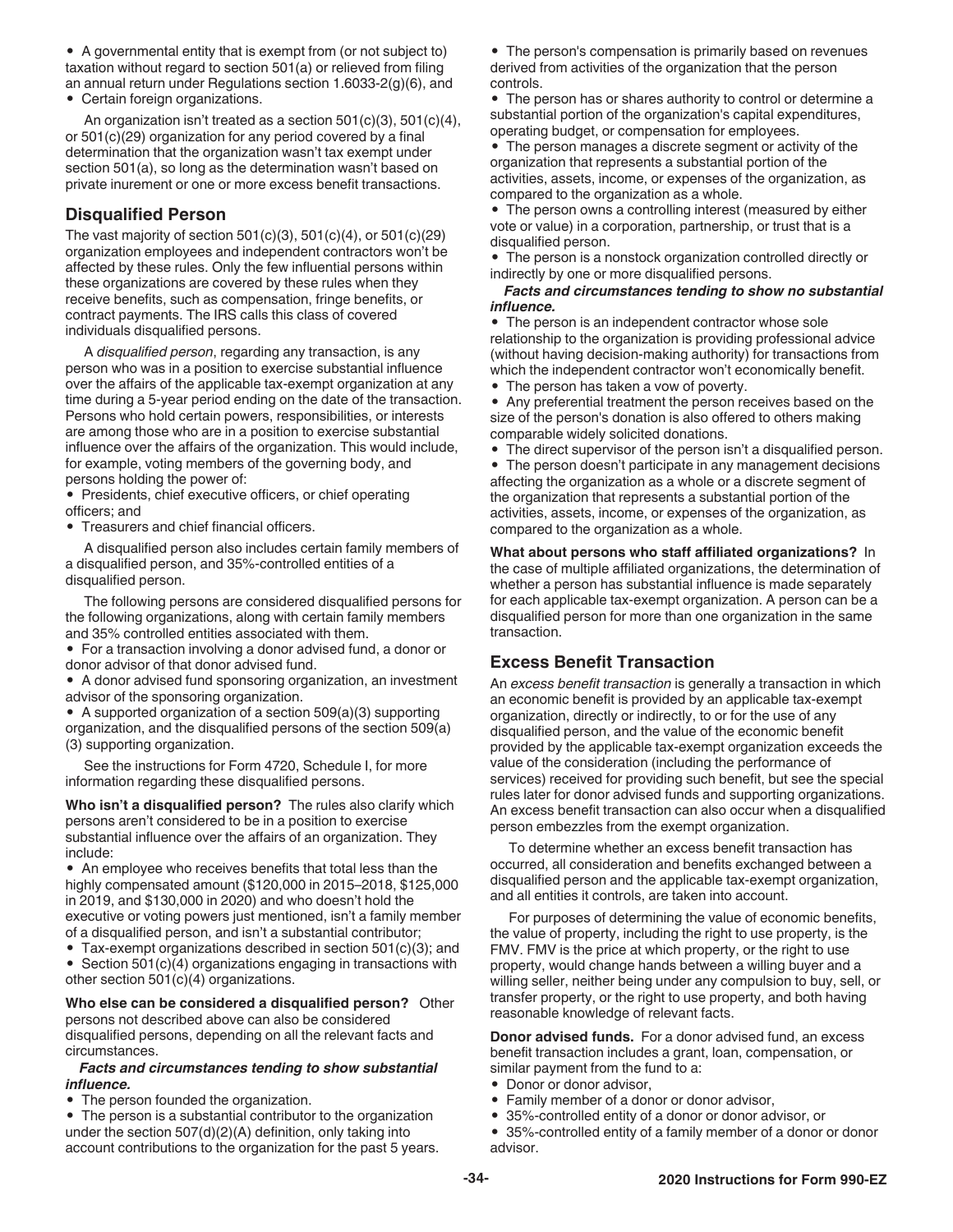<span id="page-34-0"></span>For these transactions, the excess benefit is defined as the amount of the grant, loan, compensation, or similar payment. For additional information, see the Instructions for Form 4720.

**Supporting organizations.** For any supporting organization defined in section 509(a)(3), an excess benefit transaction includes grants, loans, compensation, or similar payment provided by the supporting organization to a:

- Substantial contributor,
- Family member of a substantial contributor,

• 35%-controlled entity of a substantial contributor, and

• 35%-controlled entity of a family member of a substantial contributor.

Additionally, an excess benefit transaction includes any loans provided by the supporting organization to a disqualified person (other than an organization described in section 509(a)(1), (2), or  $(4)$ ).

A *substantial contributor* is any person who contributed or bequeathed an aggregate of more than \$5,000 to the organization, if that amount is more than 2% of the total contributions and bequests received by the organization before the end of the tax year of the organization in which the contribution or bequest is received by the organization from such person. In the case of a trust, a substantial contributor also means the creator of the trust.

The excess benefit for substantial contributors and parties related to those contributors includes the amount of the grant, loan, compensation, or similar payment. For additional information, see the Instructions for Form 4720.

**When does an excess benefit transaction usually occur?** 

An excess benefit transaction occurs on the date the disqualified person receives the economic benefit from the organization for federal income tax purposes. However, when a single contractual arrangement provides for a series of compensation payments or other payments to a disqualified person during the disqualified person's tax year, any excess benefit transaction for these payments occurs on the last day of the disqualified person's tax year.

In the case of the transfer of property subject to a substantial risk of forfeiture, or in the case of rights to future compensation or property, the transaction occurs on the date the property, or the rights to future compensation or property, isn't subject to a substantial risk of forfeiture. Where the disqualified person elects to include an amount in gross income in the tax year of transfer under section 83(b), the excess benefit transaction occurs on the date the disqualified person receives the economic benefit for federal income tax purposes.

*Section 4958 applies only to post-September 1995 transactions.* Section 4958 applies the general rules to excess benefit transactions occurring on or after September 14, 1995. Section 4958 doesn't apply to any transaction occurring under a written contract that was binding on September 13, 1995, and at all times before the transaction occurs. The special rules relevant to transactions with donor advised funds and supporting organizations apply to transactions occurring after August 17, 2006, except that taxes on certain transactions between supporting organizations and their substantial contributors apply to transactions occurring on or after July 25, 2006.

#### **What Is Reasonable Compensation?**

*Reasonable compensation* is the valuation standard that is used to determine if there is an excess benefit in the exchange of a disqualified person's services for compensation.

*Reasonable compensation* is the value that would ordinarily be paid for like services by like enterprises under like circumstances. This is the section 162 standard that will apply in determining the reasonableness of compensation. The fact that a bonus or revenue-sharing arrangement is subject to a cap is a

relevant factor in determining the reasonableness of compensation.

For determining the reasonableness of compensation, all items of compensation provided by an applicable tax-exempt organization in exchange for the performance of services are taken into account in determining the value of compensation (except for certain economic benefits that are disregarded, as discussed later in *What benefits are disregarded*). Items of compensation include the following.

• All forms of cash and noncash compensation, including salary, fees, bonuses, severance payments, and deferred and noncash compensation.

• The payment of liability insurance premiums for, or the payment or reimbursement by, the organization of taxes or certain expenses under section 4958, unless excludable from income as a de minimis fringe benefit under section 132(a)(4). (A similar rule applies in the private foundation area.) Inclusion in compensation for purposes of determining reasonableness under section 4958 doesn't control inclusion in income for income tax purposes.

• All other compensatory benefits, whether or not included in gross income for income tax purposes.

• Taxable and nontaxable fringe benefits, except fringe benefits described in section 132.

• Foregone interest on loans.

*Written intent required to treat benefits as compensation.* An economic benefit isn't treated as consideration for the performance of services unless the organization providing the benefit clearly indicates its intent to treat the benefit as compensation when the benefit is paid.

An applicable tax-exempt organization (or entity that it controls) is treated as clearly indicating its intent to provide an economic benefit as compensation for services only if the organization provides written substantiation that is contemporaneous with the transfer of the economic benefits under consideration. Ways to provide contemporaneous written substantiation of its intent to provide an economic benefit as compensation include:

• The organization produces a signed written employment contract;

• The organization reports the benefit as compensation on an original Form W-2, 1099, 990, or 990-EZ, or on an amended form filed before the start of an IRS examination; or • The disqualified person reports the benefit as income on the

person's original Form 1040 or 1040-SR, or on an amended form filed before the start of an IRS examination.

*Exception.* To the extent the economic benefit is excluded from the disqualified person's gross income for income tax purposes, the applicable tax-exempt organization isn't required to indicate its intent to provide an economic benefit as compensation for services (for example, employer-provided health benefits, and contributions to qualified plans under section 401(a)).

**What benefits are disregarded?** The following economic benefits are disregarded for purposes of section 4958. • Nontaxable fringe benefits; for example, an economic benefit that is excluded from income under section 132.

• Benefits to volunteers; for example, an economic benefit provided to a volunteer for the organization if the benefit is provided to the general public in exchange for a membership fee or contribution of \$75 or less per year.

• Benefits to members or donors; for example, an economic benefit provided to a member of an organization due to the payment of a membership fee, or to a donor as a result of a deductible contribution, if a significant number of nondisqualified persons make similar payments or contributions and are offered a similar economic benefit.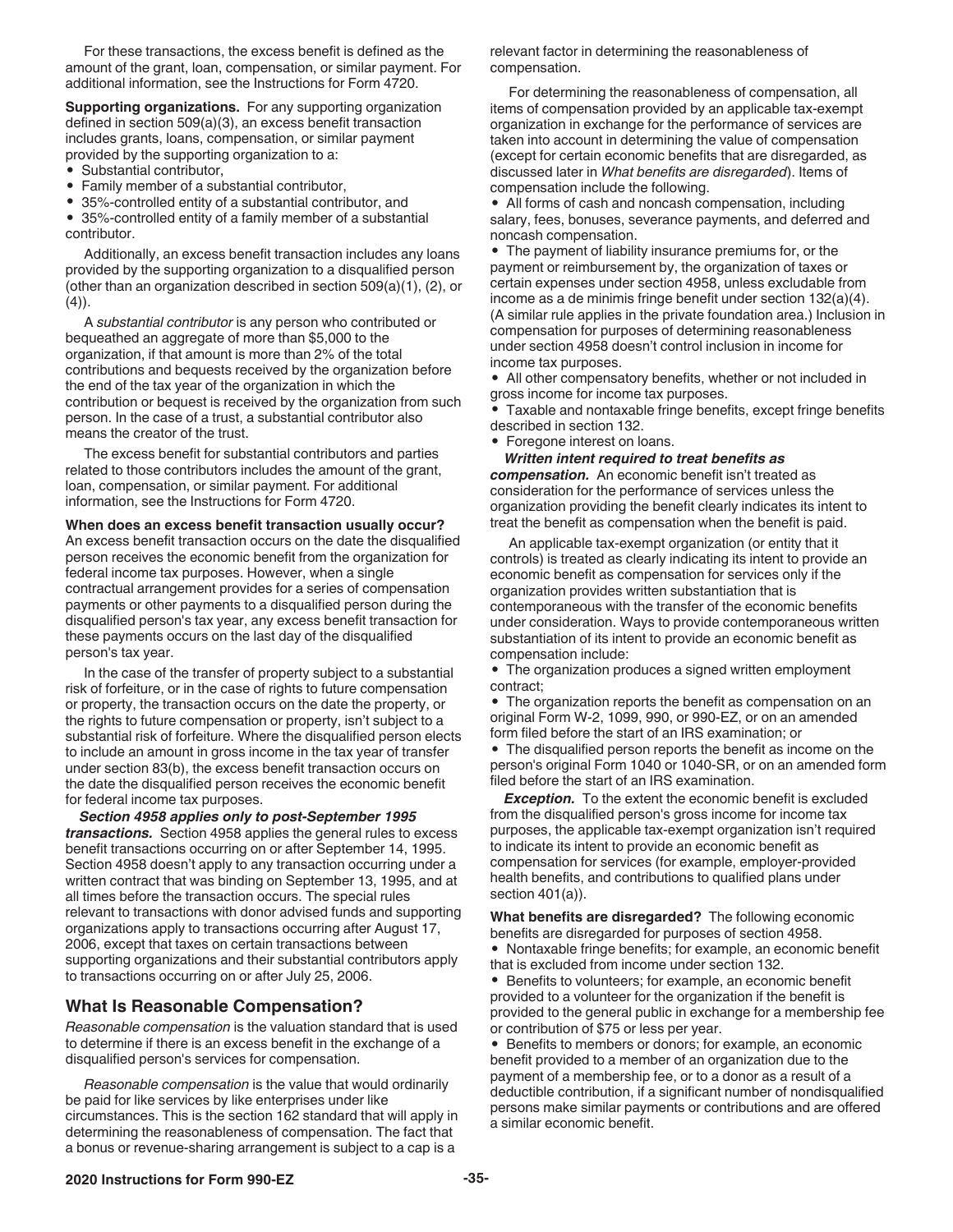<span id="page-35-0"></span>• Benefits to a charitable beneficiary; for example, an economic benefit provided to a person solely as a member of a charitable class that the applicable tax-exempt organization intends to benefit as part of the accomplishment of its exempt purpose. • Benefits to a governmental unit; for example, a transfer of an economic benefit to or for the use of a governmental unit, as defined in section 170(c)(1), if exclusively for public purposes.

**Is there an exception for initial contracts?** Section 4958 doesn't apply to any fixed payment made to a person under an initial contract. This is a very important exception, since it would potentially apply, for example, to all initial contracts with new, previously unrelated officers and contractors.

An *initial contract* is a binding written contract between an applicable tax-exempt organization and a person who wasn't a disqualified person immediately before entering into the contract.

A *fixed payment* is an amount of cash or other property specified in the contract, or determined by a fixed formula that is specified in the contract, which is to be paid or transferred in exchange for the provision of specified services or property.

A *fixed formula* can, in general, incorporate an amount that depends upon future specified events or contingencies, as long as no one has discretion when figuring the amount of a payment or deciding whether to make a payment (such as a bonus).

*Treatment as new contract.* A binding written contract, providing that it can be terminated or canceled by the applicable tax-exempt organization without the other party's consent (except as a result of substantial nonperformance) and without substantial penalty, is treated as a new contract, as of the earliest date that any termination or cancellation would be effective. Also, a contract in which there is a material change, which includes an extension or renewal of the contract (except for an extension or renewal resulting from the exercise of an option by the disqualified person), or a more than incidental change to the amount payable under the contract, is treated as a new contract as of the effective date of the material change. Treatment as a new contract can cause the contract to fall outside the initial contract exception, and it thus would be tested under the FMV standards of section 4958.

#### **Rebuttable Presumption of Reasonableness**

Payments under a compensation arrangement are presumed to be reasonable and the transfer of property (or right to use property) is presumed to be at FMV if the following three conditions are met.

1. The transaction is approved by an authorized body of the organization (or an entity it controls) which is composed of individuals who don't have a conflict of interest concerning the transaction.

2. Before making its determination, the authorized body obtained and relied upon appropriate data as to comparability. There is a special safe harbor for small organizations. If the organization has gross receipts of less than \$1 million, appropriate comparability data includes data on compensation paid by three comparable organizations in the same or similar communities for similar services.

3. The authorized body adequately documents the basis for its determination concurrently with making that determination. The documentation should include:

a. The terms of the approved transaction and the date approved;

b. The members of the authorized body who were present during debate on the transaction that was approved and those who voted on it;

c. The comparability data obtained and relied upon by the authorized body and how the data was obtained;

d. Any actions by a member of the authorized body having a conflict of interest; and

e. Documentation of the basis for the determination before the later of the next meeting of the authorized body or 60 days after the final actions of the authorized body are taken, and approval of records as reasonable, accurate, and complete within a reasonable time thereafter.

**Special rebuttable presumption rule for nonfixed payments.** As a general rule, in the case of a nonfixed payment, no rebuttable presumption arises until the exact amount of the payment is determined, or a fixed formula for figuring the payment is specified, and the three requirements creating the presumption have been satisfied. However, if the authorized body approves an employment contract with a disqualified person that includes a nonfixed payment (for example, discretionary bonus) with a specified cap on the amount, the authorized body can establish a rebuttable presumption as to the nonfixed payment when the employment contract is entered into by, in effect, assuming that the maximum amount payable under the contract will be paid, and satisfying the requirements giving rise to the rebuttable presumption for that maximum amount.

**An IRS challenge to the presumption of reasonableness.**  The IRS can refute the presumption of reasonableness only if it develops sufficient contrary evidence to rebut the probative value of the comparability data relied upon by the authorized body. This provision gives taxpayers added protection if they faithfully find and use contemporaneous persuasive comparability data when they provide the benefits.

**Organizations that don't establish a presumption of reasonableness.** An organization can still comply with section 4958 even if it didn't establish a presumption of reasonableness. In some cases, an organization may find it impossible or impracticable to fully implement each step of the rebuttable presumption process described above. In such cases, the organization should try to implement as many steps as possible, in whole or in part, to substantiate the reasonableness of benefits as timely and as well as possible. If an organization doesn't satisfy the requirements of the rebuttable presumption of reasonableness, a facts-and-circumstances approach will be followed, using established rules for determining reasonableness of compensation and benefit deductions in a manner similar to the established procedures for section 162 business expenses.

### **Section 4958 Taxes**

**Tax on disqualified persons.** An excise tax equal to 25% of the excess benefit is imposed on each excess benefit transaction between an applicable tax-exempt organization and a disqualified person. The disqualified person who benefited from the transaction is liable for the tax. If the 25% tax is imposed and the excess benefit transaction isn't corrected within the tax period, an additional excise tax equal to 200% of the excess benefit is imposed.

If a disqualified person makes a payment of less than the full correction amount, the 200% tax is imposed only on the unpaid portion of the correction amount. If more than one disqualified person received an excess benefit from an excess benefit transaction, all such disqualified persons are jointly and severally liable for the taxes.

To avoid the imposition of the 200% tax, a disqualified person must correct the excess benefit transaction during the tax period. The tax period begins on the date the transaction occurs and ends on the earlier of the date the statutory notice of deficiency is issued or the section 4958 taxes are assessed. This 200% tax can be abated if the excess benefit transaction subsequently is corrected during a 90-day correction period.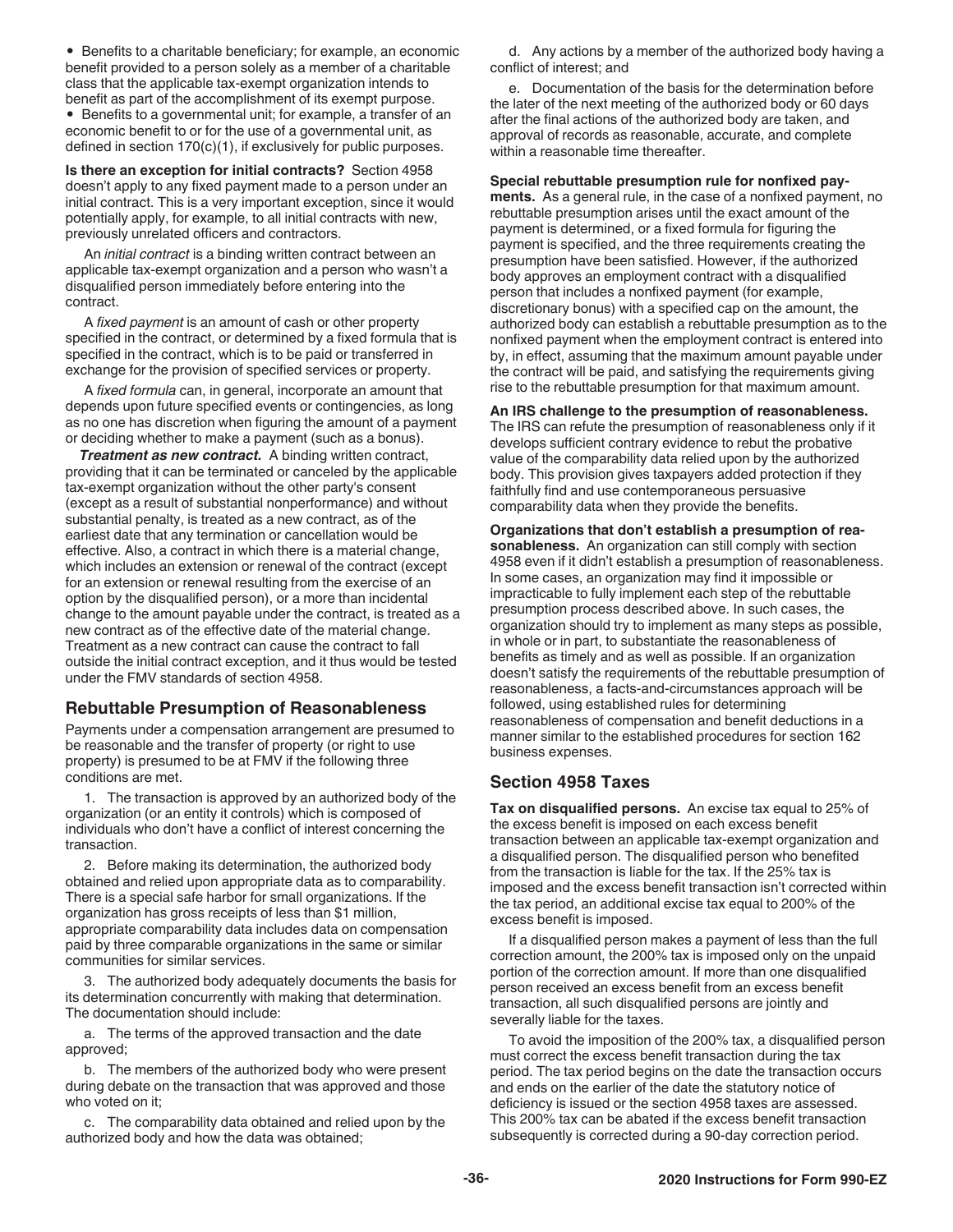<span id="page-36-0"></span>**Tax on organization managers.** An excise tax equal to 10% of the excess benefit may be imposed on the participation of an organization manager in an excess benefit transaction between an applicable tax-exempt organization and a disqualified person. This tax, which can't exceed \$20,000 for any single transaction, is only imposed if the 25% tax is imposed on the disqualified person, the organization manager knowingly participated in the transaction, and the manager's participation was willful and not due to reasonable cause. There is also joint and several liability for this tax. An organization manager may be liable for the tax on both disqualified persons and on organization managers in appropriate circumstances.

An *organization manager* is any officer, director, or trustee of an applicable tax-exempt organization, or any individual having powers or responsibilities similar to officers, directors, or trustees of the organization, regardless of title. An organization manager isn't considered to have participated in an excess benefit transaction where the manager has opposed the transaction in a manner consistent with the fulfillment of the manager's responsibilities to the organization. For example, a director who votes against giving an excess benefit would ordinarily not be subject to this tax.

A person participates in a transaction knowingly if the person has actual knowledge of sufficient facts so that, based solely upon such facts, the transaction would be an excess benefit transaction. Knowing doesn't mean having reason to know. The organization manager ordinarily won't be considered knowing if, after full disclosure of the factual situation to an appropriate professional, the organization manager relied on the professional's reasoned written opinion on matters within the professional's expertise or if the manager relied on the fact that the requirements for the rebuttable presumption of reasonableness have been satisfied. Participation by an organization manager is willful if it is voluntary, conscious, and intentional. An organization manager's participation is due to reasonable cause if the manager has exercised responsibility on behalf of the organization with ordinary business care and prudence.

#### **Correcting an Excess Benefit Transaction**

A disqualified person corrects an excess benefit transaction by undoing the excess benefit to the extent possible, and by taking any additional measures necessary to place the organization in a financial position not worse than that in which it would be if the disqualified person were dealing under the highest fiduciary standards. The organization isn't required to rescind the underlying agreement; however, the parties may need to modify an ongoing contract for future payments.

A disqualified person corrects an excess benefit by making a payment in cash or cash equivalents equal to the correction amount to the applicable tax-exempt organization. The correction amount equals the excess benefit plus the interest on the excess benefit; the interest rate can be no lower than the applicable federal rate. There is an anti-abuse rule to prevent the disqualified person from effectively transferring property other than cash or cash equivalents.

**Exception.** For a correction of an excess benefit transaction described in *Donor advised funds*, earlier, no amount repaid in a manner prescribed by the Secretary can be held in a donor advised fund.

**Property.** With the agreement of the applicable tax-exempt organization, a disqualified person can make a payment by returning the specific property previously transferred in the excess benefit transaction. The return of the property is considered a payment of cash (or cash equivalent) equal to the lesser of:

• The FMV of the property on the date the property is returned to the organization, or

• The FMV of the property on the date the excess benefit transaction occurred.

*Insufficient payment.* If the payment resulting from the return of the property is less than the correction amount, the disqualified person must make an additional cash payment to the organization equal to the difference.

**Excess payment.** If the payment resulting from the return of the property exceeds the correction amount described earlier, the organization can make a cash payment to the disqualified person equal to the difference.

#### **Churches and Section 4958**

The regulations make it clear that the IRS will apply the procedures of section 7611 when initiating and conducting any inquiry or examination into whether an excess benefit transaction has occurred between a church and a disqualified person.

#### **Revenue-Sharing Transactions**

Proposed intermediate sanction regulations were issued in 1998. The proposed regulations had special provisions covering "any transaction in which the amount of any economic benefit provided to or for the use of a disqualified person is determined in whole or in part by the revenues of one or more activities of the organization. . ."—so-called revenue-sharing transactions. Rather than setting forth additional rules on revenue-sharing transactions, the final regulations reserve this section. Consequently, until the IRS issues new regulations for this reserved section on revenue-sharing transactions, these transactions will be evaluated under the general rules (for example, the FMV standards) that apply to all contractual arrangements between applicable tax-exempt organizations and their disqualified persons.

#### **Revocation of Exemption and Section 4958**

Section 4958 doesn't affect the substantive standards for tax exemption under section  $501(c)(3)$ ,  $501(c)(4)$ , or  $501(c)(29)$ , including the requirements that the organization be organized and operated exclusively for exempt purposes, and that no part of its net earnings inure to the benefit of any private shareholder or individual. The legislative history indicates that in most instances, the imposition of this intermediate sanction will be in lieu of revocation. The IRS has indicated that the following factors will be considered (among other facts and circumstances) in determining whether to revoke an applicable tax-exempt organization's exemption status where an excess benefit transaction has occurred.

• The size and scope of the organization's regular and ongoing activities that further exempt purposes before and after the excess benefit transaction or transactions occurred.

• The size and scope of the excess benefit transaction or transactions (collectively, if more than one) in relation to the size and scope of the organization's regular and ongoing activities that further exempt purposes.

• Whether the organization has been involved in multiple excess benefit transactions with one or more persons.

• Whether the organization has implemented safeguards that are reasonably figured to prevent excess benefit transactions.

• Whether the excess benefit transaction has been corrected, or the organization has made good faith efforts to seek correction from the disqualified person(s) who benefited from the excess benefit transaction.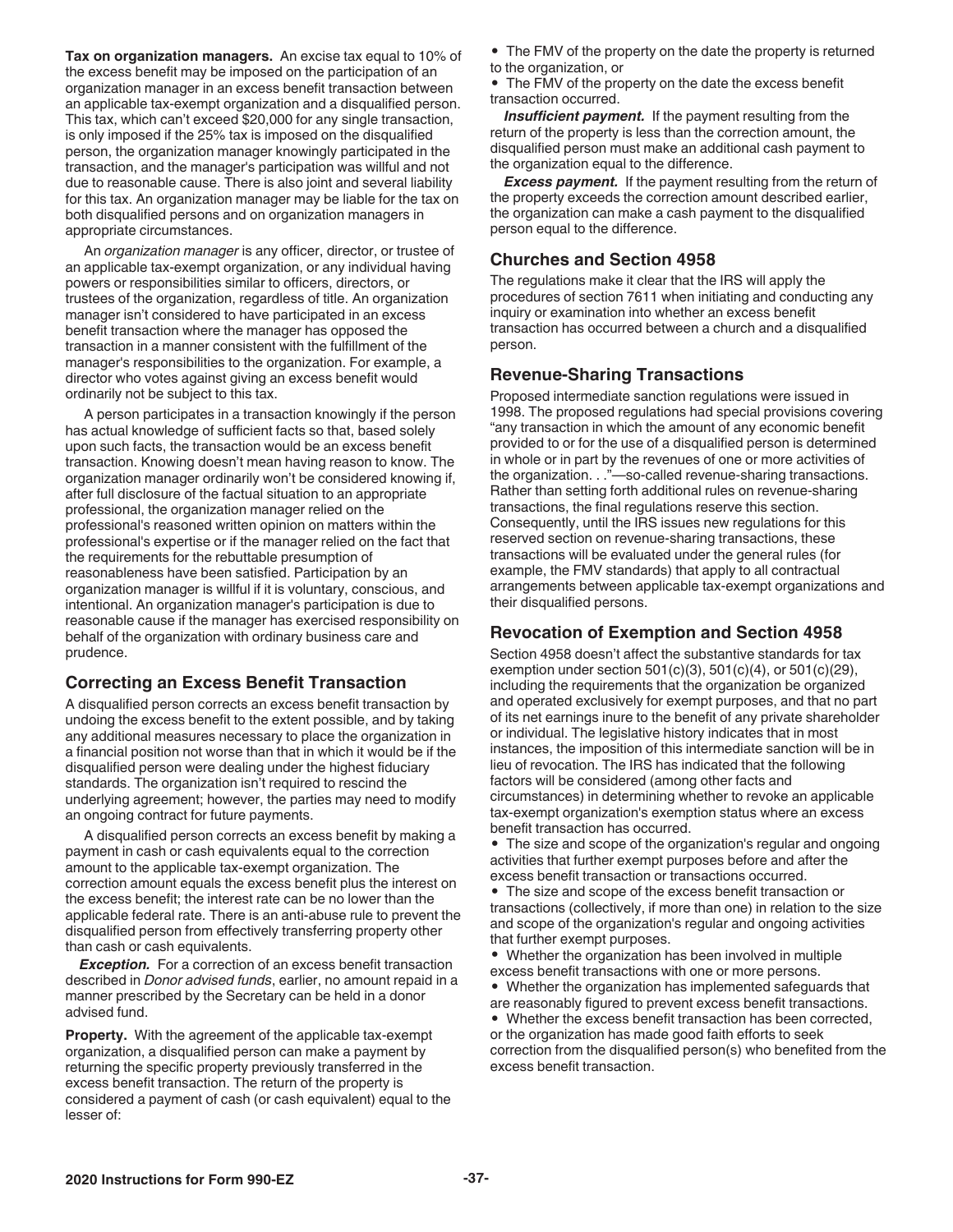# <span id="page-37-0"></span>**Other Forms That May Be Required**

| Schedule A (Form 990 or 990-EZ)          | Public Charity Status and Public Support                                                                                                                                                                                                                                                                                                                                                                                                                                                                                                                                                                                                                                                                                                                                                                                                    |
|------------------------------------------|---------------------------------------------------------------------------------------------------------------------------------------------------------------------------------------------------------------------------------------------------------------------------------------------------------------------------------------------------------------------------------------------------------------------------------------------------------------------------------------------------------------------------------------------------------------------------------------------------------------------------------------------------------------------------------------------------------------------------------------------------------------------------------------------------------------------------------------------|
| Schedule B (Form 990, 990-EZ, or 990-PF) | <b>Schedule of Contributors</b>                                                                                                                                                                                                                                                                                                                                                                                                                                                                                                                                                                                                                                                                                                                                                                                                             |
| Schedule C (Form 990 or 990-EZ)          | Political Campaign and Lobbying Activities                                                                                                                                                                                                                                                                                                                                                                                                                                                                                                                                                                                                                                                                                                                                                                                                  |
| Schedule E (Form 990 or 990-EZ)          | Schools                                                                                                                                                                                                                                                                                                                                                                                                                                                                                                                                                                                                                                                                                                                                                                                                                                     |
| Schedule G (Form 990 or 990-EZ)          | Supplemental Information Regarding Fundraising or Gaming Activities                                                                                                                                                                                                                                                                                                                                                                                                                                                                                                                                                                                                                                                                                                                                                                         |
| Schedule L (Form 990 or 990-EZ)          | <b>Transactions With Interested Persons</b>                                                                                                                                                                                                                                                                                                                                                                                                                                                                                                                                                                                                                                                                                                                                                                                                 |
| Schedule N (Form 990 or 990-EZ)          | Liquidation, Termination, Dissolution, or Significant Disposition of Assets                                                                                                                                                                                                                                                                                                                                                                                                                                                                                                                                                                                                                                                                                                                                                                 |
| Schedule O (Form 990 or 990-EZ)          | Supplemental Information to Form 990 or 990-EZ                                                                                                                                                                                                                                                                                                                                                                                                                                                                                                                                                                                                                                                                                                                                                                                              |
| Forms W-2 and W-3                        | Wage and Tax Statement; and Transmittal of Wage and Tax Statements                                                                                                                                                                                                                                                                                                                                                                                                                                                                                                                                                                                                                                                                                                                                                                          |
| Form W-9                                 | Request for Taxpayer Identification Number and Certification                                                                                                                                                                                                                                                                                                                                                                                                                                                                                                                                                                                                                                                                                                                                                                                |
| <b>Form 720</b>                          | Quarterly Federal Excise Tax Return                                                                                                                                                                                                                                                                                                                                                                                                                                                                                                                                                                                                                                                                                                                                                                                                         |
| Form 926                                 | Return by a U.S. Transferor of Property to a Foreign Corporation                                                                                                                                                                                                                                                                                                                                                                                                                                                                                                                                                                                                                                                                                                                                                                            |
| <b>Form 940</b>                          | Employer's Annual Federal Unemployment (FUTA) Tax Return                                                                                                                                                                                                                                                                                                                                                                                                                                                                                                                                                                                                                                                                                                                                                                                    |
| Form 941                                 | Employer's QUARTERLY Federal Tax Return. Used to report social security, Medicare,<br>and income taxes withheld by an employer and social security and Medicare taxes paid<br>by an employer                                                                                                                                                                                                                                                                                                                                                                                                                                                                                                                                                                                                                                                |
| <b>Form 943</b>                          | Employer's Annual Federal Tax Return for Agricultural Employees                                                                                                                                                                                                                                                                                                                                                                                                                                                                                                                                                                                                                                                                                                                                                                             |
| Form 990-T                               | Exempt Organization Business Income Tax Return. Filed separately for organizations<br>with gross income of \$1,000 or more from business unrelated to the organization's<br>exempt purpose. Form 990-T is also filed to pay the section 6033(e)(2) proxy tax. For<br>Form 990, see Part V, line 3, and its instructions; for Form 990-EZ, see Part V, line 35,<br>and its instructions.                                                                                                                                                                                                                                                                                                                                                                                                                                                     |
| Form 990-W                               | Estimated Tax on Unrelated Business Taxable Income for Tax-Exempt Organizations                                                                                                                                                                                                                                                                                                                                                                                                                                                                                                                                                                                                                                                                                                                                                             |
| Form 1023                                | Application for Recognition of Exemption Under Section 501(c)(3) of the Internal<br>Revenue Code                                                                                                                                                                                                                                                                                                                                                                                                                                                                                                                                                                                                                                                                                                                                            |
| Form 1023-EZ                             | Streamlined Application for Recognition of Exemption Under Section 501(c)(3) of the<br>Internal Revenue Code                                                                                                                                                                                                                                                                                                                                                                                                                                                                                                                                                                                                                                                                                                                                |
| Form 1024                                | Application for Recognition of Exemption Under Section 501(a)                                                                                                                                                                                                                                                                                                                                                                                                                                                                                                                                                                                                                                                                                                                                                                               |
| Form 1024-A                              | Application for Recognition of Exemption Under Section 501(c)(4) of the Internal<br>Revenue Code                                                                                                                                                                                                                                                                                                                                                                                                                                                                                                                                                                                                                                                                                                                                            |
| Form 1040                                | U.S. Individual Income Tax Return                                                                                                                                                                                                                                                                                                                                                                                                                                                                                                                                                                                                                                                                                                                                                                                                           |
| Form 1040-SR                             | U.S. Tax Return for Seniors                                                                                                                                                                                                                                                                                                                                                                                                                                                                                                                                                                                                                                                                                                                                                                                                                 |
| Form 1041                                | U.S. Income Tax Return for Estates and Trusts. Required of section 4947(a)(1) nonexempt charitable trusts that also file Form 990 or 990-EZ. However, if such a trust<br>doesn't have any taxable income under subtitle A of the Code, it can file Form 990 or<br>990-EZ, and doesn't have to file Form 1041 to meet its section 6012 filing requirement. If<br>this condition is met, complete Form 990 or 990-EZ, and don't file Form 1041.                                                                                                                                                                                                                                                                                                                                                                                               |
| Form 1096                                | Annual Summary and Transmittal of U.S. Information Returns                                                                                                                                                                                                                                                                                                                                                                                                                                                                                                                                                                                                                                                                                                                                                                                  |
| Form 1098 series                         | Information returns to report mortgage interest, student loan interest, qualified tuition and<br>related expenses received, and a contribution of a qualified vehicle that has a claimed<br>value of more than \$500                                                                                                                                                                                                                                                                                                                                                                                                                                                                                                                                                                                                                        |
| Form 1099 series                         | Information returns to report acquisitions or abandonments of secured property,<br>proceeds from broker and barter exchange transactions; cancellation of debt, dividends<br>and distributions; certain government and state qualified tuition program payments;<br>taxable distributions from cooperatives; interest payments; payments of long-term care<br>and accelerated death benefits; miscellaneous income payments; nonemployee<br>compensation; distributions from an HSA, Archer MSA, or Medicare Advantage MSA;<br>original issue discount; distributions from pensions, annuities, retirement or profit-sharing<br>plans, IRAs, insurance contracts, etc.; and proceeds from real estate transactions. Also,<br>use certain of these returns to report amounts that were received as a nominee on behalf<br>of another person. |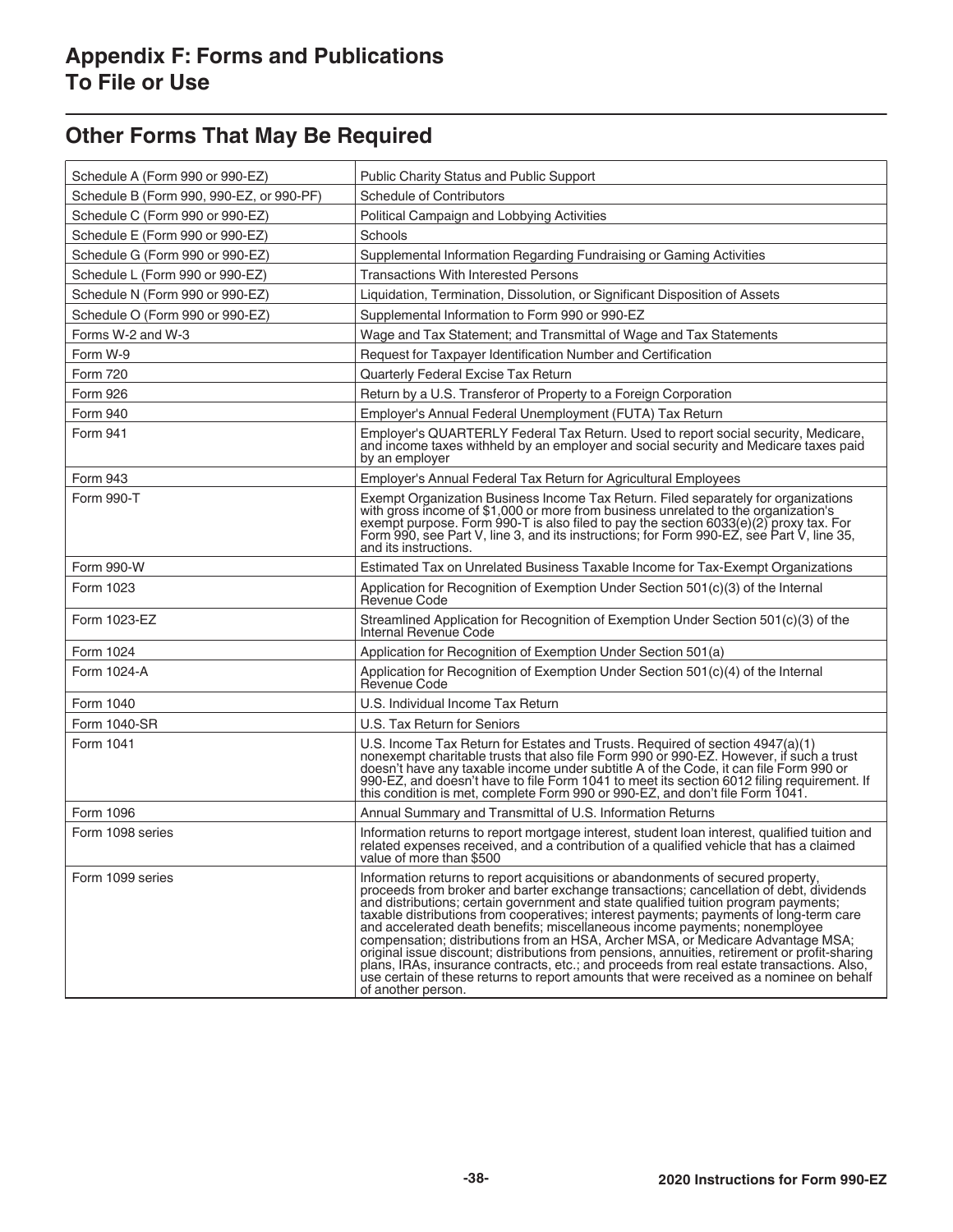| Form 1120-POL   | U.S. Income Tax Return for Certain Political Organizations                                                                                                                                                                                                                                                                                                                                                                                                                                                              |
|-----------------|-------------------------------------------------------------------------------------------------------------------------------------------------------------------------------------------------------------------------------------------------------------------------------------------------------------------------------------------------------------------------------------------------------------------------------------------------------------------------------------------------------------------------|
| Form 1128       | Application To Adopt, Change, or Retain a Tax Year                                                                                                                                                                                                                                                                                                                                                                                                                                                                      |
| Form 2848       | Power of Attorney and Declaration of Representative                                                                                                                                                                                                                                                                                                                                                                                                                                                                     |
| Form 3115       | Application for Change in Accounting Method                                                                                                                                                                                                                                                                                                                                                                                                                                                                             |
| Form 3520       | Annual Return To Report Transactions With Foreign Trusts and Receipt of Certain<br><b>Foreign Gifts</b>                                                                                                                                                                                                                                                                                                                                                                                                                 |
| Form 4506       | Request for Copy of Tax Return                                                                                                                                                                                                                                                                                                                                                                                                                                                                                          |
| Form 4506-A     | Request for a Copy of Exempt or Political Organization IRS Form                                                                                                                                                                                                                                                                                                                                                                                                                                                         |
| Form 4562       | Depreciation and Amortization                                                                                                                                                                                                                                                                                                                                                                                                                                                                                           |
| Form 4720       | Return of Certain Excise Taxes Under Chapters 41 and 42 of the Internal Revenue Code                                                                                                                                                                                                                                                                                                                                                                                                                                    |
| Form 5471       | Information Return of U.S. Persons With Respect to Certain Foreign Corporations                                                                                                                                                                                                                                                                                                                                                                                                                                         |
| Form 5500       | Annual Return/Report of Employee Benefit Plan. Employers who maintain pension,<br>profit-sharing, or other funded deferred compensation plans are generally required to file<br>Form 5500. This requirement applies whether or not the plan is qualified under the<br>Internal Revenue Code and whether or not a deduction is claimed for the current tax year.<br>Available at: EFAST.dol.gov/welcome.html                                                                                                             |
| Form 5578       | Annual Certification of Racial Nondiscrimination for a Private School Exempt From<br>Federal Income Tax                                                                                                                                                                                                                                                                                                                                                                                                                 |
| Form 5768       | Election/Revocation of Election by an Eligible Section 501(c)(3) Organization To Make<br>Expenditures To Influence Legislation                                                                                                                                                                                                                                                                                                                                                                                          |
| Form 7004       | Application for Automatic Extension of Time To File Certain Business Income Tax,<br>Information, and Other Returns                                                                                                                                                                                                                                                                                                                                                                                                      |
| Form 8038       | Information Return for Tax-Exempt Private Activity Bond Issues                                                                                                                                                                                                                                                                                                                                                                                                                                                          |
| Form 8274       | Certification by Churches and Qualified Church-Controlled Organizations Electing<br>Exemption From Employer Social Security and Medicare Taxes                                                                                                                                                                                                                                                                                                                                                                          |
| Form 8282       | Donee Information Return. Required of the donee of charitable deduction property who<br>sells, exchanges, or otherwise disposes of donated property within 3 years after receiving<br>it. The form is also required of any successor donee who disposes of charitable<br>deduction property within 3 years after the date that the donor gave the property to the<br>original donee. It doesn't matter who gave the property to the successor donee. It may<br>have been the original donee or another successor donee. |
| Form 8283       | Noncash Charitable Contributions                                                                                                                                                                                                                                                                                                                                                                                                                                                                                        |
| Form 8300       | Report of Cash Payments Over \$10,000 Received in a Trade or Business. Used to report<br>cash amounts in excess of \$10,000 that were received in a single transaction (or in two or<br>more related transactions) in the course of a trade or business (as defined in section<br>162). However, if the organization receives a charitable cash contribution in excess of<br>\$10,000, it isn't subject to the reporting requirement since the funds weren't received in<br>the course of a trade or business.          |
| Form 8328       | Carryforward Election of Unused Private Activity Bond Volume Cap                                                                                                                                                                                                                                                                                                                                                                                                                                                        |
| Form 8718       | User Fee for Exempt Organization Determination Letter Request                                                                                                                                                                                                                                                                                                                                                                                                                                                           |
| Form 8821       | Tax Information Authorization                                                                                                                                                                                                                                                                                                                                                                                                                                                                                           |
| Form 8822-B     | Change of Address or Responsible Party - Business. Used to notify the IRS of a change<br>in mailing address that occurs after the return is filed.                                                                                                                                                                                                                                                                                                                                                                      |
| Form 8868       | Application for Automatic Extension of Time To File an Exempt Organization Return                                                                                                                                                                                                                                                                                                                                                                                                                                       |
| Form 8871       | Political Organization Notice of Section 527 Status                                                                                                                                                                                                                                                                                                                                                                                                                                                                     |
| Form 8872       | Political Organization Report of Contributions and Expenditures                                                                                                                                                                                                                                                                                                                                                                                                                                                         |
| Form 8886       | Reportable Transaction Disclosure Statement                                                                                                                                                                                                                                                                                                                                                                                                                                                                             |
| Form 8886-T     | Disclosure by Tax-Exempt Entity Regarding Prohibited Tax Shelter Transaction                                                                                                                                                                                                                                                                                                                                                                                                                                            |
| Form 8899       | Notice of Income From Donated Intellectual Property. Used to report net income from qualified intellectual property to the IRS and the donor.                                                                                                                                                                                                                                                                                                                                                                           |
| Form 8963       | Report of Health Insurance Provider Information                                                                                                                                                                                                                                                                                                                                                                                                                                                                         |
| Form SS-4       | Application for Employer Identification Number                                                                                                                                                                                                                                                                                                                                                                                                                                                                          |
| FinCEN Form 114 | Report of Foreign Bank and Financial Accounts (FBAR)                                                                                                                                                                                                                                                                                                                                                                                                                                                                    |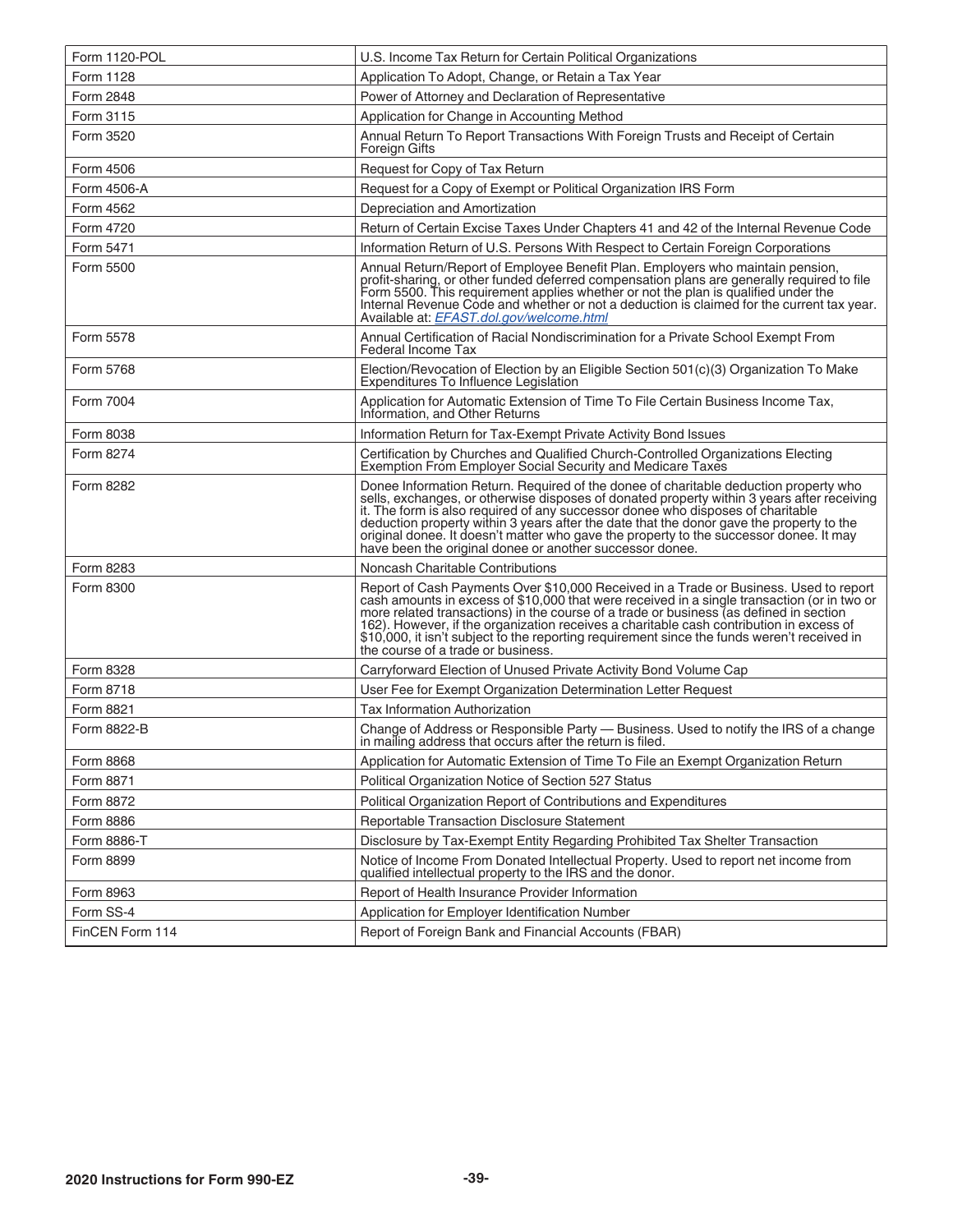### <span id="page-39-0"></span>**Helpful Publications**

| Publication 15      | (Circular E), Employer's Tax Guide                                     |
|---------------------|------------------------------------------------------------------------|
| Publication 15-A    | Employer's Supplemental Tax Guide                                      |
| Publication 463     | Travel, Gift, and Car Expenses                                         |
| Publication 525     | Taxable and Nontaxable Income                                          |
| Publication 526     | <b>Charitable Contributions</b>                                        |
| Publication 538     | Accounting Periods and Methods                                         |
| Publication 557     | Tax-Exempt Status for Your Organization                                |
| Publication 561     | Determining the Value of Donated Property                              |
| Publication 598     | Tax on Unrelated Business Income of Exempt Organizations               |
| Publication 892     | How to Appeal an IRS Determination on Tax-Exempt Status                |
| Publication 946     | How To Depreciate Property                                             |
| Publication 947     | Practice Before the IRS and Power of Attorney                          |
| Publication 976     | <b>Disaster Relief</b>                                                 |
| Publication 1771    | Charitable Contributions-Substantiation and Disclosure Requirements    |
| Publication 1779    | Independent Contractor or Employee                                     |
| Publication 1828    | Tax Guide for Churches and Religious Organizations                     |
| Publication 3079    | Tax-Exempt Organizations and Gaming                                    |
| Publication 3386    | Tax Guide-Veterans' Organizations                                      |
| Publication 3833    | Disaster Relief, Providing Assistance Through Charitable Organizations |
| Publication 4220    | Applying for 501(c)(3) Tax-Exempt Status                               |
| Publication 4221-PC | Compliance Guide for 501(c)(3) Public Charities                        |
| Publication 4221-PF | Compliance Guide for 501(c)(3) Private Foundations                     |
| Publication 4302    | A Charity's Guide to Vehicle Donation                                  |
| Publication 4303    | A Donor's Guide to Vehicle Donation                                    |
| Publication 4386    | <b>Compliance Checks</b>                                               |
| Publication 4573    | <b>Group Exemptions</b>                                                |
| Publication 4630    | The Exempt Organizations Products and Services Catalog                 |

# **Appendix G: Use of Form 990 or 990-EZ To Satisfy State Reporting Requirements**

Some states and local government units will accept a copy of Form 990 or 990-EZ in place of all or part of their own financial report forms. The substitution applies primarily to section 501(c) (3) organizations, but some of the other types of section 501(c) organizations are also affected. If the organization uses Form 990 or 990-EZ to satisfy state or local filing requirements, such as those under state charitable solicitation acts, note the following discussions.

# **Determine State Filing Requirements**

The organization can consult the appropriate officials of all states and other jurisdictions in which it does business to determine their specific filing requirements. Doing business in a jurisdiction can include any of the following: (a) soliciting contributions or grants by mail or otherwise from individuals, businesses, or other charitable organizations; (b) conducting programs; (c) having employees within that jurisdiction; (d)

maintaining a checking account; or (e) owning or renting property there.

# **Monetary Tests May Differ**

Some or all of the dollar limitations applicable to Form 990 or 990-EZ when filed with the IRS may not apply when using Form 990 or 990-EZ in place of state or local report forms. Examples of the IRS dollar limitations that don't meet some state requirements are the normally \$50,000 gross receipts minimum that creates an obligation to file with the IRS and the \$100,000 minimum for listing independent contractors in Form 990, Part VII, Section B; or Form 990-EZ, Part VI, line 51.

# **Additional Information May Be Required**

State or local filing requirements may require the organization to attach to Form 990 or 990-EZ one or more of the following: (a) additional financial statements, such as a complete analysis of functional expenses or a statement of changes in net assets; (b) notes to financial statements; (c) additional financial schedules; (d) a report on the financial statements by an independent accountant; and (e) answers to additional questions and other information. Each jurisdiction may require the additional material to be presented on forms they provide. The additional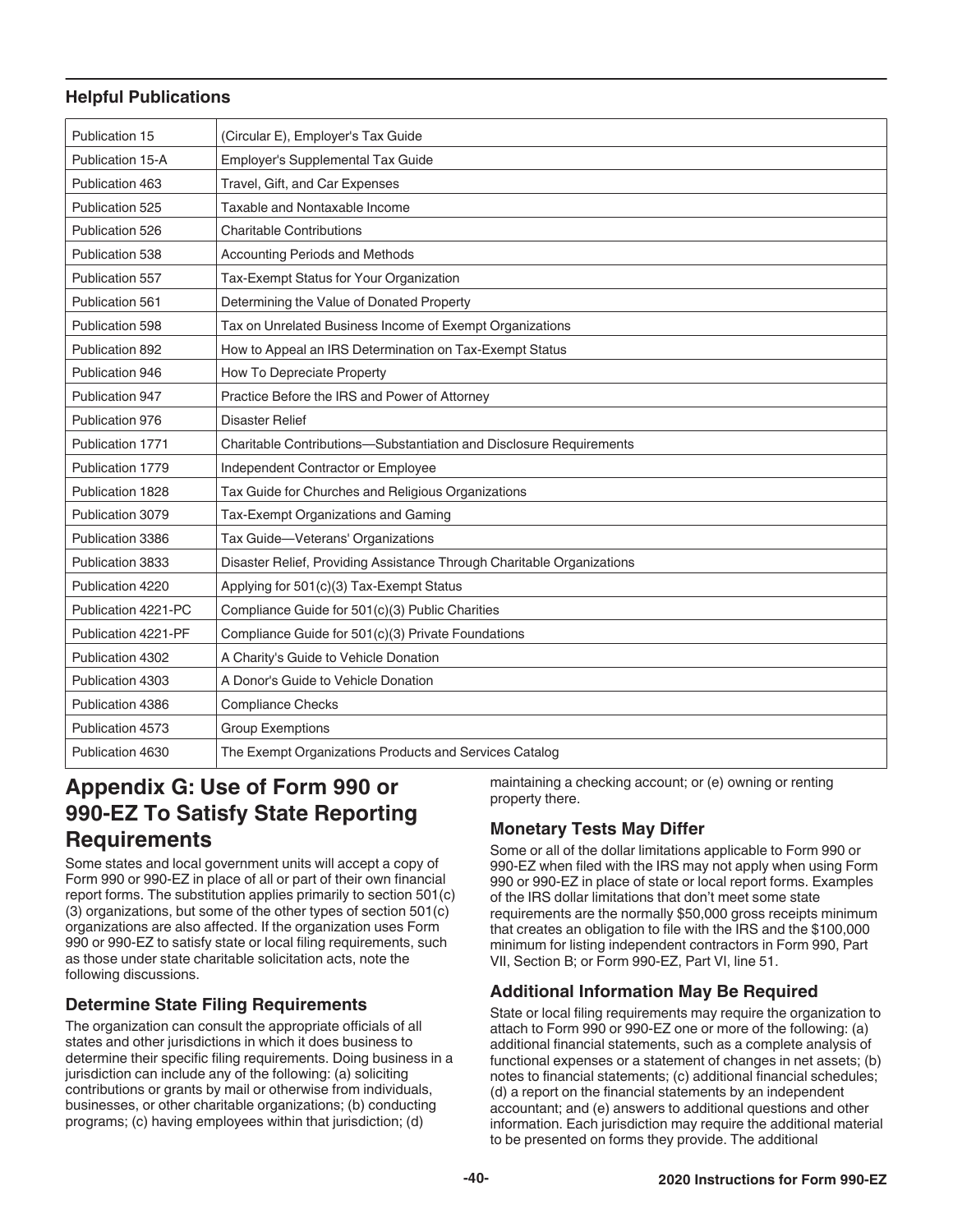<span id="page-40-0"></span>information doesn't have to be submitted with the Form 990 or 990-EZ filed with the IRS.

Even if the Form 990 or 990-EZ that the organization files with the IRS is accepted by the IRS as complete, a copy of the same return filed with a state won't fully satisfy that state's filing requirement if (1) required information isn't provided, including any of the additional information discussed previously; or (2) the state determines that the form wasn't completed by following the applicable Form 990 or 990-EZ instructions or supplemental state instructions. In such case, the state may ask the organization to provide the missing information or to submit an amended return.

#### **Use of Audit Guides May Be Required**

To ensure that all organizations report similar transactions uniformly, many states require that contributions, gifts, grants, similar amounts, and functional expenses be reported according to the AICPA industry audit and accounting guide, Not-for-Profit Organizations (New York, NY, AICPA, 2003), supplemented, as applicable, by Standards of Accounting and Financial Reporting for Voluntary Health and Welfare Organizations (Washington, DC, National Health Council, Inc., 1998, 4th edition).

#### **Donated Services and Facilities**

Even though donated services and facilities may be reported as items of revenue and expense in certain circumstances, many states and the IRS don't permit the inclusion of those amounts in Form 990, Parts VIII and IX; Form 990-EZ, Part I; or (except for such donations by a governmental unit) in Schedule A (Form 990 or 990-EZ). The optional reporting of donated services and facilities is discussed in the instructions for Part III of Forms 990 and 990-EZ.

#### **Amended Returns**

If the organization submits supplemental information or files an amended Form 990 or 990-EZ with the IRS, it must also send a copy of the information or amended return to any state with which it filed a copy of Form 990 or 990-EZ originally to meet that state's filing requirement. If a state requires the organization to file an amended Form 990 or 990-EZ to correct conflicts with the Form 990 or 990-EZ instructions, the organization must also file an amended return with the IRS.

### **Method of Accounting**

Most states require that all amounts be reported based on the accrual method of accounting. See also *General Instruction C*.

# **Appendix H: Contributions**

This appendix discusses certain federal tax rules that apply to exempt organizations and donors for contributions. See also Pub. 526 and Pub. 1771.

**Schedule B.** Many organizations that file Form 990, 990-EZ, or 990-PF must file Schedule B to report on tax-deductible and non-tax-deductible contributions. See Schedule B (Form 990, 990-EZ, or 990-PF) and its instructions to determine whether Schedule B must be filed. See also the Schedule B (Form 990, 990-EZ, or 990-PF) instructions for the public inspection rules applicable to that form.

**Solicitation of nondeductible contribution.** See the instructions for Form 990, Part V, line 6, for rules on public notice of nondeductibility when soliciting nondeductible contributions.

#### **Keeping fundraising records for tax-deductible contribu-**

**tions.** A section 501(c) organization that is eligible to receive tax-deductible contributions under section 170(c) must keep sample copies of its fundraising materials, such as:

• Dues statements, • Fundraising solicitations,

- Tickets,
- Receipts, or

• Other evidence of payments received in connection with fundraising activities.

| IF                                                                                     | THEN                                                                                                                                     |
|----------------------------------------------------------------------------------------|------------------------------------------------------------------------------------------------------------------------------------------|
| the organization<br>advertises its<br>fundraising events                               | it must keep samples of the advertising copy.                                                                                            |
| the organization uses<br>radio, television, or<br>Internet to solicit<br>contributions | it must keep samples of scripts, transcripts,<br>printouts of emails and Web pages, or other<br>evidence of solicitations in such media. |
| the organization uses<br>outside fundraisers                                           | it must keep samples of the fundraising materials<br>used by the outside fundraisers.                                                    |

For each fundraising event, the organization must keep records to show the portion of any payment received from patrons that isn't deductible; that is, the retail value of the goods or services received by the patrons. See *Disclosure statement for quid pro quo contributions*, later.

#### **Noncash contributions.**

*Form 990 schedules.* An organization may be required to file Schedule M (Form 990), Noncash Contributions, to report certain noncash (property) contributions; see the instructions for Schedule M on who must file. Also, an organization that files Schedule B (Form 990, 990-EZ, or 990-PF) must report certain information on noncash contributions.

*Dispositions of donated property.* If an organization receives a charitable contribution of property and within 3 years sells, exchanges, or otherwise disposes of the property, the organization may need to file Form 8282, Donee Information Return. See Form 990, Part V, lines 7c and 7d.

**Donated property over \$5,000.** If the organization received from a donor a partially completed Form 8283, Noncash Charitable Contributions, the donee organization should generally complete Form 8283 and return it so the donor can get a charitable contribution deduction. The organization should keep a copy for its records. See Form 8283 for more details.

*Qualified intellectual property.* An organization described in section 170(c) (except a private foundation) that receives or accrues net income from a qualified intellectual property contribution must file Form 8899, Notice of Income From Donated Intellectual Property. See Form 990, Part V, line 7g. The organization must file Form 8899 for any tax year that includes any part of the 10-year period beginning on the date of contribution but not for any tax years in which the legal life of the qualified intellectual property has expired or the property failed to produce net income.

A donee organization reports all income from donated qualified intellectual property as income other than contributions (for example, royalty income from a patent). A donee isn't required to report as contributions on Form 990 (including schedules) any of the additional deductions claimed by donors under section 170(m)(1). See Pub. 526.

*Motor vehicles, boats, and airplanes.* Special rules apply to charitable contributions of motor vehicles, boats, or airplanes with a claimed value of more than \$500. See Form 990, Part V, line 7h; section 170(f)(12); Pub. 4302, A Charity's Guide to Vehicle Donation; and the Instructions for Form 1098-C, Contributions of Motor Vehicles, Boats, and Airplanes.

#### **Substantiation and disclosure requirements for charitable contributions.**

*Recordkeeping for cash, check, or other monetary charitable gifts.* To deduct a contribution of a cash, check, or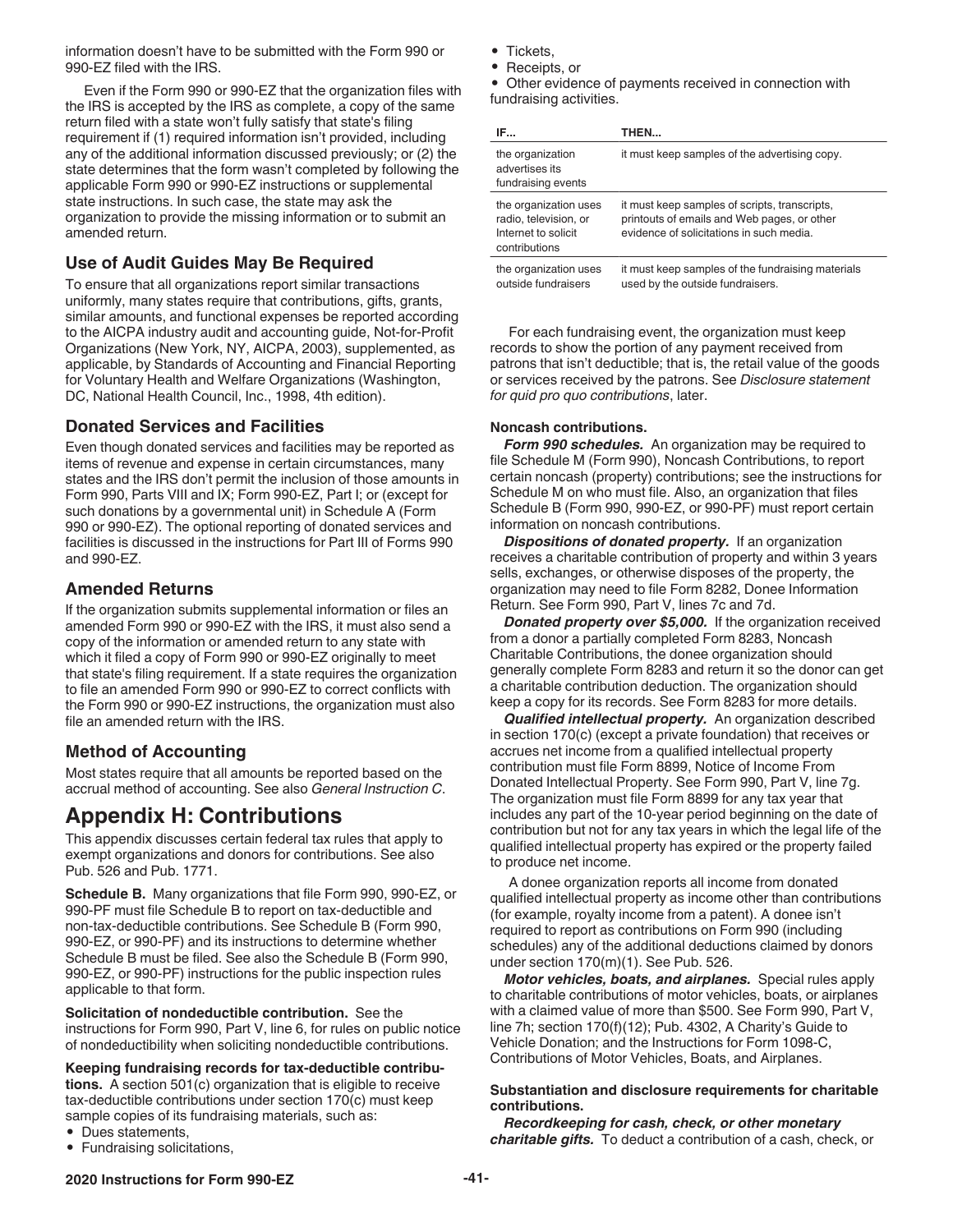<span id="page-41-0"></span>other monetary gift (regardless of the amount), a donor must maintain a bank record or a written communication from the donee organization showing the donee's name, date, and amount of the contribution. See section 170(f)(17) and Regulations section 1.170A-15 for more information. In the case of a text message contribution, the donor's phone bill meets the section 170(f)(17) recordkeeping requirement of a reliable written record if it shows the name of the donee organization and the date and amount of contribution.

#### *Acknowledgment to substantiate charitable*

*contributions.* A donee organization should be aware that a donor of a charitable contribution of \$250 or more (including a contribution of unreimbursed expenses) can't take an income tax deduction unless the donor obtains the organization's acknowledgment to substantiate the charitable contribution. See section 170(f)(8) and Regulations section 1.170A-13(f). A charitable organization that receives a payment made as a contribution is treated as the donee organization for this purpose even if the organization (according to the donor's instructions or otherwise) distributes the amount received to one or more charities. The organization's acknowledgment must:

- 1. Be written;
- 2. Be contemporaneous;
- 3. State the amount of any cash it received;
- 4. State:

a. Whether the organization gave the donor any intangible religious benefits (no valuation needed), and

b. Whether the organization gave the donor any goods or services in return for the donor's contribution (a quid pro quo contribution); and

- 5. Describe goods or services the organization:
- a. Received (no valuation needed), and
- b. Gave (good faith estimate of value needed).

If the organization accepts a contribution in the name of one of its activities or programs, then indicate the organization's name in the acknowledgment as well as the program's name. For example: "Thank you for your contribution of \$300 to (organization's name) made in the name of our Special Relief Fund program. No goods or services were provided in exchange for your contribution."

Similarly, if a domestic organization owns and controls a domestic disregarded entity, and the disregarded entity receives a contribution, then indicate the organization's name in the acknowledgment as well as the relationship with the disregarded entity. For example: "Thank you for your contribution of \$300 to (organization's name) made in the name of (name of disregarded entity), which is treated as a disregarded entity of (organization's name) for federal tax purposes. No goods or services were provided in exchange for your contribution." See Notice 2012-52, 2012-35 I.R.B. 317.

*Exception.* The written acknowledgment need not include a good faith estimate of value for goods or services given to the donor if they are the following.

- 1. Goods or services with insubstantial value.
- 2. Certain membership benefits.

3. Goods or services described in (1) or (2) given to the employees of a donor organization or the partners of a donor partnership.

- 4. Intangible religious benefits.
- These exceptions are defined next.

**Disclosure statement for quid pro quo contributions.** If the organization receives a quid pro quo contribution of more than \$75, the organization must provide a disclosure statement to the donor. See section 6115.

The organization's disclosure statement must:

1. Be written;

2. Estimate in good faith the value of the organization's goods or services given in return for the donor's contribution;

3. Describe, but need not value, certain goods or services given to the donor's employees or partners; and

4. Inform the donor that a charitable contribution deduction is limited as follows:

#### Donor's contribution

**Less**

The organization's money, goods, and services given in return **Equals**

Donor's deductible charitable contribution.

*Exceptions.* No disclosure statement is required if the organization gave only the following.

- 1. Goods or services with insubstantial value.
- 2. Certain membership benefits.

3. Goods or services described in (1) or (2) given to the employees of a donor organization or the partners of a donor partnership.

4. Intangible religious benefits.

These exceptions are defined below. See also Regulations sections 1.170A-1, 1.170A-13, and 1.6115-1.

#### **Certain goods or services disregarded for substantiation and disclosure purposes.**

*Goods or services with insubstantial value.* Generally, under section 170, the deductible amount of a contribution is determined by taking into account the FMV, not the cost to the charity, of any benefits that the donor received in return. However, the cost to the charity may be used in determining whether the benefits are insubstantial. See below.

*Cost basis.* If a taxpayer makes a payment of \$56 or more to a charity and receives only token items in return, the items have insubstantial value if they:

• Bear the charity's name or logo, and

• Have an aggregate cost to the charity of \$11.20 or less (low-cost article amount of section 513(h)(2)).

*FMV basis.* If a taxpayer makes a payment to a charitable organization in a fundraising campaign and receives benefits with an FMV of not more than 2% of the amount of the payment, or \$112, whichever is less, the benefits received have insubstantial value in determining the taxpayer's contribution.



*The dollar amounts given above are applicable to tax year 2020 under Rev. Proc. 2019-44. They are adjusted annually for inflation.*

When a donee organization provides a donor only with goods or services having insubstantial value under Rev. Proc. 2019-44 (and any successor documents), the contemporaneous written acknowledgment may indicate that no goods or services were provided in exchange for the donor's payment.

*Certain membership benefits.* Other goods or services that are disregarded for substantiation and disclosure purposes are annual membership benefits offered to a taxpayer in exchange for a payment of \$75 or less per year that consist of the following.

1. Any rights or privileges that the taxpayer can exercise frequently during the membership period such as:

a. Free or discounted admission to the organization's facilities or events, and

- b. Free or discounted parking.
- 2. Admission to events that are:
- a. Open only to members; and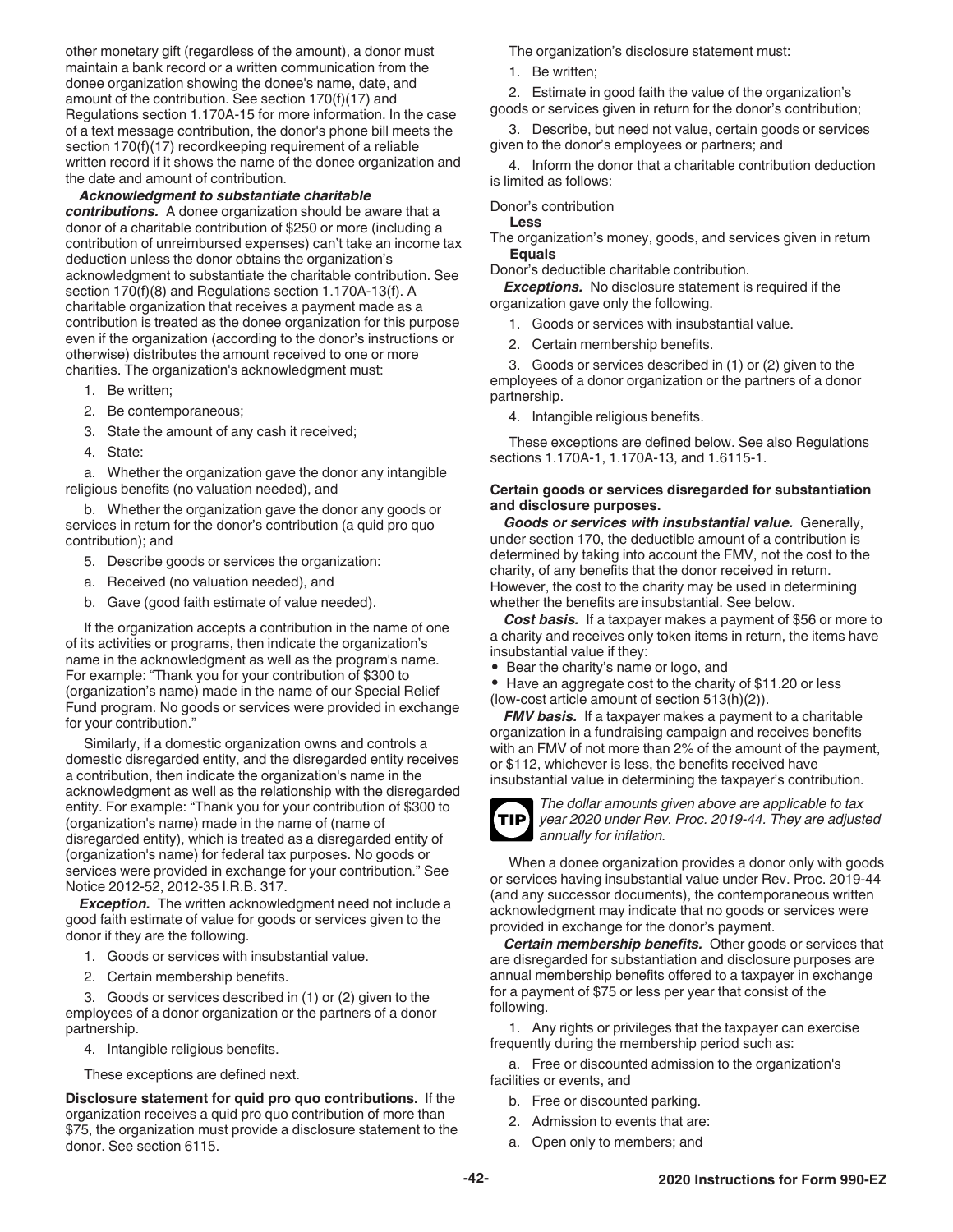b. Within the *low-cost article* limitation, per person.

**Example 1.** E offers a basic membership benefits package for \$75. The package gives members the right to buy tickets in advance, free parking, and a gift shop discount of 10%. E's \$150 preferred membership benefits package also includes a \$20 poster. Both the basic and preferred membership packages are for a 12-month period and include about 50 productions. E offers F, a patron of the arts, the preferred membership benefits in return for a payment of \$150 or more. F accepts the preferred membership benefits package for \$300. E's written acknowledgment satisfies the substantiation requirement if it describes the poster, gives a good faith estimate of its FMV (\$20), and disregards the remaining membership benefits.

**Example 2.** In *Example 1*, if F received only the basic membership package for its \$300 payment, E's acknowledgment need state only that no goods or services were provided.

**Example 3.** G Theater Group performs four plays. Each play is performed twice. Nonmembers can purchase a ticket for \$15. For a \$60 membership fee, however, members are offered free admission to any of the performances. H makes a payment of \$350 and accepts this membership benefit. Because of the limited number of performances, the membership privilege can't be exercised frequently. Therefore, G's acknowledgment must describe the free admission benefit and estimate its value in good faith.

*Certain goods or services provided to donor's employees or partners.* Certain goods or services provided to employees of donor organizations or partners of donor partnerships may be disregarded for substantiation and disclosure purposes. Nevertheless, the donee organization's disclosure statement must describe such goods or services. A good faith estimate of value isn't needed.

*Example.* Museum J offers a basic membership benefits package for \$40. It includes free admission and a 10% gift shop discount. Corporation K makes a \$50,000 payment to J and in return, J offers K's employees free admission, a t-shirt with J's logo that costs J \$4.50, and a 25% gift shop discount. Because the free admission is a privilege that can be exercised frequently and is offered in both benefit packages, and the value of the t-shirts is insubstantial, Museum J's disclosure statement need not value or mention the free admission benefit or the t-shirts. However, because the 25% gift shop discount to K's employees differs from the 10% discount offered in the basic membership benefits package, J's disclosure statement must describe the 25% discount but need not estimate its value.

#### **Definitions**

**Substantiation.** It is the responsibility of the donor:

#### • To value a donation, and

• To obtain an organization's written acknowledgment substantiating the donation.

There is no prescribed format for the organization's written acknowledgment of a donation. Letters, postcards, or computer-generated forms may be acceptable. The acknowledgment must, however, provide sufficient information to substantiate the amount of the deductible contribution. The organization may either:

• Provide separate statements for each contribution of \$250 or more, or

• Furnish periodic statements substantiating contributions of \$250 or more.

Separate contributions of less than \$250 aren't subject to the requirements of section 170(f)(8), regardless of whether the sum of the contributions made by a taxpayer to a donee organization during a tax year equals \$250 or more.

*Contemporaneous.* A written acknowledgment is contemporaneous if the donor obtains it on or before the earlier of:

• The date the donor files the original return for the tax year in which the contribution was made, or

• The due date (including extensions) for filing the donor's original return for that year.

*Substantiation of payroll contributions.* An organization may substantiate an employee's contribution by deduction from its payroll by:

• A pay stub, Form W-2, or other document showing a contribution to a donee organization; together with • A pledge card or other document from the donee organization

that shows its name. For contributions of \$250 or more, the document must state that the donee organization provides no goods or services for any payroll contributions.

The amount withheld from each payment of wages to a taxpayer is treated as a separate contribution.

*Substantiation of matched payments.* If a taxpayer's payment to a donee organization is matched by another payer, and the taxpayer receives goods or services in consideration for its payment and some or all of the matching payment, those goods or services will be treated as provided in consideration for the taxpayer's payment and not in consideration for the matching payment.

*Disclosure statement.* An organization must provide a written disclosure statement to donors who make a *quid pro quo contribution* in excess of \$75 (section 6115). This requirement is separate from the written substantiation acknowledgment a donor needs for deductibility purposes. While, in certain circumstances, an organization may be able to meet both requirements with the same written document, an organization must be careful to satisfy the section 6115 written disclosure statement requirement in a timely manner because of the penalties involved.

*Quid pro quo contribution.* A *quid pro quo contribution* is a payment that is made both as a contribution and as a payment for goods or services provided by the donee organization.

**Example.** A donor gives a charity \$100 in consideration for a concert ticket valued at \$40 (a *quid pro quo contribution*). In this example, \$60 would be deductible. Because the donor's payment exceeds \$75, the organization must furnish a disclosure statement even though the taxpayer's deductible amount doesn't exceed \$75. Separate payments of \$75 or less made at different times of the year for separate fundraising events won't be aggregated for purposes of the \$75 threshold.

*Good faith estimate.* An organization may use any reasonable method in making a good faith estimate of the value of goods or services provided by that organization in consideration for a taxpayer's payment to that organization. A good faith estimate of the value of goods or services that aren't generally available in a commercial transaction may be determined by reference to the FMV of similar or comparable goods or services. Goods or services may be similar or comparable even though they don't have the unique qualities of the goods or services that are being valued.

*Goods or services.* Goods or services include:

- Cash,
- Property,
- Services,
- Benefits, and
- Privileges.

*In consideration for.* A donee organization provides goods or services in consideration for a taxpayer's payment if, at the time the taxpayer makes the payment to the donee organization, the taxpayer receives, or expects to receive, goods or services in exchange for that payment.

Goods or services a donee organization provides in consideration for a payment by a taxpayer include goods or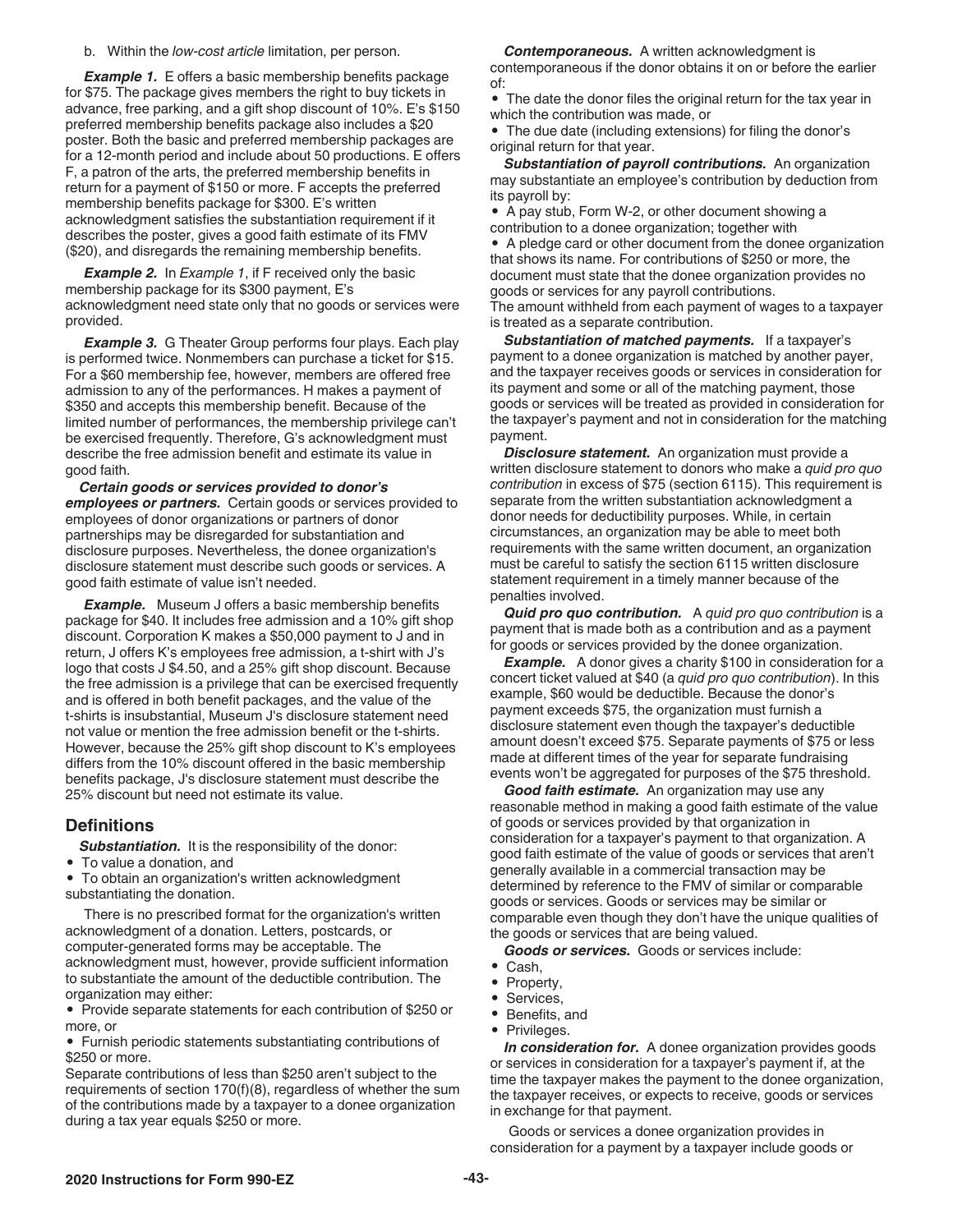<span id="page-43-0"></span>services provided in a year other than the year in which the donor makes the payment to the donee organization.

*Intangible religious benefits.* Intangible religious benefits are provided only by organizations organized exclusively for religious purposes. Examples include:

• Admission to a religious ceremony; and

• De minimis tangible benefits, such as wine provided in connection with a religious ceremony.

*Penalties.* A charity that knowingly provides a false substantiation acknowledgment to a donor may be subject to the penalties under section 6701 and/or section 7206(2) for aiding and abetting an understatement of tax liability.

Charities that fail to provide the required disclosure statement for a quid pro quo contribution of more than \$75 will incur a penalty of \$10 per contribution, not to exceed \$5,000 per fundraising event or mailing. The charity may avoid the penalty if it can show that the failure was due to reasonable cause (section 6714).

#### **Time For Filing May Differ**

The deadline for filing Form 990 or 990-EZ with the IRS differs from the time for filing reports with some states.

#### **Public Inspection**

The Form 990 or 990-EZ information made available for public inspection by the IRS may differ from that made available by the states, such as Schedule B (Form 990, 990-EZ, or 990-PF).

# **Photographs of Missing Children**

The IRS is a proud partner with the *[National Center for Missing &](http://www.missingkids.com/home) [Exploited Children® \(NCMEC\)](http://www.missingkids.com/home)*. Photographs of missing children selected by the Center may appear in instructions on pages that would otherwise be blank. You can help bring these children home by looking at the photographs and calling 1-800-THE-LOST (1-800-843-5678) if you recognize a child.

# **How To Get Tax Help**

If you have questions about a tax issue, need help preparing your tax return, or want to download free publications, forms, or instructions, go to *[IRS.gov](https://www.irs.gov)* and find resources that can help you right away.

**Coronavirus.** Go to *[IRS.gov/Coronavirus](https://www.irs.gov/coronavirus)* for links to information on the impact of the coronavirus, as well as tax relief available for individuals and families, small and large businesses, and tax-exempt organizations.

**Getting answers to your tax questions.** On IRS.gov, you can get up-to-date information on current events and changes in the tax law.

• *[IRS.gov/Help](https://www.irs.gov/Help)*: A variety of tools help you get answers to some of the most common tax questions.

• *[IRS.gov/ITA](https://www.irs.gov/ita)*: The Interactive Tax Assistant, a tool that will ask you questions on a number of tax law topics and provide answers.

• *[IRS.gov/Forms](https://www.irs.gov/forms)*: Find forms, instructions, and publications. You will find details on 2020 tax changes and hundreds of interactive links to help you find answers to your questions.

• You may also be able to access tax law information in your electronic filing software.

• Apply for an **Employer Identification Number (EIN)**. The Online EIN Application (*[IRS.gov/EIN](https://www.irs.gov/businesses/small-businesses-self-employed/apply-for-an-employer-identification-number-ein-online)*) helps you get an employer identification number.

**Tax reform.** Tax reform legislation affects individuals, businesses, and tax-exempt and government entities. Go to *[IRS.gov/TaxReform](https://www.irs.gov/taxreform)* for information and updates on how this legislation affects your taxes.

**Getting tax forms and publications.** Go to *[IRS.gov/Forms](https://www.irs.gov/forms)* to view, download, or print all of the forms and publications you may need. You can also download and view popular tax publications and instructions on mobile devices as an eBook at no charge at *[IRS.gov/eBooks](https://www.irs.gov/forms-pubs/ebook)*. Or you can go to *[IRS.gov/](https://www.irs.gov/orderforms) [OrderForms](https://www.irs.gov/orderforms)* to place an order.

**Phone.** If you have questions and/or need help completing Form 990 or Form 990-EZ, please call 877-829-5500. This toll-free telephone service is available Monday through Friday.

### **Email Subscription**

The IRS has established a subscription-based email service for tax professionals and representatives of tax-exempt organizations. Subscribers will receive periodic updates from the IRS regarding exempt organization tax law and regulations, available services, and other information. To subscribe, visit *[IRS.gov/Charities-&-Non-Profits/Subscribe-to-Exempt-](https://www.irs.gov/charities-non-profits/subscribe-to-exempt-organization-update)[Organization-Update](https://www.irs.gov/charities-non-profits/subscribe-to-exempt-organization-update)*.

**Paperwork Reduction Act Notice.** We ask for the information on these forms to carry out the Internal Revenue laws of the United States. You are required to give us the information. We need it to ensure that you are complying with these laws and to allow us to figure and collect the right amount of tax. You are not required to provide the information requested on a form that is subject to the Paperwork Reduction Act unless the form displays a valid OMB control number. Books or records relating to a form or its instructions must be retained as long as their contents may become material in the administration of any Internal Revenue law. Generally, tax returns and return information are confidential, as required by section 6103. However, certain returns and return information of tax-exempt organizations and trusts are subject to public disclosure and inspection, as provided by section 6104.

**Estimates of taxpayer burden.** These include forms in the 990 series and attachments and 1023, 1024, 1028, 5578, 5884-C, 8038, 8038-B, 8038-CP, 8038-G, 8038-GC, 8038-R, 8038-T, 8038-TC, 8328, 8718, 8282, 8453-EO, 8453-X, 8868, 8870, 8871, 8872, 8879-EO, 8886-T, and 8899 and their schedules and all the forms tax-exempt organizations attach to their information returns. Time spent and out-of-pocket costs are presented separately. Time burden includes the time spent preparing to file and to file, with recordkeeping representing the largest component. Out-of-pocket costs include any expenses incurred by tax-exempt organizations to prepare and submit their tax returns. Examples include tax return preparation and submission fees, postage and photocopying costs, and tax preparation software costs. Note that these estimates do not include burden associated with post-filing activities. IRS operational data indicate that electronically prepared and filed returns have fewer arithmetic errors, implying lower post-filing burden.

Reported time and cost burdens are national averages and do not necessarily reflect a "typical" case. Most tax-exempt organizations experience lower-than-average burden, with tax-exempt organization burden varying considerably by tax-exempt organization type. For instance, the estimated average time burden for all tax-exempt organizations filing Forms 990, 990-EZ, 990-PF, 990-T, and 990-N and related forms is 32.8 hours, with an average cost of \$921 per return. This average includes all associated forms and schedules, across all preparation methods and taxpayer activities.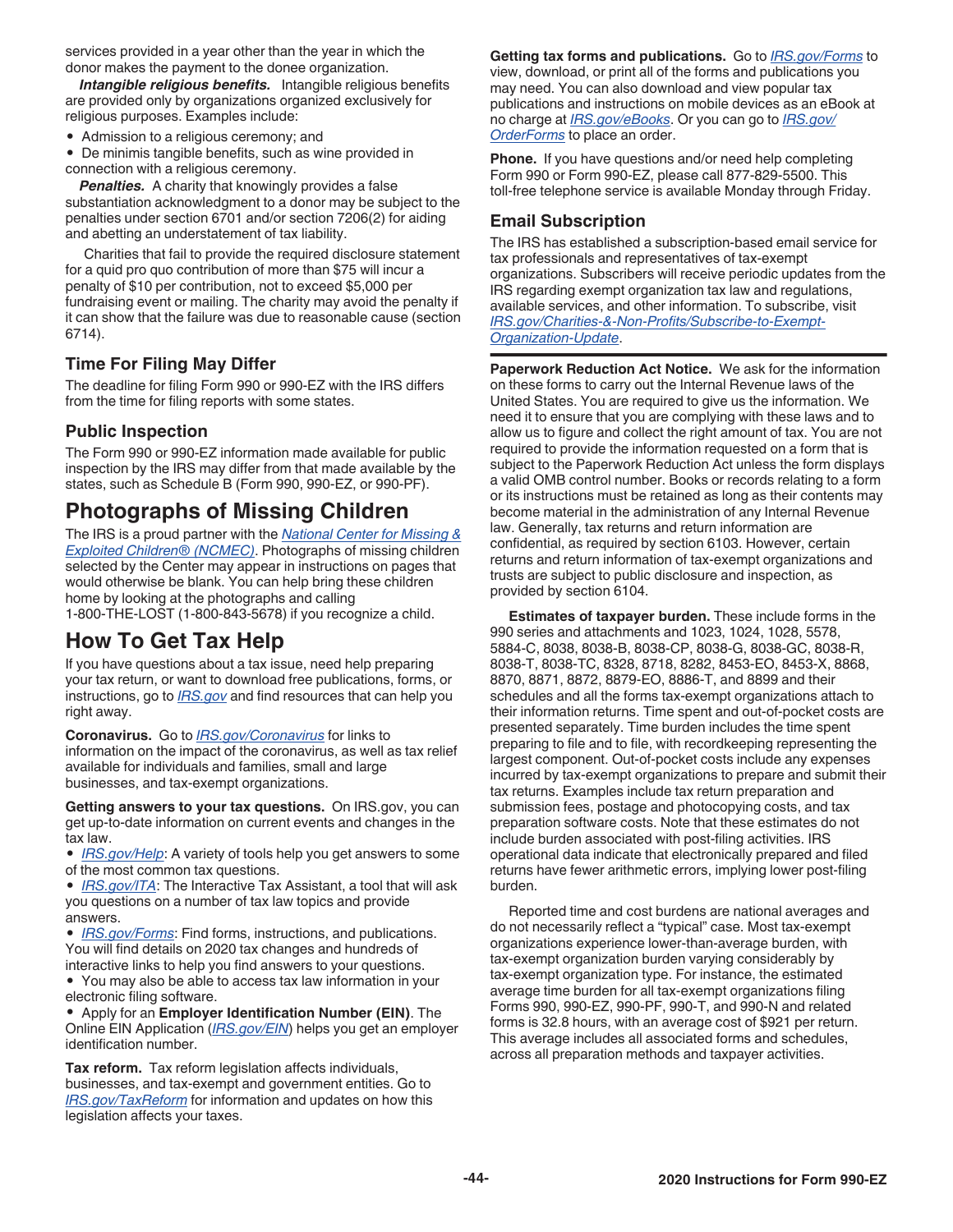#### **Fiscal Year 2021 Form 990 Series Tax Compliance Cost Estimates**

|                                                                           | <b>Form 990</b> | Form 990-EZ   | Form 990-PF   | <b>Form 990-T</b> | <b>Form 990-N</b> |
|---------------------------------------------------------------------------|-----------------|---------------|---------------|-------------------|-------------------|
| Projections of<br>the Number<br>of Returns To<br>Be Filed With<br>the IRS | 321,100         | 253.200       | 120,200       | 162,500           | 742,000           |
| Estimated<br>Average Total<br>Time (Hours)                                | 85              | 45            | 47            | 40                | $\overline{c}$    |
| Estimated<br>Average Total<br>Out-of-Pocket<br>Costs                      | \$2,600         | \$500         | \$2,000       | \$1,500           | \$10              |
| Estimated<br>Average Total<br>Monetized<br><b>Burden</b>                  | \$8,000         | \$1,200       | \$3.900       | \$4,400           | \$30              |
| Estimated<br><b>Total Time</b><br>(Hours)                                 | 27,220,000      | 11,450,000    | 5.600.000     | 6,570,000         | 1,630,000         |
| Estimated<br>Total<br>Out-of-Pocket<br>Costs                              | \$849,800,000   | \$139,000,000 | \$240,200,000 | \$237,300,000     | \$6,800,000       |

**Note.** Amounts above are for FY2021. Reported time and cost burdens are national averages and do not necessarily reflect a "typical" case. Most tax-exempt organizations experience lower-than-average burden, with tax-exempt organization burden varying considerably by tax-exempt organization type. Detail may not add due to rounding.

*Comments and suggestions.* We welcome your comments about these instructions and your suggestions for future editions.

You can send us comments through *[IRS.gov/](https://www.irs.gov/uac/comment-on-tax-forms-and-publications) [FormComments](https://www.irs.gov/uac/comment-on-tax-forms-and-publications)*.

Or you can write to:

Internal Revenue Service Tax Forms and Publications 1111 Constitution Ave. NW, IR-6526 Washington, DC 20224

Although we can't respond individually to each comment received, we do appreciate your feedback and will consider your comments as we revise our tax forms, instructions, and publications. We can't answer tax questions sent to the above address.

Do not send Form 990-EZ to this address. Instead, see *General Instruction D. When, Where, and How To File*, earlier.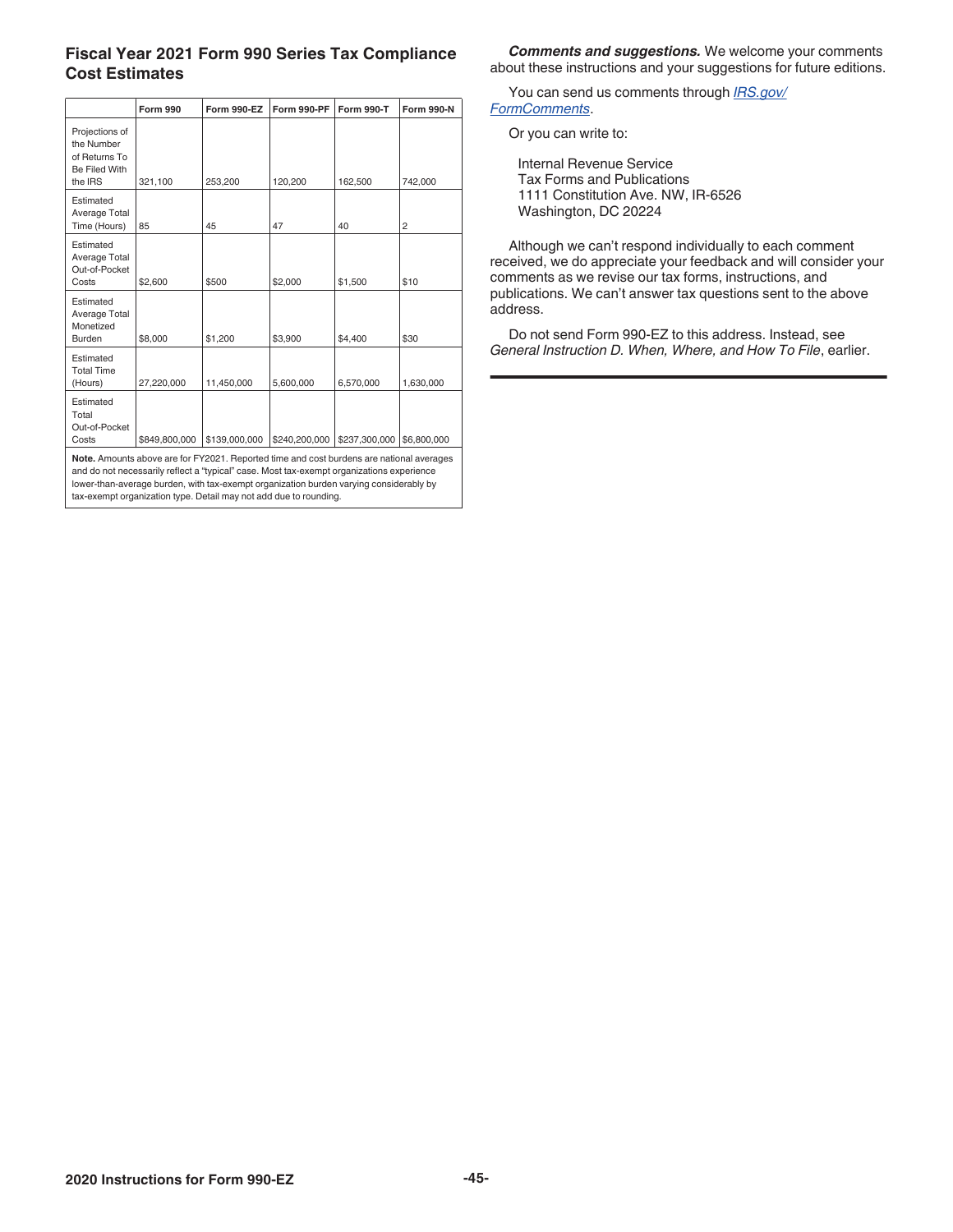#### <span id="page-45-0"></span>**A**

Accountant [8](#page-7-0) Accounting: Method  $4, 41$  $4, 41$  $4, 41$ Period [4](#page-3-0) Accounts payable [17](#page-16-0) Accounts receivable [17](#page-16-0) Accrual (method) [41](#page-40-0) Address [8](#page-7-0) Change of  $8$ Website [10](#page-9-0) Advance ruling period [4](#page-3-0) AKA or a.k.a. (*See* Name and address) Amended return [41](#page-40-0) Description of amendments [6](#page-5-0) Annual information return [2,](#page-1-0) [32](#page-31-0) Anti-abuse rule [29](#page-28-0) Appendix: Appendix A: Exempt Organizations Reference Chart [28](#page-27-0) Appendix B: How to Determine Whether an Organization's Gross Receipts are Normally \$50,000 (or \$5,000) or Less [28](#page-27-0) Appendix C: Special Gross Receipts Tests for Determining Exempt Status of Section 501(c)(7) and 501(c)(15) Organizations [29](#page-28-0) Appendix D: Public Inspection of Returns [30](#page-29-0) Appendix E: Section 4958 Excess Benefit Transactions [33](#page-32-0) Appendix F: Forms and Publications To File or Use [38](#page-37-0) Appendix G: Use of Form 990 or 990-EZ To Satisfy State Reporting Requirements [40](#page-39-0) Appendix H, Contributions [41](#page-40-0) Application for tax exemption [30](#page-29-0) Application pending [3](#page-2-0) ASC 958 [10,](#page-9-0) [17](#page-16-0) Assets: Net [17](#page-16-0) Other [17](#page-16-0) Total [17](#page-16-0) Assistance to individuals [15](#page-14-0) Attachments [7](#page-6-0) Attorney [8](#page-7-0) Audit guides [41](#page-40-0)

#### **B**

Balance sheet [17](#page-16-0) Bank account [23](#page-22-0) Bingo [14](#page-13-0) Black lung benefit trusts  $4$  Books and records [13,](#page-12-0) [23](#page-22-0) Book value [17](#page-16-0) Buildings [17](#page-16-0) Business activities [12](#page-11-0)

#### **C**

Calendar year  $4, 8$  $4, 8$  $4, 8$ Candidates for public office [22,](#page-21-0) [25](#page-24-0) Capital contributions [23](#page-22-0) Capital gains [13](#page-12-0) Cash [17](#page-16-0) Cash receipts and disbursements  $4$ Certificates of deposit [13](#page-12-0), [17](#page-16-0) Changes in net assets [17,](#page-16-0) [40](#page-39-0) Children: Photographs of missing [44](#page-43-0) Church [3,](#page-2-0) [37](#page-36-0) Church-affiliated organization [3](#page-2-0) Club facilities [23](#page-22-0) Commercial co-venture [11](#page-10-0) Compensation [16,](#page-15-0) [19,](#page-18-0) [26](#page-25-0) Deferred [19](#page-18-0) Reasonable [35,](#page-34-0) [36](#page-35-0) Reportable [19](#page-18-0) Conformed copy [20](#page-19-0) Contemporaneous [35](#page-34-0) Contracts: Initial [36](#page-35-0) Contributions [10,](#page-9-0) [14](#page-13-0) Contributors: Schedule of [12](#page-11-0) Controlled entity [3,](#page-2-0) [25](#page-24-0) Controlling organization  $3, 25$  $3, 25$  $3, 25$ Copies [31](#page-30-0)

#### **D**

Deferred compensation [16](#page-15-0), [19](#page-18-0) Defined contribution plan [19](#page-18-0) Depreciation [16](#page-15-0) Disclosure [30](#page-29-0) Disqualified person [34](#page-33-0) Disregarded entities [7](#page-6-0) Dissolution [21](#page-20-0) Dividends [13,](#page-12-0) [24](#page-23-0) Documents [32](#page-31-0) Donations: Of services [12](#page-11-0) Of use of property [12](#page-11-0) Donor advised fund [24](#page-23-0) Donor advisor [24,](#page-23-0) [34](#page-33-0) Sponsoring organization [2](#page-1-0), [24](#page-23-0) Supporting organization [35](#page-34-0) Dues and assessments [11](#page-10-0) Affiliates [12](#page-11-0) Members [12](#page-11-0) Nondeductible [21](#page-20-0)

#### **E**

Economic benefit: Disregarded [35](#page-34-0) Interest on loans (foregone) [35](#page-34-0) Liability insurance premiums [35](#page-34-0) Nontaxable fringe [35](#page-34-0) Electronic filing [6](#page-5-0) Employee benefits [16](#page-15-0) Employer identification number (EIN) [9](#page-8-0) EO Determinations [20](#page-19-0) Excess benefit transaction [23](#page-22-0), [33,](#page-32-0) [34,](#page-33-0) [36](#page-35-0) Excise tax [22,](#page-21-0) [23](#page-22-0), [36,](#page-35-0) [37](#page-36-0) Exempt purpose [13](#page-12-0) Expenses: Functional [14](#page-13-0) Program service [13](#page-12-0) Rent [16](#page-15-0) Extension of time to file [6](#page-5-0)

#### **F**

Fair market value [34](#page-33-0), [36](#page-35-0) Federal unemployment tax (FUTA) [16](#page-15-0) Federated fundraising agencies [11](#page-10-0) Fees: Copies [32](#page-31-0) Fundraising [16](#page-15-0) Government [12](#page-11-0) Initiation [23](#page-22-0) Laboratory [12](#page-11-0) Membership [12](#page-11-0) Professional [16](#page-15-0) Registration [12](#page-11-0) Final return [6](#page-5-0) Financial account [23](#page-22-0) Fiscal year [4](#page-3-0) Five highest compensated employees [26](#page-25-0) Fixed payment [36](#page-35-0) Foreign country [5](#page-4-0) Foreign organization (*See* Organization) Forms [24](#page-23-0), [38](#page-37-0) Form 1023, Application for Recognition of Exemption Under Section 501(c)(3) of the Internal Revenue Code [3](#page-2-0) Form 1023-EZ, Streamlined Application for Recognition of Exemption Under Section 501(c) ([3](#page-2-0)) of the Internal Revenue Code 3 Form 1024, Application for Recognition of Exemption Under Section 501(a) or for Determination Under Section 120 [3](#page-2-0) Form 1024-A, Application for Recognition of Exemption Under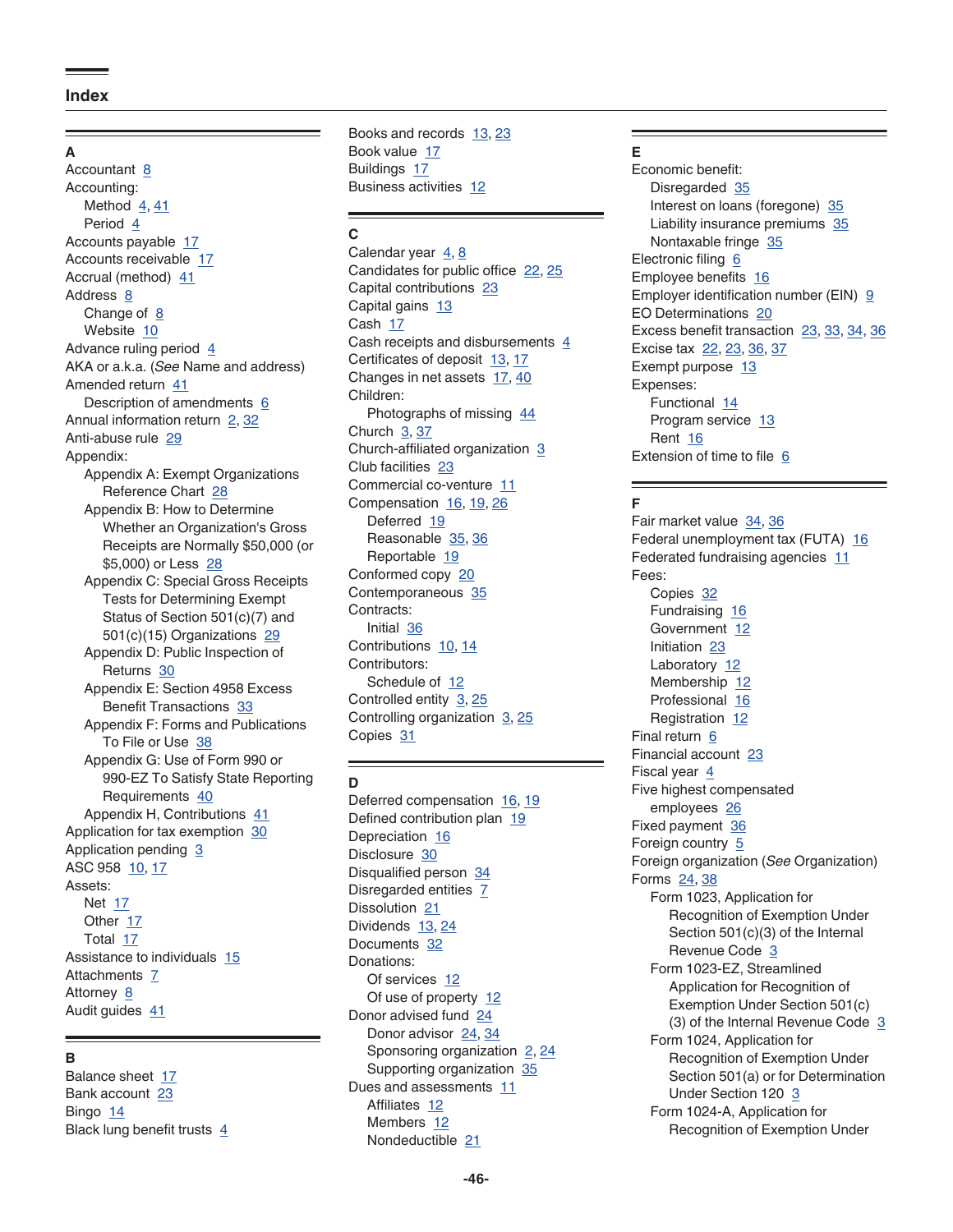**Forms** *(Cont.)*

Section 501(c)(4) of the Internal Revenue Code [3](#page-2-0)

Form 1041, U.S. Income Tax Return for Estates and Trusts [3](#page-2-0)

Form 1065, U.S. Return of Partnership Income [4](#page-3-0)

Form 1099-MISC, Miscellaneous Income, Methods [19](#page-18-0)

Form 1120-POL, U.S. Income Tax Return for Certain Political Organizations [22](#page-21-0)

Form 1128, Application To Adopt, Change, or Retain a Tax Year [4](#page-3-0)

Form 4506, Request for Copy of Tax Return [6](#page-5-0)

Form 4506-A, Request for a Copy of Exempt or Political Organization IRS Form [30](#page-29-0)

Form 4720, Return of Certain Excise Taxes on Charities and Other Persons Under Chapters 41 and 42 of the Internal Revenue Code [22,](#page-21-0) [23](#page-22-0)

- Form 5500, Annual Return/Report of Employee Benefit Plan [4](#page-3-0)
- Form 8822-B, Change of Address or Responsible Party — Business  $8$

Form 8868, Application for Automatic Extension of Time To File an

Exempt Organization Return [6](#page-5-0) Form 8886-T, Disclosure by Tax-Exempt Entity Regarding Prohibited Tax Shelter

Transaction [23](#page-22-0)

Form 941, Employer's Quarterly Federal Tax Return [18](#page-17-0)

Form 990-BL, Information and Initial Excise Tax Return for Black Lung Benefit Trusts and Certain Related Persons [4](#page-3-0)

Form 990-N, Electronic Notice (e-Postcard) for Tax-Exempt Organizations not Required To File Form 990 or 990-EZ [2](#page-1-0) Form 990-PF, Return of Private

Foundation or Section 4947(a)(1) Nonexempt Charitable Trust Treated as a Private Foundation [4](#page-3-0) Form 990-T, Exempt Organization

Business Income Tax Return [20](#page-19-0), [23](#page-22-0) Form W-2, Wage and Tax

Statement [19](#page-18-0) Fringe benefits [35](#page-34-0) Fund balances [17](#page-16-0)

Fundraising [10,](#page-9-0) [11](#page-10-0) Fundraising Events [7](#page-6-0) fundraising events  $11, 14$  $11, 14$  $11, 14$ Fundraising events [14](#page-13-0) FUTA (*See* Federal unemployment tax)

#### **G**

Gifts [10](#page-9-0) Goods or services [15](#page-14-0) Governing documents [20](#page-19-0) Grants [10,](#page-9-0) [15](#page-14-0) Gross receipts [22,](#page-21-0) [28](#page-27-0) Gross rental income [13](#page-12-0) Gross revenue (*See* Revenue) Gross sales [15](#page-14-0) Group exemption number (GEN) [9](#page-8-0) Group return [3](#page-2-0)

#### **H**

Heath benefits [19](#page-18-0) Helpful hints [2](#page-1-0) Helpful publications [40](#page-39-0) Hours per week [19](#page-18-0)

#### **I**

Incomplete return [6](#page-5-0) Independent contractors [16,](#page-15-0) [26](#page-25-0) Insurance [29](#page-28-0) Interest [13](#page-12-0) Mortgage [16](#page-15-0) Rent [16](#page-15-0) Interest income [13](#page-12-0) Inventory [15](#page-14-0) Investment: Program-related [12,](#page-11-0) [13](#page-12-0) Rental income [13](#page-12-0)

# **L**

Land [17](#page-16-0) Late filing  $6$ Legislation [21](#page-20-0) Liabilities, total [17](#page-16-0) Liquidation [21](#page-20-0) List of officers directors, trustees, and key employees [18](#page-17-0) List of required schedules and attachments [7](#page-6-0) Loans<sub>[22](#page-21-0)</sub> Lobbying: Direct [21](#page-20-0) Grassroots [21](#page-20-0) Lobbying expenses [20](#page-19-0) Local or subordinate organizations [31](#page-30-0)

#### **M**

Maintenance expense [16](#page-15-0) Major disposition of assets [21](#page-20-0) Medicare taxes [16](#page-15-0) Membership benefits [12](#page-11-0) Membership dues and assessments (*See* Dues and assessments) Miscellaneous expenses [16](#page-15-0) Miscellaneous income [19](#page-18-0)

Mission society [3](#page-2-0) Money market funds [17](#page-16-0) Mortgage interest (*See* Interest)

#### **N**

Name and address  $8$ Name change [8](#page-7-0) Net assets (*See* Assets) Net Assets (*See* Assets) Noncash contributions [12](#page-11-0) Nondiscrimination policy [23](#page-22-0) Nonexempt charitable trust [24](#page-23-0) Nonfixed payments (*See* Payments) Notes receivable [15](#page-14-0) Notice [33](#page-32-0)

#### **O**

Occupancy [16](#page-15-0) Offices: Permanent [31](#page-30-0) Regional or district [31,](#page-30-0) [32](#page-31-0) Organization: Affiliated [34](#page-33-0) Foreign  $2, 33$  $2, 33$  $2, 33$ Political [4,](#page-3-0) [22,](#page-21-0) [25](#page-24-0), [30](#page-29-0) Related [25](#page-24-0) Religious [3](#page-2-0) Supporting [3](#page-2-0), [35](#page-34-0) Organization managers [37](#page-36-0) Organizing document [20](#page-19-0) Other Assets (*See* Assets)

### **P**

Paid preparer [27](#page-26-0) Identifying number of [27](#page-26-0) Paperwork Reduction Act Notice [44](#page-43-0) Payments: Compensation [35](#page-34-0) Government [11](#page-10-0) Independent contractors [16](#page-15-0) Nonfixed [36](#page-35-0) Services [12](#page-11-0) Severance [35](#page-34-0) To affiliates [15](#page-14-0) Payroll taxes [16](#page-15-0) Penalties [16](#page-15-0) Failure to file [6](#page-5-0) Political campaign activities [25](#page-24-0) Political expenditures [22](#page-21-0) Political organization (*See* Organization) Postage [16](#page-15-0) Printing [16](#page-15-0) Private delivery services [6](#page-5-0) Private foundation [4](#page-3-0) Professional fees (*See* Fees) Program-related investment (*See* Investment) Program services [12](#page-11-0) Proxy tax [20](#page-19-0)